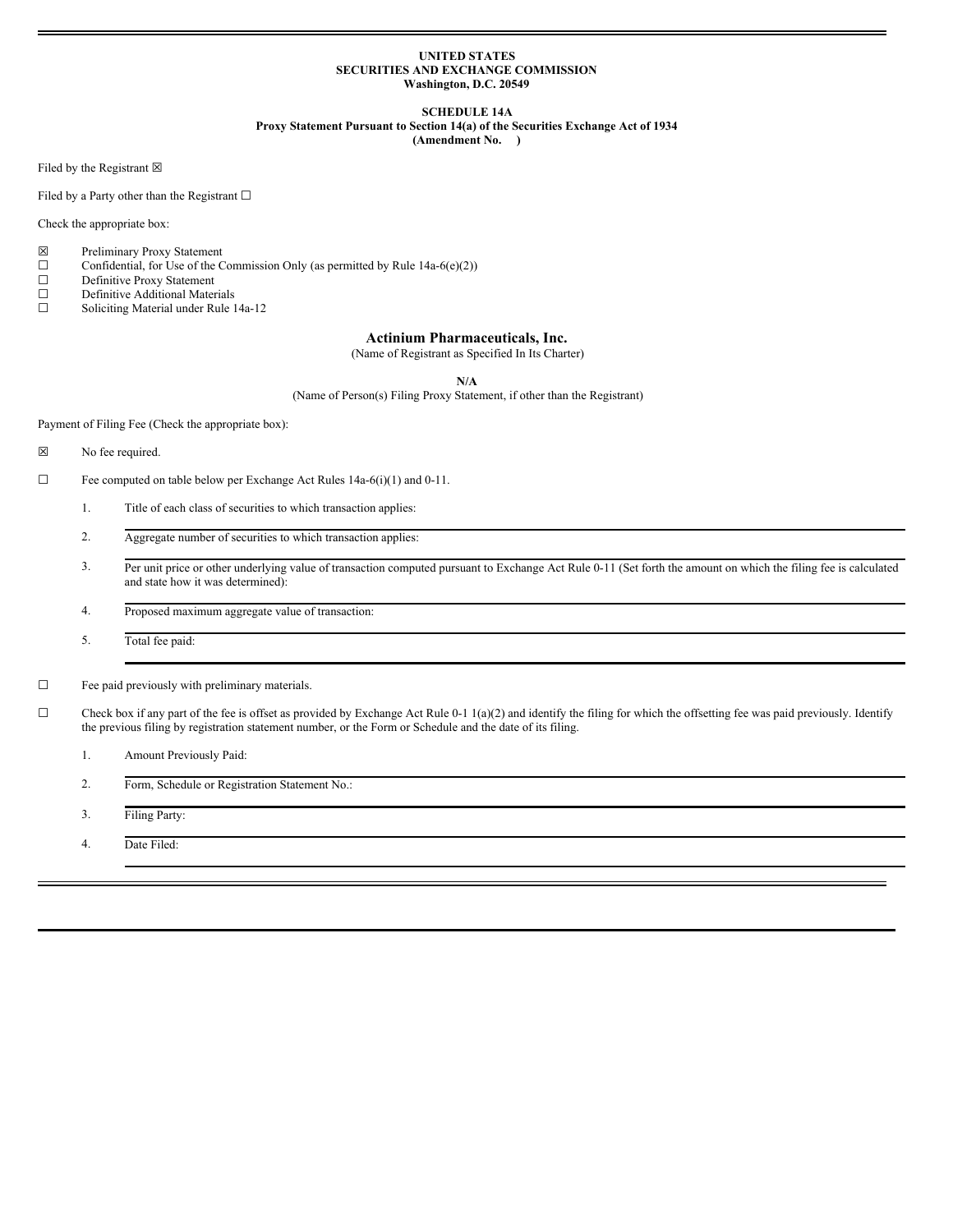## **ACTINIUM PHARMACEUTICALS, INC. 275 Madison Avenue, 7 th Floor New York, New York 10016**

## **NOTICE OF ANNUAL MEETING OF STOCKHOLDERS**

To Our Stockholders:

NOTICE IS HEREBY GIVEN that the 2019 Annual Meeting of Stockholders of Actinium Pharmaceuticals, Inc. (the "*Company*") will be held on Wednesday, December 18, 2019, at 9:30 a.m. (Eastern Time) at The Garden City Hotel, 45 Seventh St, Garden City, NY 11530.

We are holding the meeting for the following purposes, which are more fully described in the accompanying proxy statement:

- 1. To elect Ajit S. Shetty as a Class III director to serve for a three-year term that expires at the 2022 Annual Meeting of Stockholders, or until his successor is elected and qualified or until his earlier resignation or removal; and
- 2. To ratify the appointment of Marcum LLP as our independent registered public accounting firm for the fiscal year ending December 31, 2019; and
- 3. To approve the Actinium Pharmaceuticals, Inc. 2019 Stock Plan, that may be implemented at the discretion of our Board of Directors before December 18, 2020 without further approval or authorization of our stockholders, to issue 10,000,000 shares of common stock available for issuance thereunder (Options and Restricted Stock or other awards) to attract and retain the best available personnel and to support planned hiring efforts as the company grows; and
- 4. To ensure that we are able to maintain compliance with the listing standards of the NYSE AMERICAN exchange we are seeking authorization for the Board of Directors, subject to their discretion, to effect a reverse stock split or alternately abandon such action depending on the stock price. The NYSE AMERICAN listing standards require that an issuers stock not fall below \$0.20 on a 30-day average and include an automatic delisting, which would occur immediately if such stock trades at or below \$0.06 at any time. While our stock is not at these levels, to prevent such an occurrence, we seek approval to amend our certificate of incorporation for our Board of Directors to be authorized to effect a reverse stock split at a ratio not greater than 1-for-75 at its discretion.

The exact ratio is to be set at the discretion of our Board of Directors before December 18, 2020 without further approval or authorization of our stockholders. If the Board of Directors effects the reverse split, they will take into consideration the price of our common stock at that time to determine the exact ratio so that the price of our common stock be above a certain share price threshold such as \$1.00 per share, which is a price level many institutional investors cannot invest below or above \$5.00 per share, which, if below, is considered a "Penny Stock" that precludes many brokerage firms and institutional investors from investing. The Board of Directors may alternatively elect to abandon such proposed amendment and not effect the reverse stock split authorized by stockholders, in its sole discretion; and

- 5. To approve an amendment to our Certificate of Incorporation to increase the number of shares of common stock, par value \$0.001 per share, the corporation is authorized to issue by 400,000,000; and
- 6. To hold a non-binding advisory vote on the compensation of our named executive officers; and.
- 7. To hold a non-binding advisory vote to determine the frequency of future advisory votes on the compensation of the named executive officers.

In addition, stockholders may be asked to consider and vote upon such other business as may properly come before the meeting or any adjournment or postponement thereof.

Only stockholders of record as of November 15, 2019 are entitled to notice of, and to vote at, the meeting and any adjournments thereof. For ten calendar days prior to the meeting, a complete list of the stockholders entitled to vote at the meeting will be available during ordinary business hours at our principal executive offices for examination by any stockholder for any purpose relating to the meeting.

Your vote as a Actinium Pharmaceutical stockholder is very important. With respect to all matters that will come before the meeting, each holder of shares of common stock is entitled to one vote for each share of common stock held as of November 15, 2019, the record date. For questions regarding your stock ownership, if you are a registered holder, you can contact our transfer agent, Action Stock Transfer by phone at (801) 274-1088.

By Order of our Board of Directors,

/s/ Sandesh Seth *Chairman and Chief Executive Of icer*

New York, NY November \_\_, 2019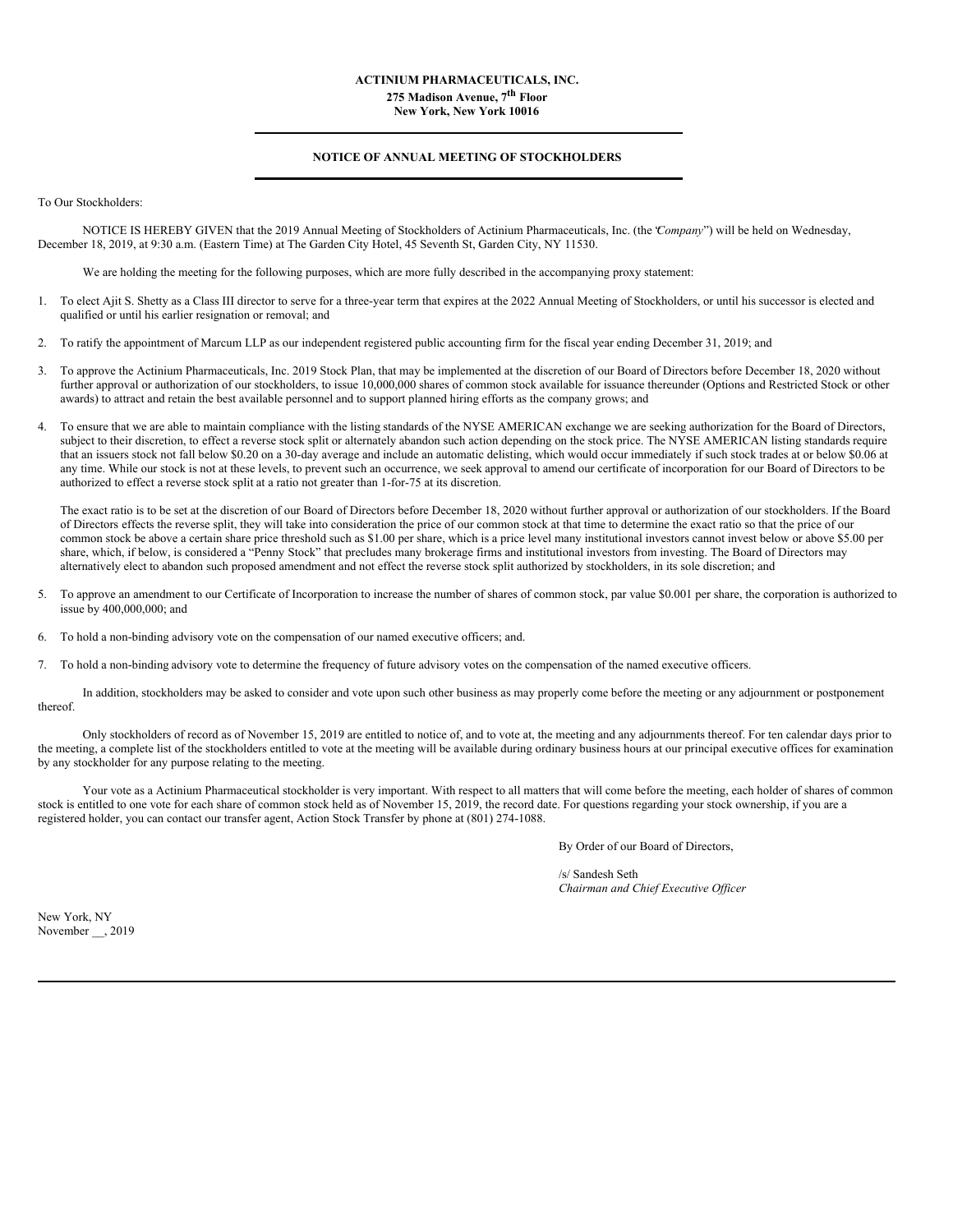# **TABLE OF CONTENTS**

|                                                                                                                                                                                                                                                                                                                                                                                                                                                                                        | Page |
|----------------------------------------------------------------------------------------------------------------------------------------------------------------------------------------------------------------------------------------------------------------------------------------------------------------------------------------------------------------------------------------------------------------------------------------------------------------------------------------|------|
| General                                                                                                                                                                                                                                                                                                                                                                                                                                                                                |      |
| <b>Ouestions and Answers</b>                                                                                                                                                                                                                                                                                                                                                                                                                                                           |      |
| Who Can Help Answer Your Ouestions?                                                                                                                                                                                                                                                                                                                                                                                                                                                    | 6    |
| <b>Corporate Governance</b>                                                                                                                                                                                                                                                                                                                                                                                                                                                            | 6    |
| <b>Board Committees</b>                                                                                                                                                                                                                                                                                                                                                                                                                                                                | 8    |
| <b>Director Compensation</b>                                                                                                                                                                                                                                                                                                                                                                                                                                                           | 10   |
| <b>Audit Committee Report</b>                                                                                                                                                                                                                                                                                                                                                                                                                                                          | 10   |
| <b>Compensation Committee Report</b>                                                                                                                                                                                                                                                                                                                                                                                                                                                   | 12   |
| <b>Directors and Executive Officers</b>                                                                                                                                                                                                                                                                                                                                                                                                                                                | 16   |
| <b>Executive Compensation</b>                                                                                                                                                                                                                                                                                                                                                                                                                                                          | 21   |
| <b>Principal Stockholders</b>                                                                                                                                                                                                                                                                                                                                                                                                                                                          | 26   |
| <b>Certain Relationships and Related Transactions</b>                                                                                                                                                                                                                                                                                                                                                                                                                                  | 28   |
| Proposal 1 — Election of Directors                                                                                                                                                                                                                                                                                                                                                                                                                                                     | 29   |
| Proposal 2 — Ratification of the Appointment of Marcum LLP                                                                                                                                                                                                                                                                                                                                                                                                                             | 32   |
| Proposal 3: To approve the Actinium Pharmaceuticals, Inc. 2019 Stock Plan, that may be implemented at the discretion of our Board of Directors before December<br>18, 2020 without further approval or authorization of our stockholders, to issue 10,000,000 shares of common stock available for issuance thereunder (Options and<br>Restricted Stock or other awards) to attract and retain the best available personnel and to support planned hiring efforts as the company grows | 33   |
| Proposal 4: To approve an amendment to our certificate of incorporation to effect a reverse stock split at a ratio not greater than 1-for-75, with the exact ratio to be                                                                                                                                                                                                                                                                                                               |      |
| set within that range at the discretion of our Board of Directors before December 18, 2020 without further approval or authorization of our stockholders. The                                                                                                                                                                                                                                                                                                                          |      |
| Board of Directors may alternatively elect to abandon such proposed amendment and not effect the reverse stock split authorized by stockholders, in its sole                                                                                                                                                                                                                                                                                                                           |      |
| discretion                                                                                                                                                                                                                                                                                                                                                                                                                                                                             | 38   |
| Proposal 5: To approve an amendment to our Certificate of Incorporation to increase the number of shares of common stock, par value \$0.001 per share, the                                                                                                                                                                                                                                                                                                                             |      |
| corporation is authorized to issue by 400,000,000 shares                                                                                                                                                                                                                                                                                                                                                                                                                               | 43   |
| Proposal 6: To hold a non-binding advisory vote on the compensation of our named executive officers                                                                                                                                                                                                                                                                                                                                                                                    | 46   |
| Proposal 7: To hold a non-binding advisory vote to determine the frequency of future advisory votes on the compensation of the named executive officers.                                                                                                                                                                                                                                                                                                                               | 47   |
| <b>Other Matters</b>                                                                                                                                                                                                                                                                                                                                                                                                                                                                   | 48   |
| Annual Report on Form 10-K                                                                                                                                                                                                                                                                                                                                                                                                                                                             | 48   |
| <b>Householding of Proxy Materials</b>                                                                                                                                                                                                                                                                                                                                                                                                                                                 | 48   |
| Electronic Delivery of Company Stockholder Communications                                                                                                                                                                                                                                                                                                                                                                                                                              | 48   |
| Important Notice Regarding the Availability of Proxy Materials for the Stockholders Meeting to be held on December 18, 2019                                                                                                                                                                                                                                                                                                                                                            | 49   |
| <b>Proposals of Stockholders</b>                                                                                                                                                                                                                                                                                                                                                                                                                                                       | 49   |
| Where You Can Find More Information                                                                                                                                                                                                                                                                                                                                                                                                                                                    | 49   |

*Stockholders Should Read the Entire Proxy Statement Carefully Prior to Returning Their Proxies*

i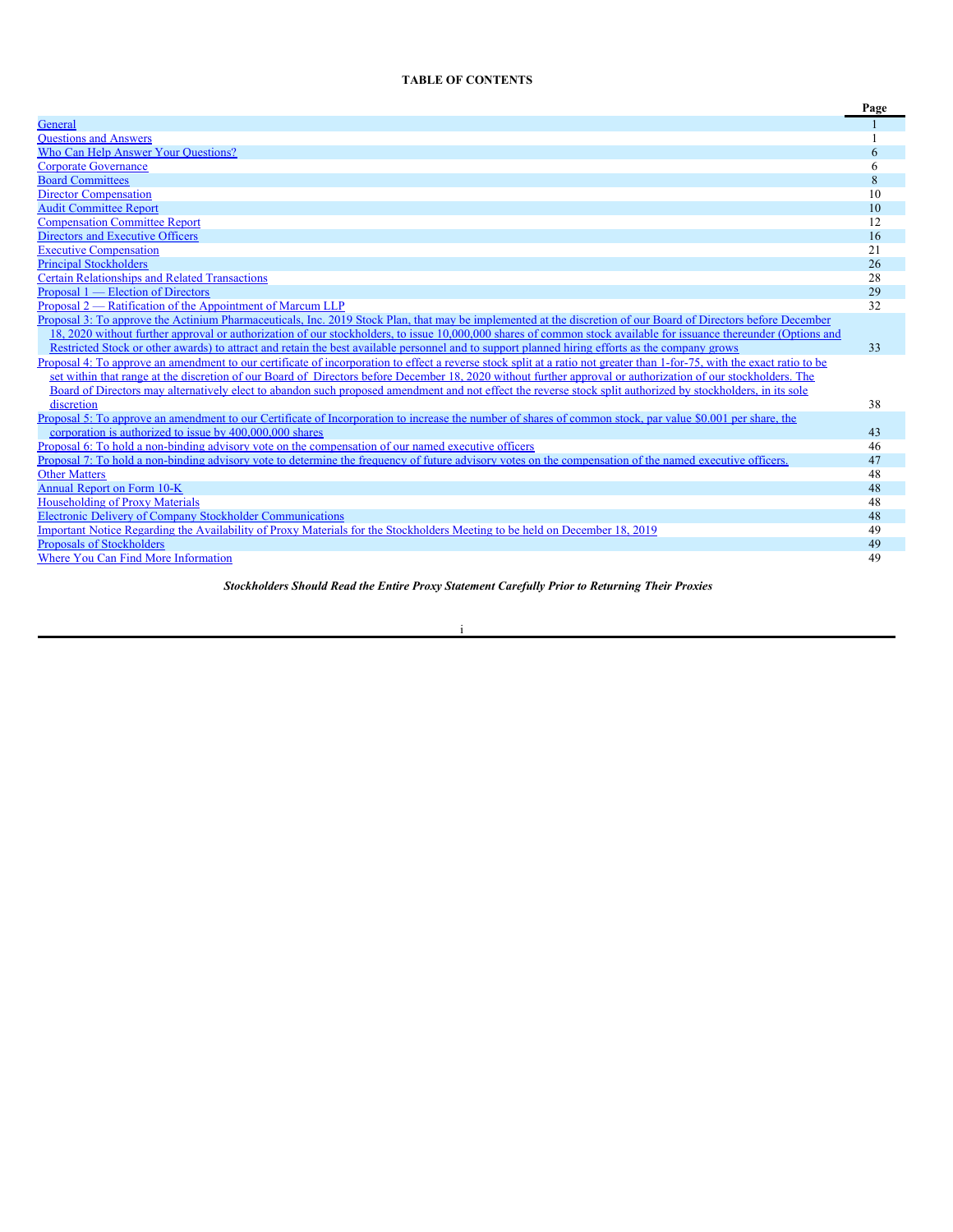#### **PROXY STATEMENT**

#### **FOR**

## **ANNUAL MEETING OF STOCKHOLDERS**

### <span id="page-3-0"></span>**GENERAL**

The enclosed proxy is solicited on behalf of the Board of Directors of Actinium Pharmaceuticals, Inc. for use at our annual meeting of stockholders to be held at The Garden City Hotel, 45 Seventh St, Garden City, NY 11530 on December 18, 2019 at 9:30 a.m. Eastern Standard Time. Voting materials, including this proxy statement and proxy card, are expected to be first delivered to all or our stockholders on or about November 25, 2019.

### <span id="page-3-1"></span>**QUESTIONS AND ANSWERS**

Following are some commonly asked questions raised by our stockholders and answers to each of those questions.

#### *What may I vote on at the annual meeting?*

At the annual meeting, stockholders will consider and vote upon the following matters:

- Proposal 1: To elect Ajit S. Shetty as a Class III director to serve for a three-year term that expires at the 2022 Annual Meeting of Stockholders, or until his successor is elected and qualified or until his earlier resignation or removal; and
- Proposal 2: To ratify the appointment of Marcum LLP as our independent registered public accounting firm for the fiscal year ending December 31, 2019; and
- Proposal 3: To approve the Actinium Pharmaceuticals, Inc. 2019 Stock Plan, that may be implemented at the discretion of our Board of Directors before December 18, 2020 without further approval or authorization of our stockholders, to issue 10,000,000 shares of common stock available for issuance thereunder (Options and Restricted Stock or other awards) to attract and retain the best available personnel and to support planned hiring efforts as the company grows; and
- Proposal 4: To ensure that we are able to maintain compliance with the listing standards of the NYSE AMERICAN exchange we are seeking authorization for the Board of Directors, subject to their discretion, to effect a reverse stock split or alternately abandon such action depending on the stock price. The NYSE AMERICAN listing standards require that an issuers stock not fall below \$0.20 on a 30-day average and include an automatic delisting, which would occur immediately if such stock trades at or below \$0.06 at any time. While our stock is not at these levels, to prevent such an occurrence, we seek approval to amend our certificate of incorporation for our Board of Directors to be authorized to effect a reverse stock split at a ratio not greater than 1-for-75 at its discretion.

The exact ratio is to be set at the discretion of our Board of Directors before December 18, 2020 without further approval or authorization of our stockholders. If the Board of Directors effects the reverse split, they will take into consideration the price of our common stock at that time to determine the exact ratio so that the price of our common stock be above a certain share price threshold such as \$1.00 per share, which is a price level many institutional investors cannot invest below or above \$5.00 per share, which, if below, is considered a "Penny Stock" that precludes many brokerage firms and institutional investors from investing. The Board of Directors may alternatively elect to abandon such proposed amendment and not effect the reverse stock split authorized by stockholders, in its sole discretion; and

Proposal 5: To approve an amendment to our Certificate of Incorporation to increase the number of shares of common stock, par value \$0.001 per share, the corporation is authorized to issue by 400,000,000 shares; and

Proposal 6: To hold a non-binding advisory vote on the compensation of our named executive officers; and

Proposal 7: To hold a non-bindingadvisory vote to determine the frequency of future advisory votes on the compensation of the named executive officers.

1

To consider and act upon any other business as may properly come before the annual meeting or any adjournments thereof.

#### *How does the Board of Directors recommend that I vote on the proposals?*

Our Board unanimously recommends that the stockholders vote "FOR" all proposals being put before our stockholders at the Meeting.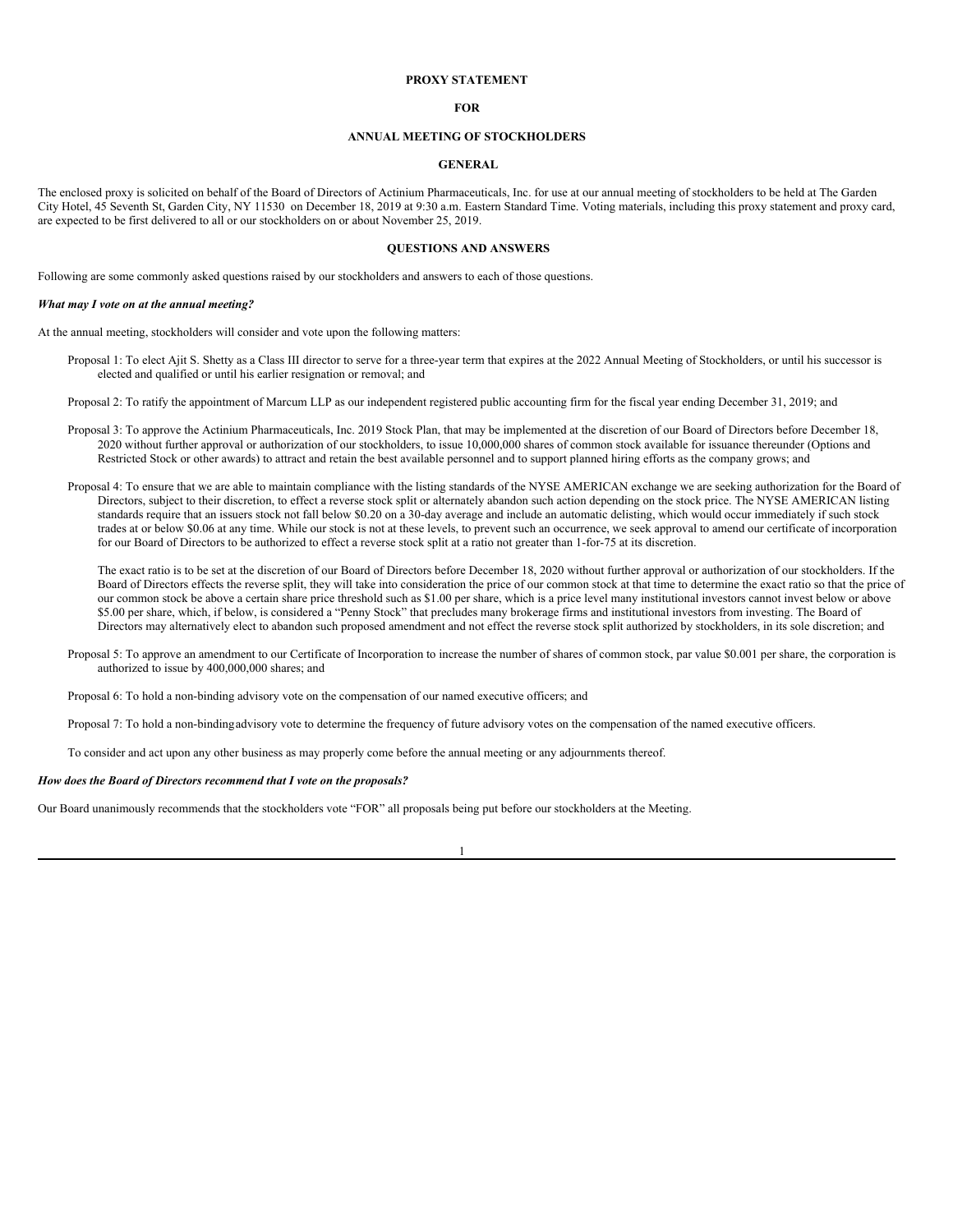#### *How do I vote?*

Whether you plan to attend the annual meeting or not, we urge you to vote by proxy. If you vote by proxy, the individuals named on the proxy card applicable to your class of stock, or your "proxies," will vote your shares in the manner you indicate. You may specify whether your shares: should be voted for or withheld for the nominee for director; should be voted for, against or abstained with respect to the ratification of the appointment of the Company's independent registered public accounts; should be voted for, against or abstained with respect to approving our Actinium Pharmaceuticals, Inc. 2019 Stock Plan; should be voted for, against or abstained with respect to approving the reverse stock split; should be voted for, against or abstained with respect to approving an amendment to our Certificate of Incorporation to increase the number of common shares we are authorized to issue by 400,000,000 shares; should be voted for, against or abstained with respect to approving the non-binding advisory vote on the compensation of our named executive officers; and should be voted for one, two, three vears or abstain with respect to the frequency of future non-binding advisory votes on the compensation of the named executive officers. Voting by proxy will not affect your right to attend the annual meeting. If your shares are registered directly in your name through our transfer agent, Action Stock Transfer Corporation, or you have stock certificates **registered in your name, you may submit a proxy to vote:**

- By Internet or by telephone. Follow the instructions attached to the proxy card to submit a proxy to vote by Internet or telephone.
- By mail. If you received one or more proxy cards by mail, you can vote by mail by completing, signing, dating and returning the enclosed proxy card applicable to your class of stock in the enclosed postage prepaid envelope. Your proxy will be voted in accordance with your instructions. If you sign the proxy card but do not specify how you want your shares voted, they will be voted as recommended by our Board of Directors.
- In person at the meeting. If you attend the annual meeting, you may deliver your completed proxy card in person or you may yote by completing a ballot. which will be available at the annual meeting. You are required to register in advance of the annual meeting if you plan to attend the annual meeting in person. If you wish to register in advance of the annual meeting, please contact our investor relations office by no later than December 11, 2019, by e-mail to soloughlin@actiniumpharma.com, mail to Actinium Pharmaceuticals, Inc., 275 Madison Avenue, 7<sup>th</sup> Floor, New York, New York 10016, or telephone at **(646) 677-3875.**

Telephone and Internet voting facilities for all stockholders of record will be available 24-hours a day and will close at 11:59 p.m., Eastern Standard Time, on **December 17, 2019.**

If your shares are held in "street name" (held in the name of a bank, broker or other nominee who is the holder of record), you must provide the bank, broker or **other nominee with instructions on how to vote your shares and can do so as follows:**

- By Internet or by telephone. Follow the instructions you receive from the record holder to vote by Internet or telephone.
- **By mail. You should receive instructions from the record holder explaining how to vote your shares.**
- In person at the meeting. Contact the broker, bank or other nominee who holds your shares to obtain a broker's proxy card and bring it with you to the annual meeting. You will not be able to vote at the annual meeting unless you have a proxy card from your broker, bank or other nominee.

### *What happens if additional matters are presented at the annual meeting?*

Other than the election of directors, the ratification of the appointment of our auditor, the approval of our 2019 stock plan , the reverse stock split, approving an amendment to our certificate of incorporation to increase our authorized shares, the non-binding advisory vote on the compensation of our named executive officers, and the frequency of future advisory votes on the compensation of the named executive officers, we are not aware of any other business to be acted upon at the annual meeting. If you grant a proxy, the person named as proxy holder, Sandesh Seth, our Chairman and Chief Executive Officer, or CEO, will have the discretion to vote your shares on any additional matters properly presented for a vote at the annual meeting.

## *What happens if I do not give specific voting instructions?*

If you hold shares in your name and you sign and return a proxy card without giving specific voting instructions, your shares will be voted as recommended by our Board of Directors, or Board, on all matters and as the proxy holder may determine in his discretion with respect to any other matters properly presented for a vote before the annual meeting. If you hold your shares through a stockbroker, bank or other nominee and you do not provide instructions on how to vote, your stockbroker or other nominee may exercise their discretionary voting power with respect to certain proposals that are considered as "routine" matters. For example, Proposal 2 — ratification of the appointment of Marcum LLP as our independent registered public accounting firm, Proposal 4 – the reverse stock split, and Proposal 5 — the amendment to our certificate of incorporation to increase our authorized shares, are considered routine matters, and thus your stockbroker, bank or other nominee may exercise their discretionary voting power with respect to Proposals 2, 4 and 5. If the organization that holds your shares does not receive instructions from you on how to vote your shares on a non-routine matter, the organization that holds your shares will inform us that it does not have the authority to vote on these matters with respect to your shares. This is generally referred to as a "broker non-vote." When the vote is tabulated for any particular matter, broker non-votes will be counted for purposes of determining whether a quorum is present, but will not otherwise be counted. In the absence of specific instructions from you, your broker does not have discretionary authority to vote your shares with respect to Proposal 1 the election of Ajit Shetty as a member to our Board, Proposal 3 — the approval of our 2019 stock plan, Proposal 6 — the non-binding advisory vote on the compensation of our named executive officers, and Proposal 7 — the frequency of future advisory votes on the compensation of the named executive officers. **We encourage you to provide** voting instructions to the organization that holds your shares by carefully following the instructions provided in the notice.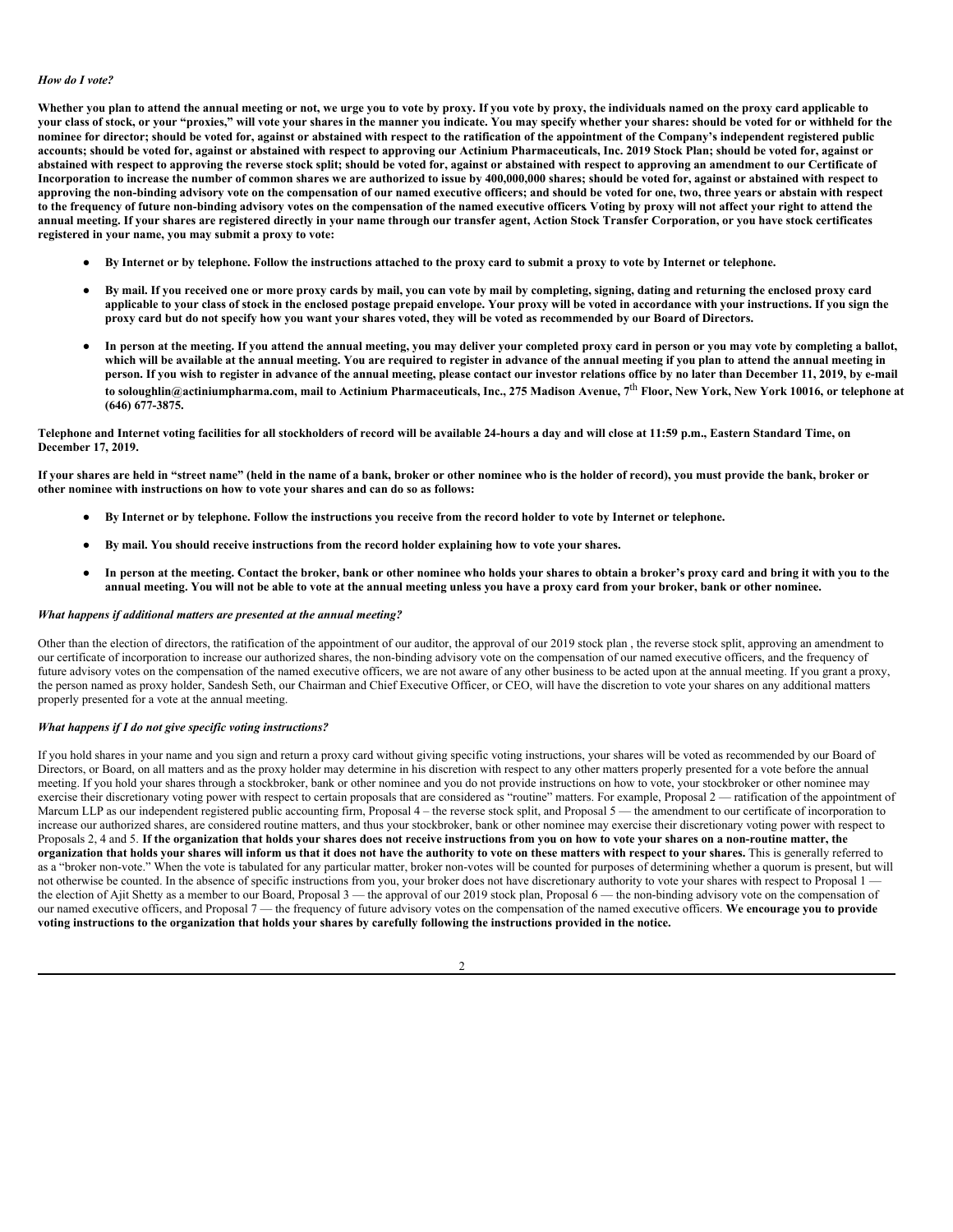#### *What is the quorum requirement for the annual meeting?*

On November 15, 2019, the Record Date for determining which stockholders are entitled to vote, there were 164,701,167 shares of our common stock outstanding, which is our only class of voting securities. Each share of common stock entitles the holder to one vote on matters submitted to a vote of our stockholders. Thirty Four percent (34%) of our outstanding common shares as of the Record Date must be present at the annual meeting (in person or represented by proxy) in order to hold the meeting and conduct business. This is called a quorum. Your shares will be counted for purposes of determining if there is a quorum, even if you wish to abstain from voting on some or all matters introduced at the annual meeting, if you are present and vote in person at the meeting or have properly submitted a proxy card or voted by fax, by phone or by using the Internet.

### *How can I change my vote after I return my proxy card?*

You may revoke your proxy and change your vote at any time before the final vote at the annual meeting. You may do this by signing a new proxy card with a later date, by voting on a later date by using the Internet (only your latest Internet proxy submitted prior to the annual meeting will be counted), or by attending the annual meeting and voting in person. However, your attendance at the annual meeting will not automatically revoke your proxy unless you vote at the annual meeting or specifically request in writing that your prior proxy be revoked.

### *Is my vote confidential?*

Proxy instructions, ballots and voting tabulations that identify individual stockholders are handled in a manner that protects your voting privacy. Your vote will not be disclosed either within our company or to third parties, except:

- as necessary to meet applicable legal requirements;
- to allow for the tabulation of votes and certification of the vote; and
- to facilitate a successful proxy solicitation.

Any written comments that a stockholder might include on the proxy card will be forwarded to our management.

## *Where can I find the voting results of the annual meeting?*

The preliminary voting results will be announced at the annual meeting. The final voting results will be tallied by our Inspector of Elections and reported in a Current Report on Form 8-K which we will file with the Securities and Exchange Commission, or SEC, within four business days of the date of the annual meeting.

#### *How can I obtain a separate set of voting materials?*

To reduce the expense of delivering duplicate voting materials to our stockholders who may have more than one Actinium Pharmaceuticals, Inc. stock account, we are delivering only one Notice to certain stockholders who share an address, unless otherwise requested. If you share an address with another stockholder and have received only one Notice, you may write or call us to request to receive a separate Notice. Similarly, if you share an address with another stockholder and have received multiple copies of the Notice, you may write or call us at the address and phone number below to request delivery of a single copy of this Notice. For future annual meetings, you may request separate Notices, or request that we send only one Notice to you if you are receiving multiple copies, by writing or calling us at:

> Actinium Pharmaceuticals, Inc. Attention: Steve O'Loughlin, Principal Financial Officer 275 Madison Avenue, 7<sup>th</sup> Floor New York, New York 10016 Tel: (646) 677-3875

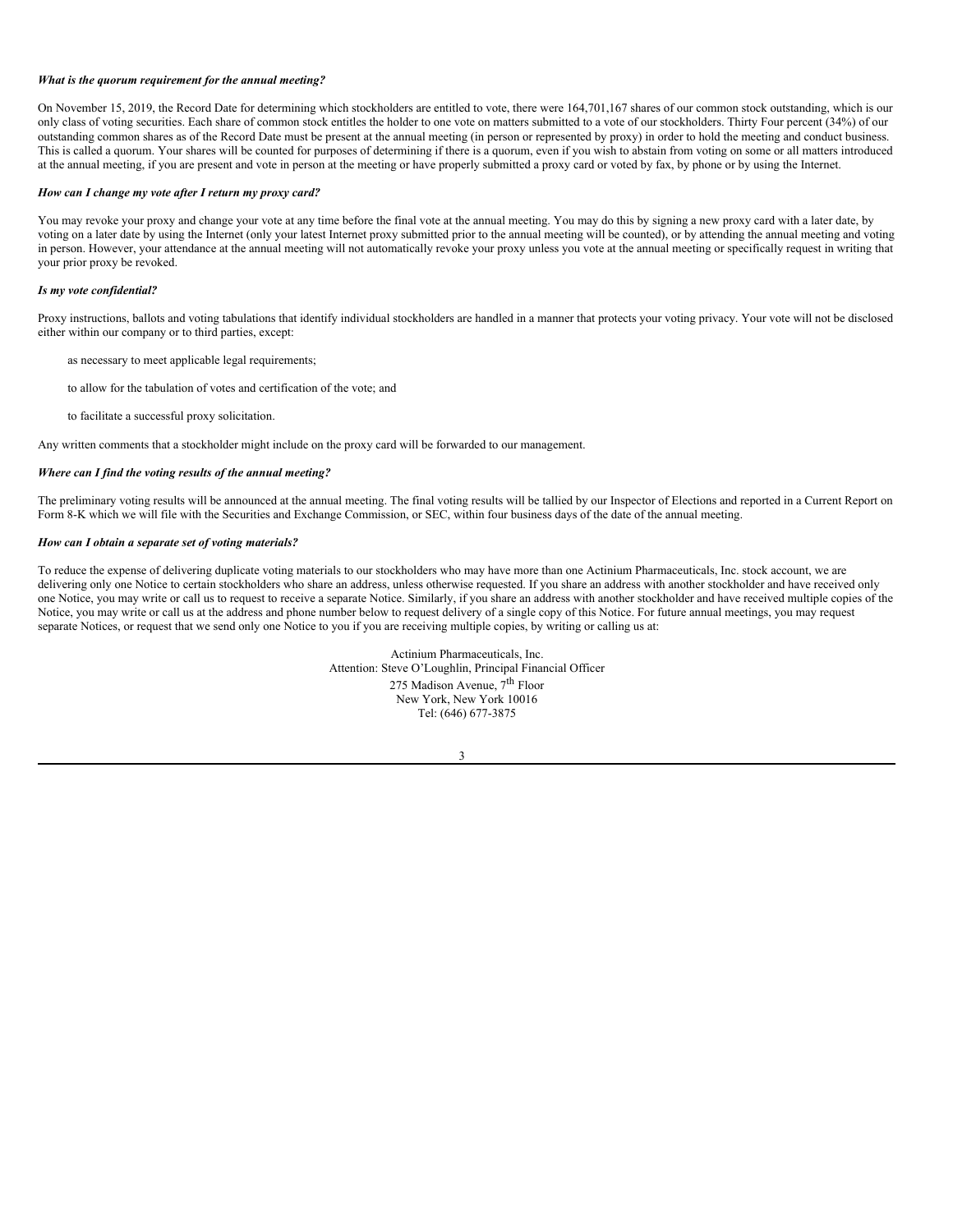### *Who pays for the cost of this proxy solicitation?*

We will pay the costs of the solicitation of proxies. We may also reimburse brokerage firms and other persons representing beneficial owners of shares for expenses incurred in forwarding the voting materials to their customers who are beneficial owners and obtaining their voting instructions. In addition to soliciting proxies by mail, our board members, officers and employees may solicit proxies on our behalf, without additional compensation, personally, electronically or by telephone.

## *How can I obtain a copy of Actinium Pharmaceuticals, Inc.'s 2018 Annual Report on Form 10-K?*

This proxy statement and our 2018 annual report to stockholders are available for viewing, printing and downloading at*www.proxyvote.com.* To view these materials, please have your 12-digit control number(s) available that appears on your Notice or proxy card. On this website, you can also elect to receive future distributions of our proxy statements and annual reports to stockholders by electronic delivery.

Additionally, you can find a copy of our Annual Report on Form 10-K, which includes our financial statements, for the fiscal year ended December 31, 2018 on the website of the SEC, at *www.sec.gov*, or in the "All SEC Filings" section of the "Investors" section of our website at*www.actiniumpharma.com.* You may also obtain a printed copy of our Annual Report on Form 10-K including our financial statements, free of charge, from us by sending a written request to: Actinium Pharmaceuticals, Inc., 275 Madison Avenue, 7<sup>th</sup> Floor, New York, NY 10016, attention: Principal Financial Officer.

#### *What is the voting requirement to elect directors?*

Directors are elected by a plurality of the votes cast in person or by proxy at the annual meeting and entitled to vote on the election of directors. "Plurality" means that the nominees receiving the greatest number of affirmative votes will be elected as directors, up to the number of directors to be chosen at the meeting. Broker non-votes will not affect the outcome of the election of directors because brokers do not have discretion to cast votes on this proposal without instruction from the beneficial owner of the shares.

#### *What is the voting requirement to approve the other six proposals?*

The proposal to ratify the appointment of Marcum LLP as our independent registered public accounting firm will be approved if there is a quorum and the votes cast "FOR" the proposal exceeds those cast against the proposal. The proposal to approve our 2019 stock plan will be approved if there is a quorum and the votes cast "FOR" the proposal exceeds those cast against the proposal. The proposal to amend the charter to for the reverse stock split will be approved if at least 50% of the issued and outstanding shares votes "FOR" the proposal and this exceeds those cast against the proposal. The proposal to amend the charter to increase the authorized shares of the company will be approved if at least 50% of the issued and outstanding shares votes "FOR" the proposal and this exceeds those cast against the proposal.

The advisory vote to approve the compensation of named executive officers will be approved if there is a quorum and the votes cast "FOR" the proposal exceeds those cast against the proposal. The advisory vote to determine the frequency of future advisory votes on the compensation of named executive officers requires the affirmative vote of the holders of the majority of the votes cast by the holders of the Company's common stock at the annual meeting. Stockholders may either vote "ONE YEAR," "TWO YEARS," "THREE YEARS," or "ABSTAIN." If none of the alternatives receives the majority of votes cast, the Company will consider the alternative that receives the highest number of votes cast by stockholders to be the frequency selected by the stockholders. The approval of the advisory vote to approve the compensation of named executive officers and the approval of the advisory vote to determine the frequency of future advisory votes on the compensation of named executive officers are non-binding advisory votes.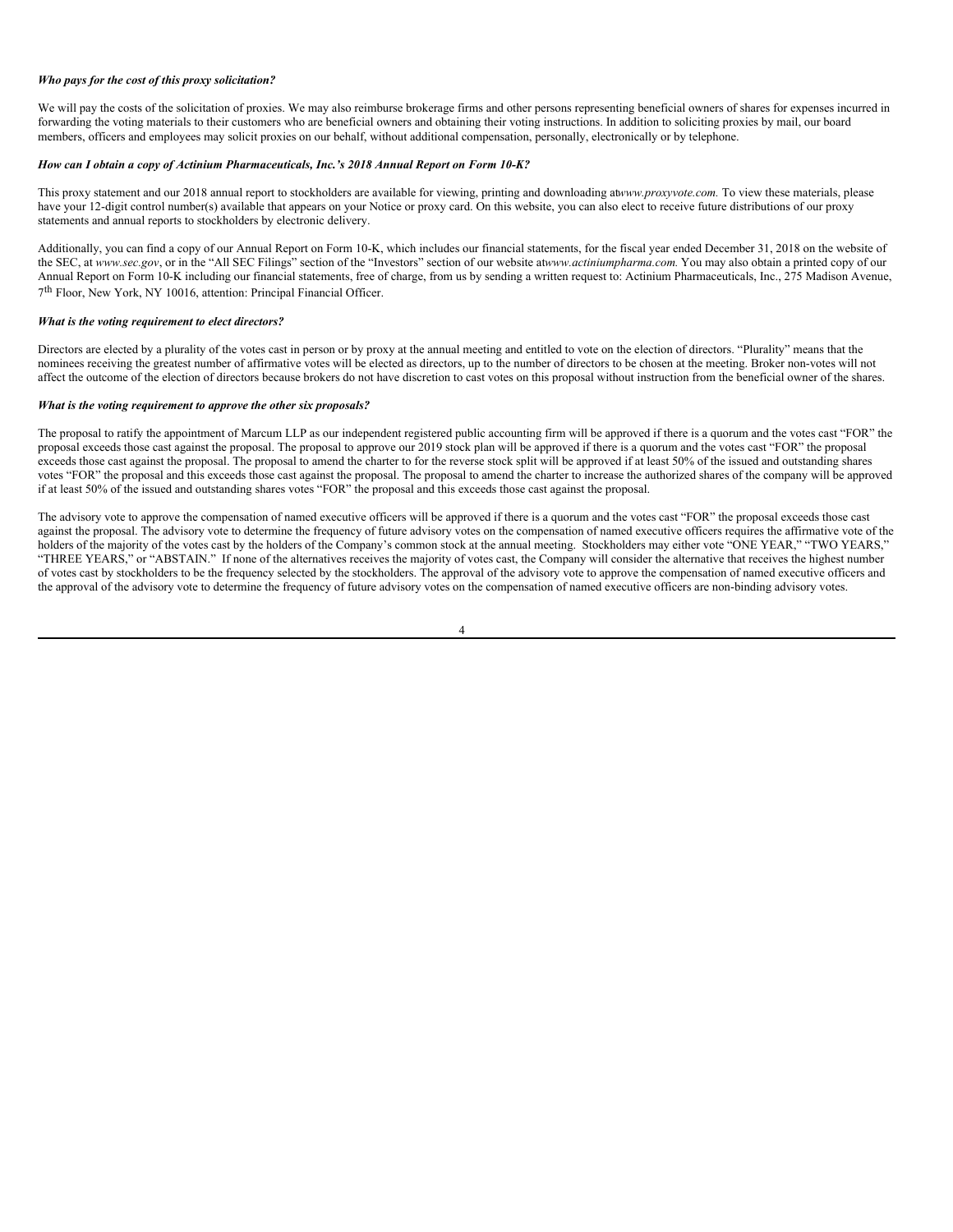Abstentions and broker non-votes will be treated as shares that are present, or represented and entitled to vote for purposes of determining the presence of a quorum at the annual meeting. Abstentions will not be counted in determining the number of votes cast in connection with any matter presented at the annual meeting. Broker non-votes will not be counted as a vote cast on any matter presented at the annual meeting.

### *Do I Have Dissenters' (Appraisal) Rights?*

Appraisal rights are not available to our shareholders with any of the proposals described above to be brought before the annual meeting of shareholders.

### *How can I communicate with the non-employee directors on the Actinium Pharmaceuticals, Inc. Board of Directors?*

Our Board encourages stockholders who are interested in communicating directly with the non-employee directors as a group to do so by writing to the non-employee directors in care of our Chairman and CEO. Stockholders can send communications by mail to:

> Sandesh Seth, Chairman and Chief Executive Officer Actinium Pharmaceuticals, Inc. 275 Madison Avenue, 7<sup>th</sup> Floor New York, New York 10016

Correspondence received that is addressed to the non-employee directors will be reviewed by our Chairman of the Board or his designee, who will regularly forward to the nonemployee directors a summary of all such correspondence and copies of all correspondence that, in the opinion of our Chairman, deals with the functions of our Board or committees thereof or that our Chairman otherwise determines requires their attention. Directors may at any time review a log of all correspondence received by us that is addressed to the non-employee members of our Board and request copies of any such correspondence.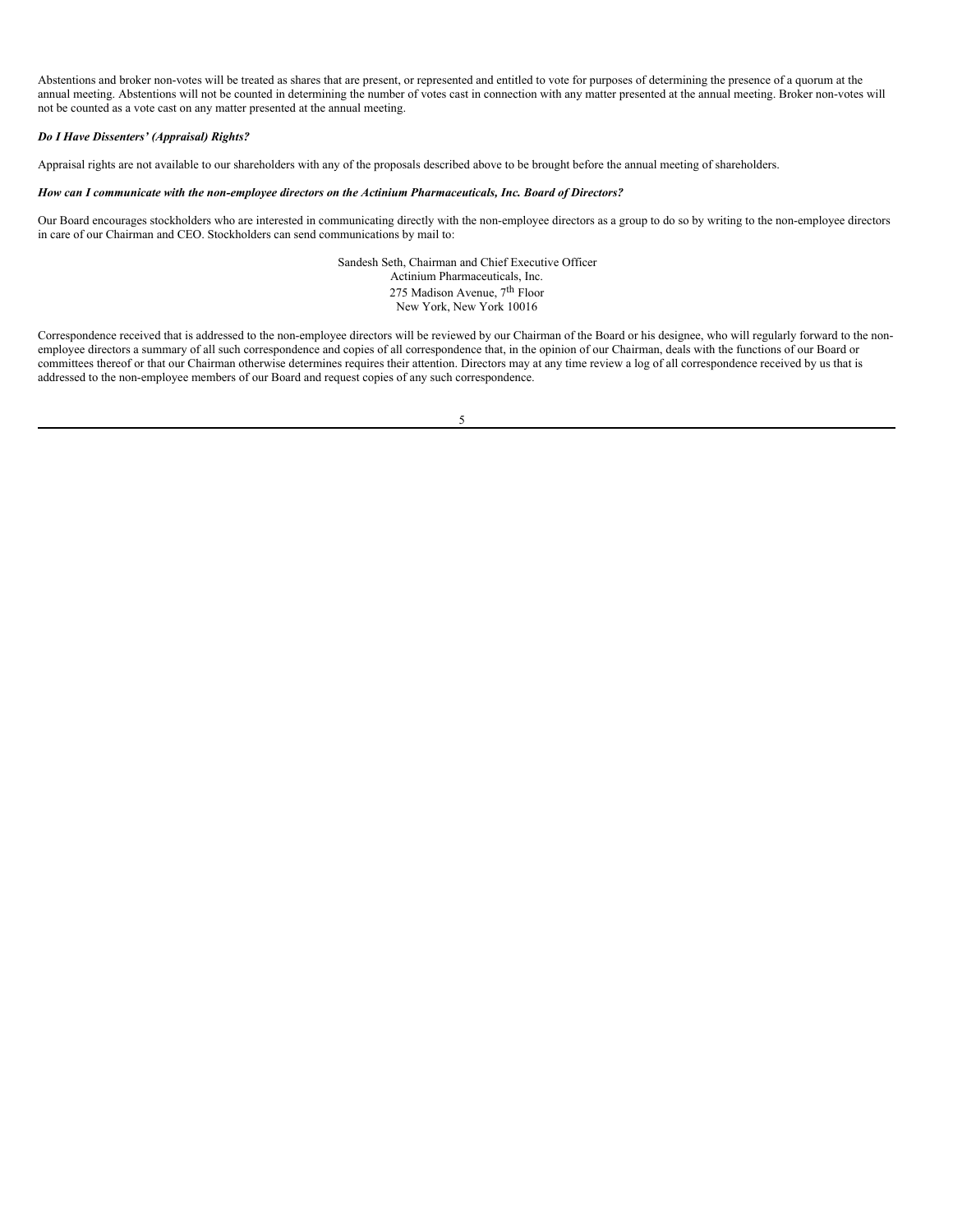#### <span id="page-8-0"></span>**WHO CAN HELP ANSWER YOUR QUESTIONS?**

You may seek answers to your questions by writing, calling or emailing us at:

## Steve O'Loughlin Principal Financial Officer Actinium Pharmaceuticals, Inc. 275 Madison Avenue, 7<sup>th</sup> Floor New York, NY 10016 Email: *soloughlin@actiniumpharma.com* Tel: 646-677-3875

### <span id="page-8-1"></span>**CORPORATE GOVERNANCE**

#### **Board of Directors**

The Board of Directors oversees our business affairs and monitors the performance of management. In accordance with our corporate governance principles, our Board does not involve itself in day-to-day operations. The directors keep themselves informed through discussions with the Chairman and CEO, other key executives, and by reading the reports and other materials that we send them and by participating in Board and committee meetings. Our directors hold office until their successors have been elected and duly qualified unless the director resigns or by reason of death or other cause is unable to serve in the capacity of director. Biographical information about our directors is provided in "Election of Directors — Proposal No. 1" on page 29.

#### *Term of Of ice*

Our directors are divided into three classes, designated Class I, Class II and Class III. Class I shall consists of two directors, Class II shall consists of two directors, and Class III consists of one director.

The term of each director is set forth below or until their successors are duly elected:

| <b>Director</b>     | Class     | Term (from 2019 Annual Meeting, if elected) |
|---------------------|-----------|---------------------------------------------|
| David Nicholson     | Class I   | vears                                       |
| Richard I Steinhart | Class I   | 2 years                                     |
| Sandesh Seth        | Class II  | 2 years                                     |
| Jeffrey W. Chell    | Class II  | 2 years                                     |
| Ajit S. Shetty      | Class III | 3 years                                     |

Notwithstanding the foregoing, each director shall serve until his successor is duly elected and qualified, or until his retirement, death, resignation or removal. In order to implement a classified board of directors, Class I serves a one year term from the date of the 2019 Annual Shareholders Meeting; Class II serves a two year term from the date of the 2019 Annual Shareholders Meeting; and Class III serves a three year term from the date the date of the 2019 Annual Shareholders Meeting. Directors elected at each annual meeting are elected for a three year term.

#### *Director Independence*

We use the definition of "independence" of the NYSE American stock exchange to make this determination. We are listed on the NYSE American under the symbol "ATNM". NYSE American corporate governance rule Sec. 803(A)(2) provides that an "independent director" means a person other than an executive officer or employee of the company. No director qualifies as independent unless the issuer's board of directors affirmatively determines that the director does not have a relationship that would interfere with the exercise of independent judgment in carrying out the responsibilities of a director. The following is a non-exclusive list of persons who shall not be considered independent under NYSE American rules:

a director who is, or during the past three years was, employed by the company, other than prior employment as an interim executive officer (provided the interim employment did not last longer than one year);

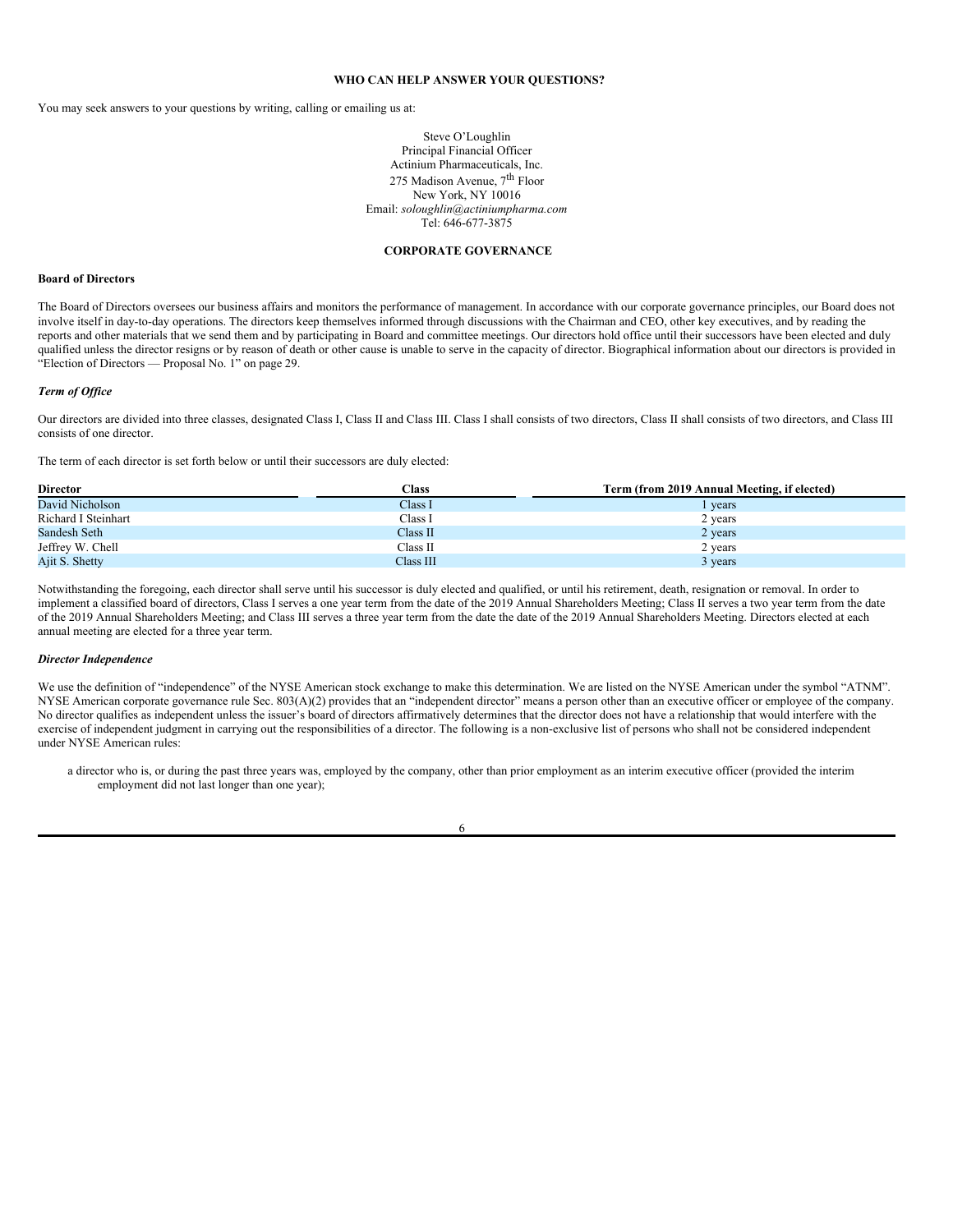- a director who accepted or has an immediate family member who accepted any compensation from the company in excess of \$120,000 during any period of twelve consecutive months within the three years preceding the determination of independence, other than the following:
	- (i) compensation for board or board committee service;
	- (ii) compensation paid to an immediate family member who is an employee (other than an executive officer) of the company,
	- (iii) compensation received for former service as an interim executive officer (provided the interim employment did not last longer than one year); or
	- (iv) benefits under a tax-qualified retirement plan, or non-discretionary compensation;
- a director who is an immediate family member of an individual who is, or at any time during the past three years was, employed by the company as an executive officer;
- a director who is, or has an immediate family member who is, a partner in, or a controlling shareholder or an executive officer of, any organization to which the company made, or from which the company received, payments (other than those arising solely from investments in the company's securities or payments under nondiscretionary charitable contribution matching programs) that exceed 5% of the organization's consolidated gross revenues for that year, or \$200,000, whichever is more, in any of the most recent three fiscal years;
- a director who is, or has an immediate family member who is, employed as an executive officer of another entity where at any time during the most recent three fiscal years any of the issuer's executive officers serve on the compensation committee of such other entity; or
- a director who is, or has an immediate family member who is, a current partner of the company's outside auditor, or was a partner or employee of the company's outside auditor who worked on the company's audit at any time during any of the past three years.

Under the above-mentioned NYSE American director independence rules, Jeffrey W. Chell, David Nicholson, Ajit S. Shetty, and Richard I. Steinhart are independent directors of the Company.

#### **Board Leadership Structure**

In October 2013, Sandesh Seth was appointed Chairman of our Board of Directors and in June 2017 Mr. Seth was named Chief Executive Officer of the Company. In September 2017, David Nicholson was appointed lead independent director of our board of directors ("Lead Independent Director"). Our Lead Independent Director chairs the executive sessions of our board of director meetings; provides feedback to the Chairman and CEO; if appropriate, and in coordination with executive management, be available for consultation and direct communication with major shareholders; and leads the board's evaluation of the Chairman and CEO. We have a separate chair for each committee of our board of directors, all of whom are independent directors. The chairs of each committee report on the activities of their committees in fulfilling their responsibilities at the meetings of our board of directors.

## **Board of Directors Meetings and Attendance**

During the fiscal year 2018, our Board held nine meetings and did not act by unanimous written consent. Each director attended all of the meetings of our Board and of any committees of which he was a member during the year ended December 31, 2018. It is our policy that directors should make every effort to attend the annual meeting of stockholders, and each of our directors attended the annual meeting of stockholders in 2018.

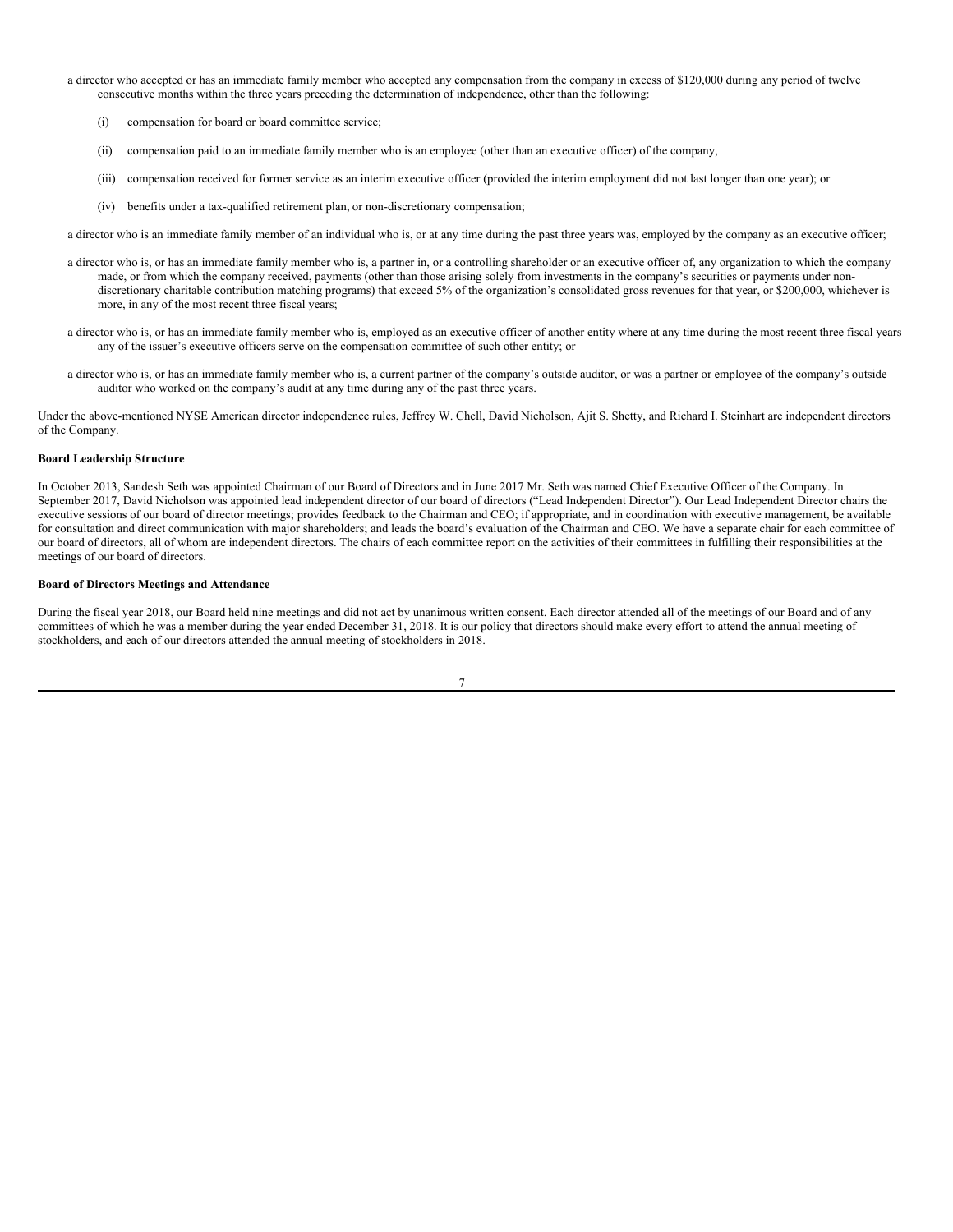#### **Code of Business Conduct and Ethics**

We adopted a Code of Business Conduct and Ethics that applies to all of our directors, officers and employees, including our principal executive officer and principal financial and accounting officer. A copy of the Code of Business Conduct and Ethics is available on the Investor section of our website at *www.actiniumpharma.com*. We will post on our website any amendment to our Code of Business Conduct and Ethics or waivers of our Code of Business Conduct and Ethics for directors and executive officers.

### **Complaints Regarding Accounting Matters**

The Audit Committee has established procedures for:

the receipt, retention and treatment of complaints regarding accounting, internal accounting controls, or auditing matters; and

the confidential, anonymous submission by our employees of concerns regarding questionable accounting or auditing matters.

### **Communications with Directors**

The Board of Directors has approved procedures for stockholders to send communications to individual directors or the non-employee directors as a group. Written correspondence should be addressed to the director or directors in care of Sandesh Seth, Chairman and CEO of Actinium Pharmaceuticals, Inc., 275 Madison Avenue, 7<sup>th</sup> Floor, New York, NY 10016. Correspondence received that is addressed to the non-employee directors will be reviewed by our Chairman and CEO or his designee, who will regularly forward to the non-employee directors a summary of all such correspondence and copies of all correspondence that, deals with the functions of our Board of Directors or committees thereof or that he otherwise determines requires their attention. Directors may at any time review a log of all correspondence received by us that is addressed to the non-employee members of our Board of Directors and request copies of any such correspondence. You may also contact individual directors by calling our principal executive offices at (646) 677-3875.

## **Legal Proceedings**

There are no legal proceedings to which any director, director nominee or officer of our company, or any associate of any such director, director nominee, officer of our company or major security holder is a party in legal proceedings adverse to our company or has a material interest adverse to us.

#### **Compliance With Section 16(a) of the Exchange Act**

Under Section 16(a) of the Exchange Act, our directors and certain of our officers, and persons holding more than 10 percent of our common stock are required to file forms reporting their beneficial ownership of our common stock and subsequent changes in that ownership with the United States Securities and Exchange Commission.

Based solely upon a review of copies of such forms filed on Forms 3, 4, and 5, and amendments thereto furnished to us, we believe that as of December 31, 2018, our executive officers and directors have complied on a timely basis with all Section 16(a) filing requirements, except as has been previously disclosed.

## <span id="page-10-0"></span>**BOARD COMMITTEES**

### **Committees of the Board of Directors**

Our Board of Directors has formed three standing committees: audit, compensation and corporate governance. Actions taken by our committees are reported to the full board. Each of our committees has a charter and each charter is posted on our website.

| <b>Audit Committee</b> | <b>Compensation Committee</b> | <b>Corporate Governance Committee</b> |  |  |  |  |
|------------------------|-------------------------------|---------------------------------------|--|--|--|--|
| Richard I. Steinhart*  | David Nicholson*              | Ajit S. Shetty*                       |  |  |  |  |
| Jeffrey W. Chell       | Jeffrey W. Chell              | David Nicholson                       |  |  |  |  |
| Ajit S. Shetty         | Aiit S. Shetty                | Richard J. Steinhart                  |  |  |  |  |

8

#### **\*** Indicates committee chair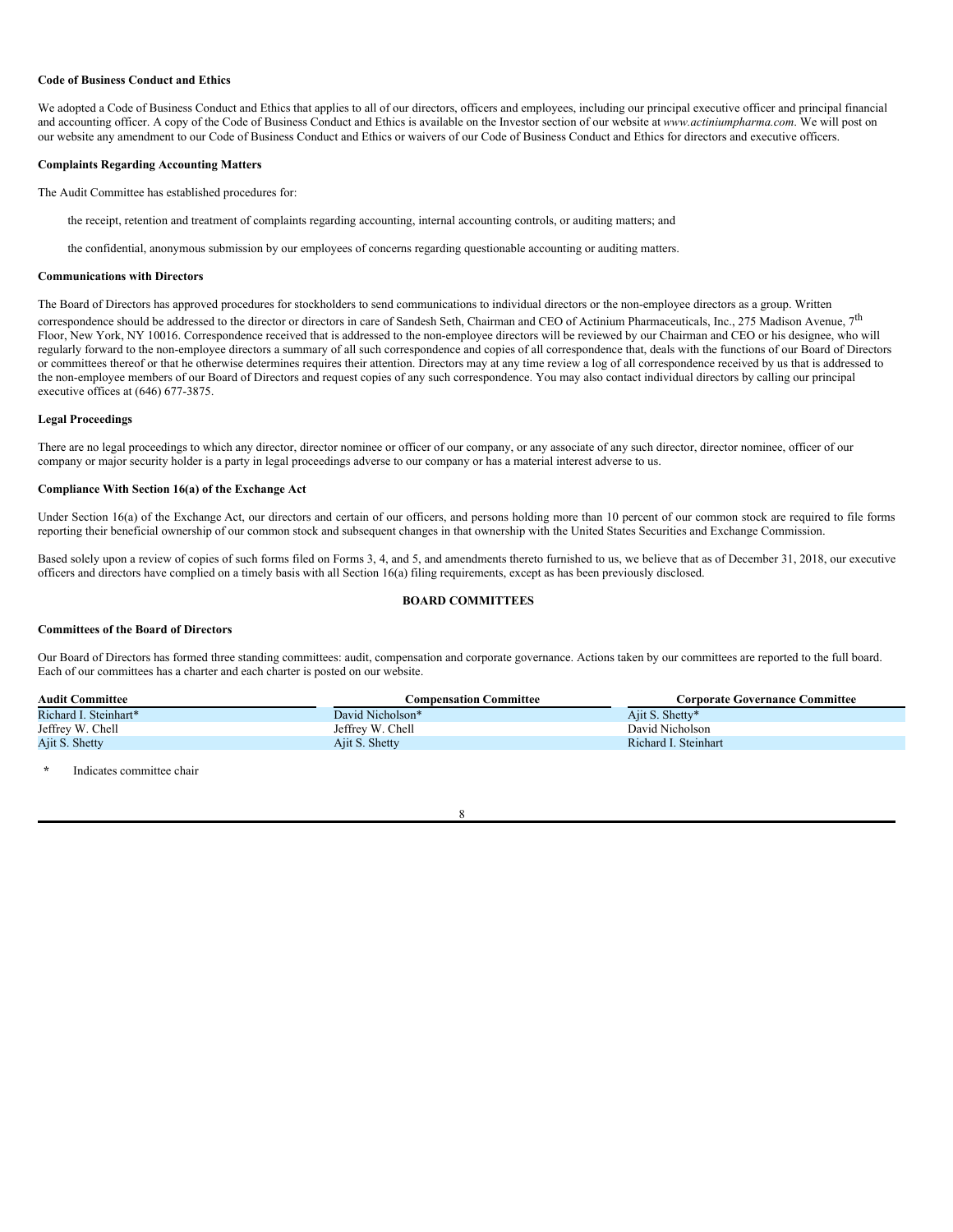#### *Audit Committee*

Our audit committee, which currently consists of three directors, provides assistance to our board in fulfilling its legal and fiduciary obligations with respect to matters involving the accounting, financial reporting, internal control and compliance functions of the company. The board of directors has determined that Mr. Steinhart is an "audit committee financial expert" as defined in Item 407(d)(5)(ii) of Regulation S-K. Our audit committee employs an independent registered public accounting firm to audit the financial statements of the company and perform other assigned duties. Further, our audit committee provides general oversight with respect to the accounting principles employed in financial reporting and the adequacy of our internal controls. In discharging its responsibilities, our audit committee may rely on the reports, findings and representations of the company's auditors, legal counsel, and responsible officers. Our board has determined that all members of the audit committee are financially literate within the meaning of SEC rules and under the current listing standards of the NYSE AMERICAN. Richard I. Steinhart is the chairman of the audit committee. The Audit Committee met four times during 2018. Each member of the Audit Committee was present at all of the Audit Committee meetings held during such director's tenure as a member of the Audit Committee.

#### *Compensation Committee*

Our compensation committee, which currently consists of three directors, establishes executive compensation policies consistent with the company's objectives and stockholder interests. The compensation committee met one time during 2018. Our compensation committee also reviews the performance of our executive officers and establishes, adjusts and awards compensation, including incentive-based compensation, as more fully discussed below. In addition, our compensation committee generally is responsible for:

- establishing and periodically reviewing our compensation philosophy and the adequacy of compensation plans and programs for our directors, executive officers and other employees;
- overseeing our compensation plans, including the establishment of performance goals under the company's incentive compensation arrangements and the review of performance against those goals in determining incentive award payouts;
- overseeing our executive employment contracts, special retirement benefits, severance, change in control arrangements and/or similar plans;
- acting as administrator of any company stock option plans; and
- overseeing outside compensation consultants when engaged.

Our compensation committee periodically reviews the compensation paid to our non-employee directors and the principles upon which their compensation is determined. The compensation committee also periodically reports to the board on how our non-employee director compensation practices compare with those of other similarly situated public corporations and, if the compensation committee deems it appropriate, recommends changes to our director compensation practices to our board for approval.

Outside consulting firms retained by our compensation committee and management also will, if requested, provide assistance to the compensation committee in making its compensation-related decisions.

### *Corporate Governance Committee*

Corporate Governance Committee, which currently consists of three directors, monitors our corporate governance system. The Corporate Governance Committee met one time during 2018.

#### *Nomination of Directors*

Board of Director nominations are selected, or recommended for the Board's selection, by a majority of the independent directors. Our independent directors include Jeffrey W. Chell, David Nicholson, Richard I. Steinhart and Ajit S. Shetty. These directors are charged with the responsibility of proposing potential director nominees to the board of directors for consideration. All of our independent directors are independent directors as defined by the rules of the NYSE American. Our independent directors use criteria by which it will seek to evaluate candidates to serve on our board of directors. The evaluation methodology includes items such as experience in the biotechnology sector, experience with public companies, executive managerial experience, operations and commercial experience, fundraising experience and contacts in the investment banking industry, personal and skill set compatibility with current board members, industry reputation, knowledge of our company generally, and independence.

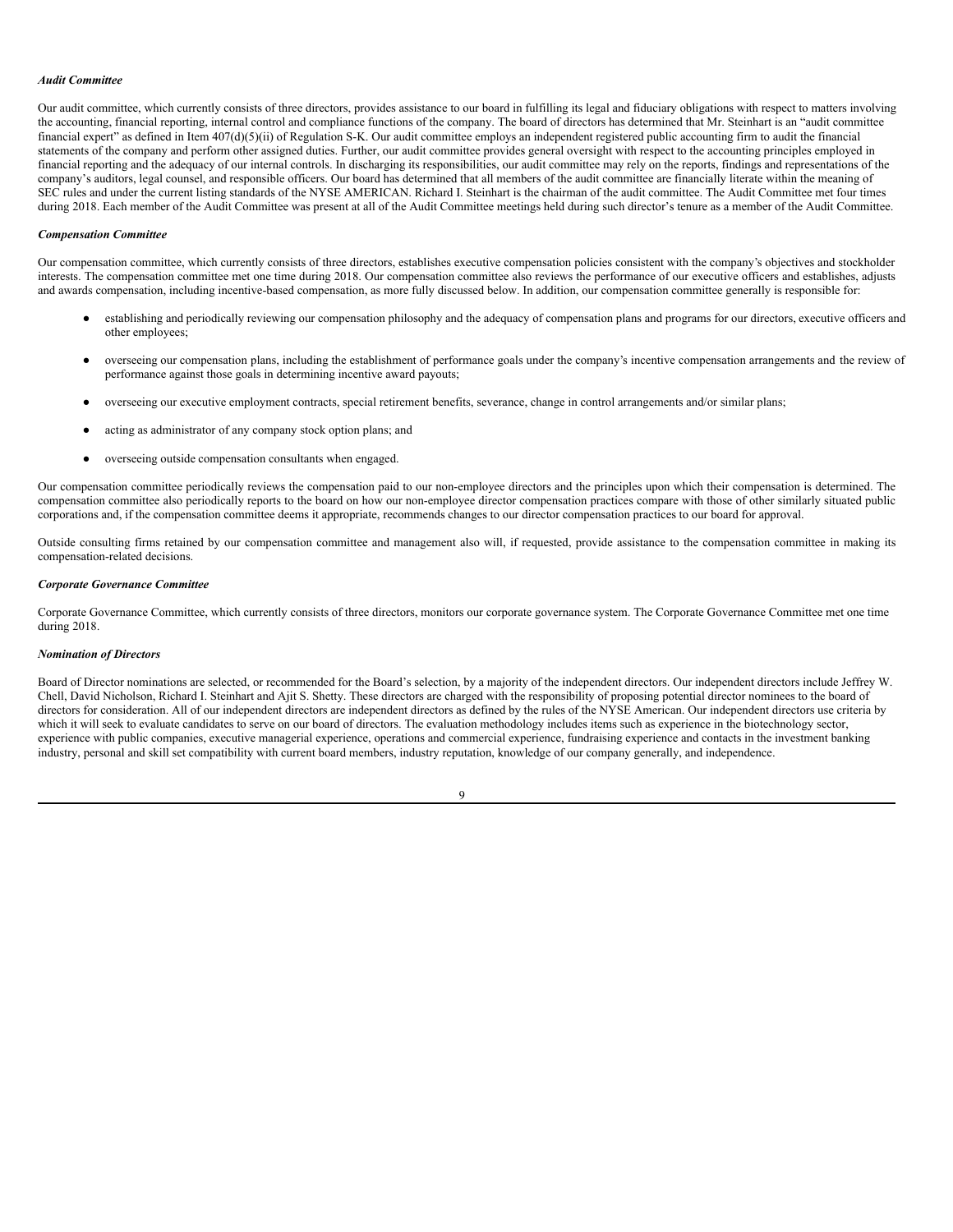### <span id="page-12-0"></span>**DIRECTOR COMPENSATION**

The following table sets forth the compensation of our non-employee directors for the 2018 fiscal year:

| Name                     | <b>Fees Earned or</b><br>Paid in Cash |        | Stock<br>Awards |        | Option<br>Awards<br>(1) |        | <b>All Other</b><br>Compensation | Total   |
|--------------------------|---------------------------------------|--------|-----------------|--------|-------------------------|--------|----------------------------------|---------|
| Jeffrey W. Chell (2)     |                                       | 34,607 |                 | $\sim$ |                         | 59,366 | $\sim$                           | 93,973  |
| David Nicholson          |                                       | 63.500 |                 | $\sim$ |                         | 41.194 | $\sim$                           | 104.694 |
| Ajit J. Shetty           |                                       | 58,500 |                 | $\sim$ |                         | 41.194 | $\sim$                           | 99,694  |
| <b>Richard Steinhart</b> |                                       | 66,091 |                 | $\sim$ |                         | 41,194 | $\sim$                           | 107,285 |

(1) At the end of December 31, 2018, the aggregate number of option awards outstanding for each director was as follows: (i) for Dr. Chell, 150,000, (ii) for Dr. Nicholson, 349,900, (iii) for Dr. Shetty, 150,000, and (iv) for Mr. Steinhart, 299,950.

(2) Mr. Chell was appointed a director on April 27, 2018.

In accordance with SEC rules, the amounts shown reflect the aggregate grant date fair value of option awards granted to Non-Employee Directors during 2018, computed in accordance with Financial Accounting Standards Board Accounting Standards Codification Topic 718.

Our non-employee directors are paid an annual fee of \$40,000 and receive annual option grants. Dr. Nicholson as Lead Director receives an additional annual fee of \$10,000. Board committee members receive the following compensation:

| <b>BOD Committee</b> | Chairman | <b>Member</b> |
|----------------------|----------|---------------|
|                      |          |               |
| Audit                | 20,000   | 6,000         |
| Compensation         | 10,000   | 5,000         |
| Corporate Governance | 7,500    | 3,000         |

## <span id="page-12-1"></span>**AUDIT COMMITTEE REPORT**

#### **Report of the Audit Committee of the Board of Directors**

The Audit Committee provides assistance to the Board of Directors in fulfilling its oversight responsibilities relating to our corporate accounting and reporting practices toward assurance of the quality and integrity of our consolidated financial statements. The purpose of the Audit Committee is to serve as an independent and objective party to monitor our financial reporting process and internal control system; oversee, review and appraise the audit activities of our independent registered public accounting firm and internal auditing function, maintain complete, objective and open communication between the Board of Directors, the independent accountants, financial management and the internal audit function.

Our independent registered public accounting firm reports directly to the Audit Committee and the Audit Committee is solely responsible to appoint or replace our independent registered public accounting firm and to assure its independence and to provide oversight and supervision thereof. The Audit Committee determines compensation of the independent registered public accounting firm and has established a policy for approval of non-audit related engagements awarded to the independent registered public accounting firm. Such engagements must not impair the independence of the registered public accounting firm with respect to our company as prescribed by the Sarbanes-Oxley Act of 2002; thus payment amounts are limited and non-audit related engagements must be approved in advance by the Audit Committee. The Audit Committee determines the extent of funding that we must provide to the Audit Committee to carry out its duties and has determined that such amounts were sufficient in 2018.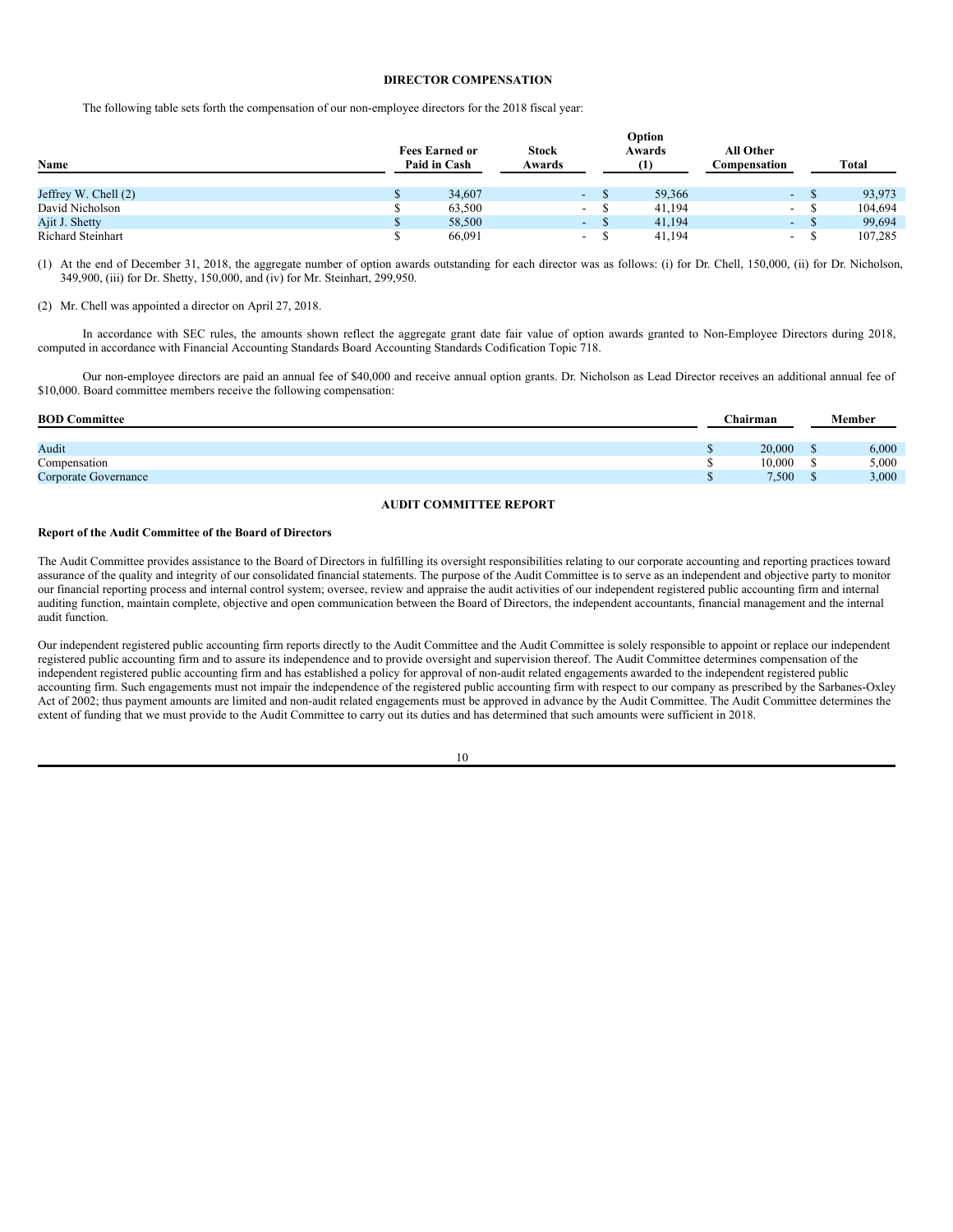With respect to the fiscal year ended December 31, 2018, in addition to its other work, the Audit Committee:

Reviewed and discussed with management our audited consolidated financial statements as of December 31, 2018 and for the year then ended; and

Discussed with Marcum LLP the matters required to be discussed by Statement on Auditing Standards No. 61, "Communication with Audit Committees," as amended, with respect to its review of the findings of the independent registered public accounting firm during its examination of our financial statements.

The Audit Committee recommended, based on the review and discussion summarized above, that the Board of Directors include the 2018 audited consolidated financial statements in the 2018 Form 10-K for the fiscal year ended December 31, 2018 for filing with the SEC.

> Audit Committee of the Board of Directors of Actinium Pharmaceuticals, Inc.

> > Richard I. Steinhart, Chairman Jeffrey W. Chell Ajit S. Shetty

## **Information About Our Auditors**

Our Audit Committee of our Board appointed Marcum LLP as the independent registered public accounting firm to conduct the audit of our consolidated financial statements for the 2018 fiscal year and to report on our consolidated balance sheets, statements of income and other related statements. Marcum LLP served as our independent registered public accounting firm since December 2012. In August 2018, we appointed Marcum LLP as our independent registered public accounting firm due to a merger between GBH CPAs, PC (who served as our independent registered public accounting firm since December 2012) and Marcum LLP. The Audit Committee Charter includes the procedures for pre-approval of all fees charged by our independent registered public accounting firm. Under the procedure, our Audit Committee approves the engagement letter with respect to audit and review services. Other fees are subject to pre-approval by our Audit Committee. The audit and audit-related fees paid to the auditors with respect to the 2018 fiscal year were pre-approved by our Audit Committee.

#### **Fees and Services**

The table below shows the aggregate fees billed for professional services for the audits and audit-related fees of the Company's annual financial statements included in Form 10-K for the time periods of August 9, 2018 through December 31, 2018 by Marcum LLP, or Marcum, and for January 1, 2018 through August 8, 2018 by GBH CPAs PC, or GBH, and for the year ended December 31, 2017 by GBH. GBH resigned as the Company's auditors as a result of combining its practice with Marcum effective July 1, 2018.

|                      | <b>Year Ended</b><br>December 31,<br>2018 | <b>Year Ended</b><br>December 31,<br>2017 |
|----------------------|-------------------------------------------|-------------------------------------------|
| <b>Audit Fees</b>    | 113,000                                   | 116,500                                   |
| Audit – Related Fees | 28,800                                    | 60,800                                    |
| Tax Fees             | . .                                       | $\sim$                                    |
| All Other Fees       |                                           |                                           |
| <b>Total</b>         | 141,800                                   | 177,300                                   |

#### **Pre-Approval Policy**

In 2015, the Audit Committee adopted policies and procedures for the pre-approval of audit and non-audit services performed by the independent registered public accountants pursuant to which the Audit Committee generally is required to pre-approve the audit and permissible non-audit services performed by the independent registered public accountants in order to ensure that the provision of such services does not impair the registered accountants' independence.

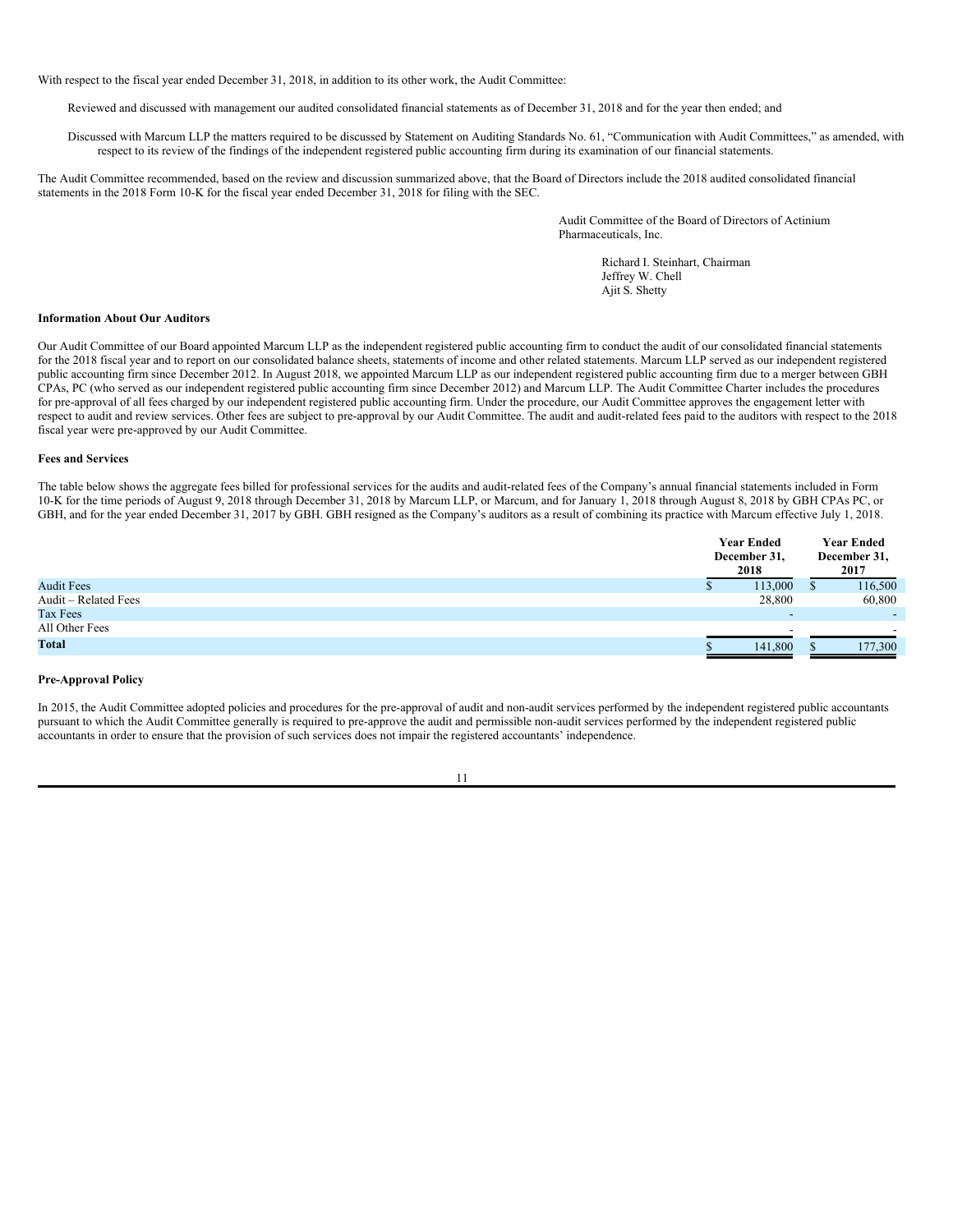## <span id="page-14-0"></span>**COMPENSATION COMMITTEE REPORT\***

Our Compensation Committee has reviewed and discussed with management the Compensation Discussion and Analysis ("CD&A") included in this proxy statement. Based on that review and discussion, the Compensation Committee has recommended to our Board that the CD&A be included in the proxy statement.

Submitted by:

The Compensation Committee of the Board of Directors

/s/ David Nicholson, Chairman

/s/ Jeffrey W. Chell

/s/ Ajit S. Shetty

The information contained in this Compensation Committee Report shall not be deemed to be "soliciting material" or "filed" or incorporated by reference in future filings with the SEC, or subject to the liabilities of Section 18 of the Securities Exchange Act of 1934, as amended (the "Exchange Act"), except to the extent that we specifically request that the information be treated as soliciting material or specifically incorporate it by reference into a document filed under the Securities Act of 1933, as amended, or the Exchange Act.

### **Compensation Discussion and Analysis**

Our Compensation Committee of our Board of Directors has the responsibility to review, determine and approve the compensation for our executive officers. Further, our Compensation Committee oversees our overall compensation strategy, including compensation policies, plans and programs that cover all employees. In 2016, our Stockholders voted on an advisory basis with respect to our compensation program for named executive officers. Of the votes cast (excluding abstentions and broker non-votes), 69.0% were cast in support of the program. In light of this, in reviewing the executive compensation program for 2016, our Compensation Committee decided to retain the general overall program design, which ties a significant portion of the executives' pay closely with our performance. In the future, our Compensation Committee will continue to consider the executive compensation program in light of changing circumstances and stockholder feedback.

We currently employ five executive officers, each of whom serves as a "Named Executive Officer" (or NEO) for purposes of SEC reporting: (1) Sandesh Seth, our Chairman and Chief Executive Officer (who we refer to in this Compensation Discussion and Analysis as our CEO); (2) Steve O'Loughlin, our Principal Financial Officer, (3) Mark Berger, our Chief Medical Officer; (4) Dale Ludwig, our Chief Scientific Officer, and (5) Anil Kapur, our Chief Commercial Officer.

This Compensation Discussion and Analysis sets forth a discussion of the compensation for our NEOs as well as a discussion of our philosophies underlying the compensation for our NEOs and our employees generally.

### **Objectives of Our Compensation Program**

The Compensation Committee's philosophy seeks to align the interests of our stockholders, officers and employees by tying compensation to individual and company performance, both directly in the form of salary or annual cash incentive payments, and indirectly in the form of equity awards. The objectives of our compensation program enhance our ability to:

- attract and retain qualified and talented individuals; and
- provide reasonable and appropriate incentives and rewards to our team for building long-term value within our company, in each case in a manner comparable to companies similar to ours.

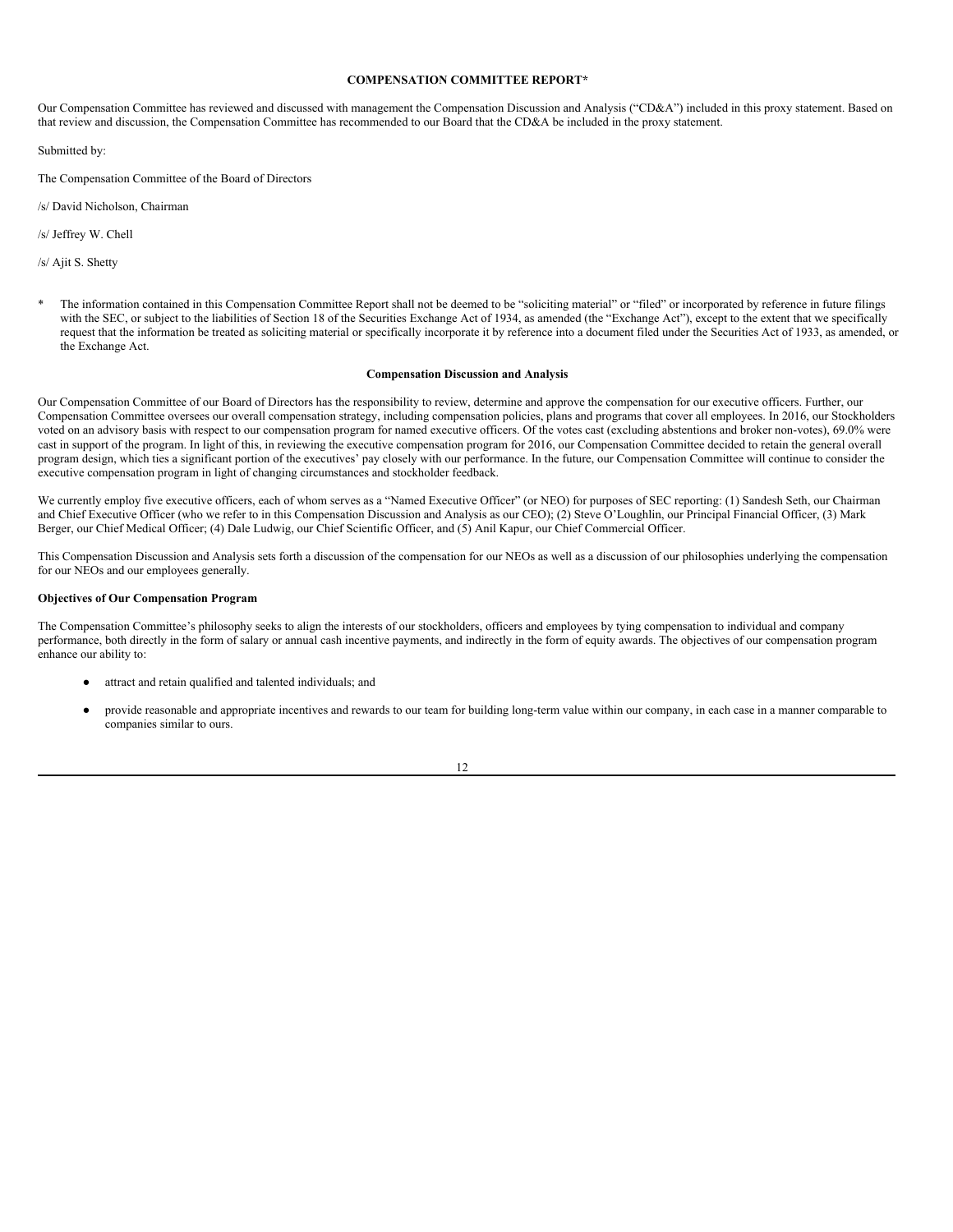In addition, we strive to be competitive with other similarly situated companies in our industry. The process of developing pharmaceutical products and bringing those products to market is a long-term proposition and outcomes may not be measurable for several years. Therefore, in order to build long-term value for our company and its stockholders, and in order to achieve our business objectives, we believe that we must compensate our officers and employees in a competitive and fair manner that reflects current company activities but also reflects contributions to building long-term value.

We utilize the services of StreeterWyatt Governance LLC to review compensation programs of peer companies in order to assist the Compensation Committee in determining the compensation levels for our NEOs, as well as for other employees of our company. StreeterWyatt is a recognized independent consulting company and services clients throughout the United States.

### **Elements of Our Compensation Program and Why We Chose Each**

#### *Main Compensation Components*

Our company-wide compensation program, including for our NEOs, is broken down into three main components: base salary, performance cash bonuses and potential long-term compensation in the form of stock options or restricted stock awards. We believe these three components constitute the minimum essential elements of a competitive compensation package in our industry.

#### *Salary*

Base salary is used to recognize the experience, skills, knowledge and responsibilities required of our NEOs as well as recognizing the competitive nature of the biopharmaceutical industry. This is determined partially by evaluating our peer companies as well as the degree of responsibility and experience levels of our NEOs and their overall contributions to our company. Base salary is one component of the compensation package for NEOs; the other components being cash bonuses, annual equity grants, and company benefit programs. Base salary is determined in advance whereas the other components of compensation are awarded in varying degrees following an assessment of the performance of a NEO. This approach to compensation reflects the philosophy of our board of directors and its Compensation Committee to emphasize and reward, on an annual basis, performance levels achieved by our NEOs.

### *Performance Bonus Plan*

We have a performance bonus plan under which bonuses are paid to our NEOs based on achievement of company performance goals and objectives established by the Compensation Committee and/or our board of directors as well as on individual performance. The bonus program is discretionary and is intended to: (i) strengthen the connection between individual compensation and our company's achievements; (ii) encourage teamwork among all disciplines within our company; (iii) reinforce our pay-forperformance philosophy by awarding higher bonuses to higher performing employees; and (iv) help ensure that our cash compensation is competitive. Depending on the cash position of the company, the Compensation Committee and our board of directors have the discretion to not pay cash bonuses in order that we may conserve cash and support ongoing development programs and commercialization efforts. Regardless of our cash position, we consistently grant annual merit-based stock options to continue incentivizing both our senior management and our employees.

Based on their employment agreements, each NEO is assigned a target payout under the performance bonus plan, expressed as a percentage of base salary for the year. Actual payouts under the performance bonus plan are based on the achievement of corporate performance goals and an assessment of individual performance, each of which is separately weighted as a component of such officer's target payout. For the NEOs, the corporate goals receive the highest weighting in order to ensure that the bonus system for our management team is closely tied to our corporate performance. Each employee also has specific individual goals and objectives as well that are tied to the overall corporate goals. For employees, mid-year and end-of-year progress is reviewed with the employees' managers.

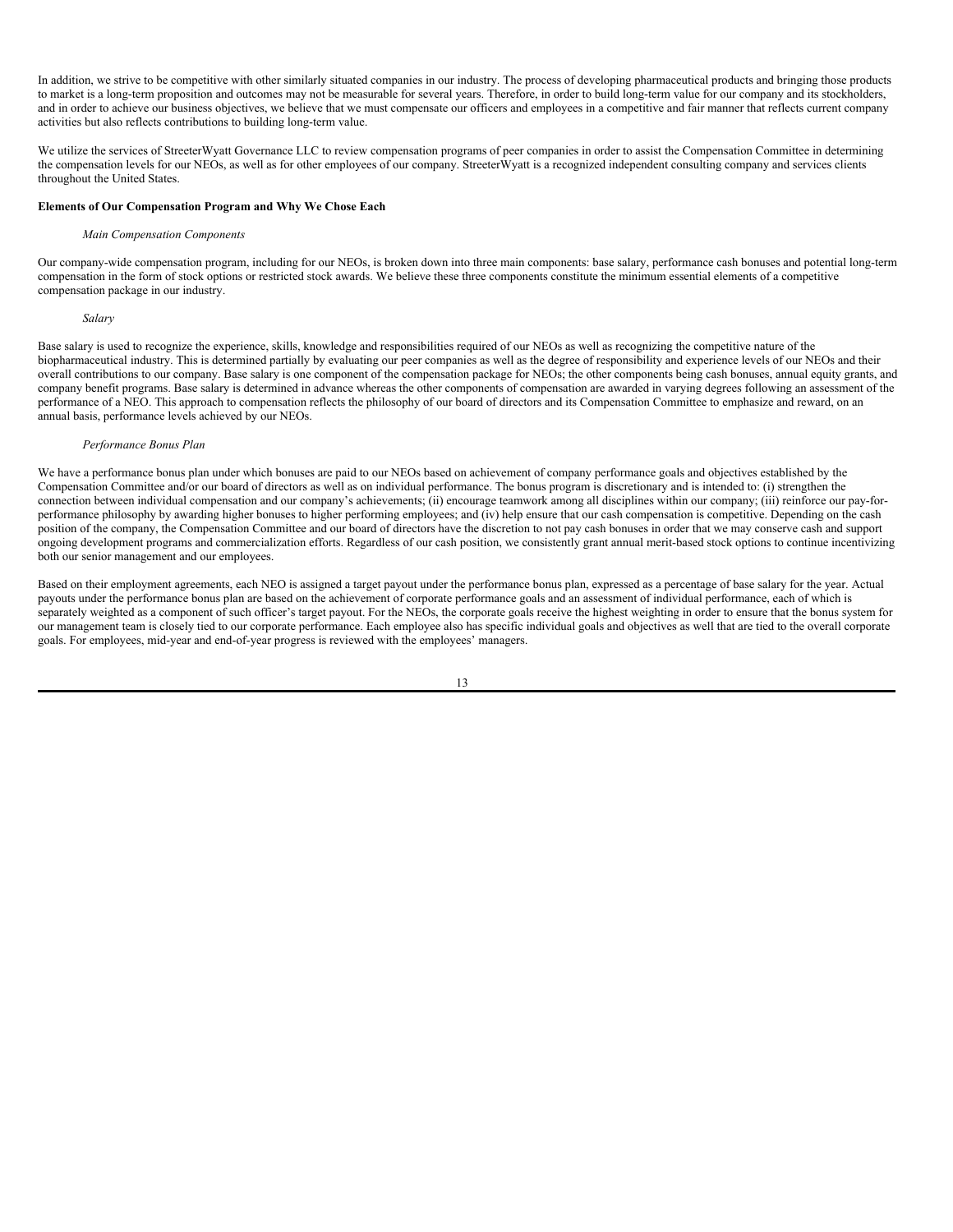#### *Equity Incentive Compensation*

We view long-term compensation, currently in the form of stock options and restricted stock generally vesting in annual increments over four years, as a tool to align the interests of our NEOs and employees generally with the creation of stockholder value, to motivate our employees to achieve and exceed corporate and individual objectives and to encourage them to remain employed by the company. While cash compensation is a significant component of employees' overall compensation, the Compensation Committee and our board of directors (as well as our NEOs) believe that the driving force of any employee working in a small biotechnology company should be strong equity participation. We believe that this not only creates the potential for substantial longer term corporate value but also serves to motivate employees and retain their loyalty and commitment with appropriate personal compensation.

### *Other Compensation*

In addition to the main components of compensation outlined above, we also have provided contractual severance and/or change in control benefits to several employees including our Executive Chairman and CEO. The change in control benefits for all applicable persons have a "double trigger." A double-trigger means that the executive officers will receive the change in control benefits described in the agreements only if there is both (1) a Change in Control of our company (as defined in the agreements) and (2) a termination by us of the applicable person's employment "without cause" or a resignation by the applicable persons for "good reason" (as defined in the agreements) within a specified time period prior to or following the Change in Control. We believe this double trigger requirement creates the potential to maximize stockholder value because it prevents an unintended windfall to management as no benefits are triggered solely in the event of a Change in Control while providing appropriate incentives to act in furtherance of a change in control that may be in the best interests of the stockholders. We believe these severances or change in control benefits are important elements of our compensation program that assist us in retaining talented individuals at the executive and senior managerial levels and that these arrangements help to promote stability and continuity of our executives and senior management team. Further, we believe that the interests of our stockholders will be best served if the interests of these members of our management are aligned with theirs. We believe that providing change in control benefits lessens or eliminates any potential reluctance of members of our management to pursue potential change in control transactions that may be in the best interests of the stockholders. We also believe that it is important to provide severance benefits to members of our management, to promote stability and focus on the job at hand.

We also provide benefits to the executive officers that are generally available to all regular full-time employees of our company, including our medical and dental insurance, and a 401(k) plan. Further, we do not have deferred compensation plans, pension arrangements or post-retirement health coverage for our executive officers or employees. All of our employees not specifically under contract are "at-will" employees, which means that their employment can be terminated at any time for any reason by either us or the employee.

#### *Determination of Compensation Amounts*

A number of factors impact the determination of compensation amounts for our NEOs, including the individual's role in the company and individual performance, length of service with the company, competition for talent, individual compensation package, assessments of internal pay equity and industry data. Stock price performance has generally not been a factor in determining annual compensation because the price of our common stock is subject to a variety of factors outside of our control.

### *Industry Survey Data*

In collaboration with StreeterWyatt, we establish and maintain a list of peer companies to best assure ourselves that we are compensating our executives on a fair and reasonable basis, as set forth above under the heading "Objectives of our Compensation Program." We also utilize StreeterWyatt-prepared data for below-executive level personnel, which data focuses on biotechnology companies that can be considered peers in terms of numerous variables including phase of development, size, therapeutic and technological focus among others. The availability of peer data is used by the Compensation Committee strictly as a guide in determining compensation levels with regard to salaries, cash bonuses and performance related annual equity grants to all employees. However, the availability of this data does not imply that the Compensation Committee is under any obligation to exactly follow peer companies in compensation matters.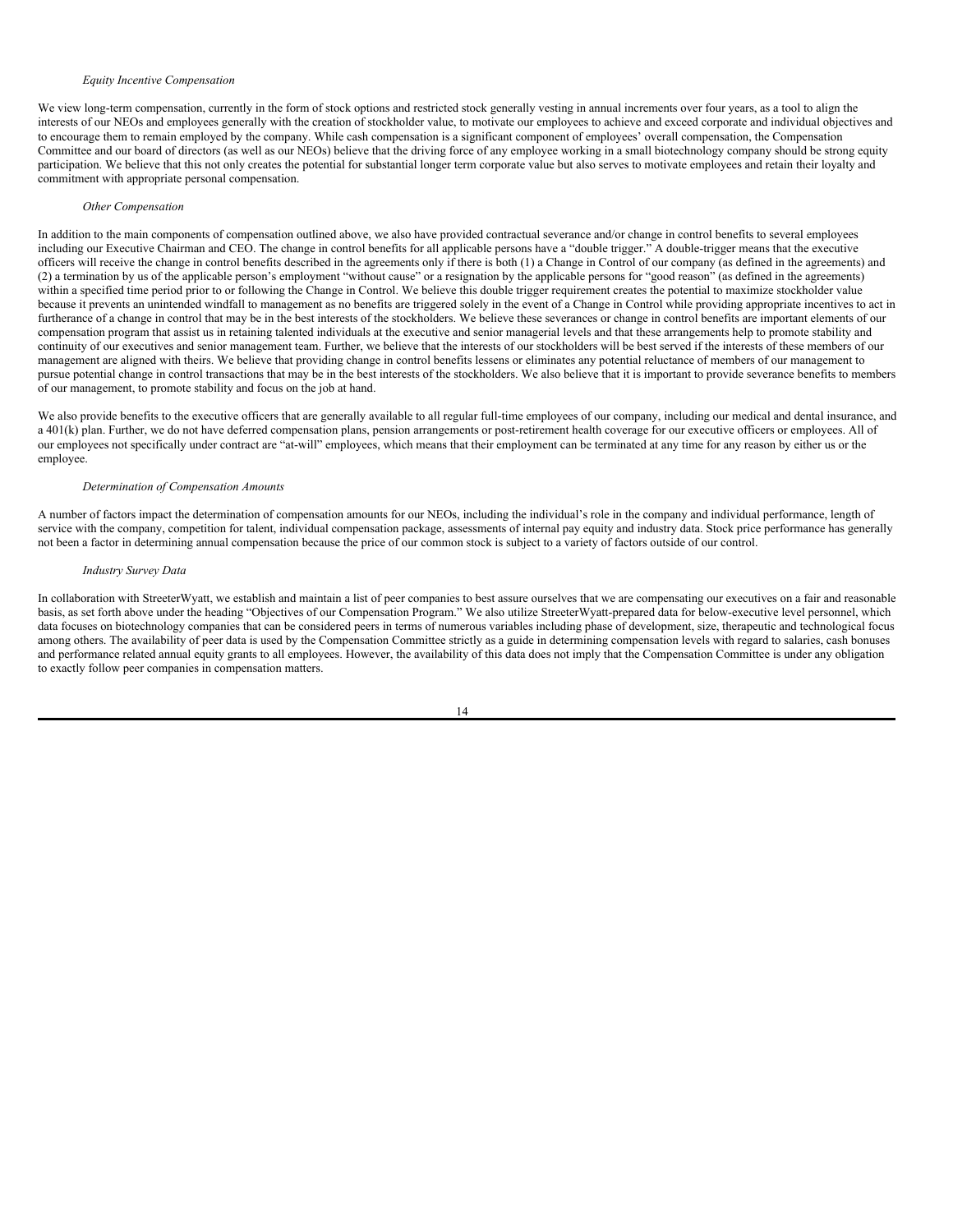#### *Determination of Base Salaries*

As a guideline for NEO base salary, we perform formal benchmarks against respective comparable positions in our established peer group. We adjust salaries based on our assessment of our NEOs' levels of responsibility, experience, overall compensation structure and individual performance. The Compensation Committee is not obliged to raise salaries purely on the availability of data. Merit-based increases to salaries of executive officers are based on our assessment of individual performance and the relationship to applicable salary ranges. Cost of living adjustments may also be a part of that assessment.

#### *Performance Bonus Plan*

Concurrently with the beginning of each calendar year, preliminary corporate goals that reflect our business priorities for the coming year are prepared by the CEO with input from the other executive officers. These goals are weighted by relative importance. The draft goals and proposed weightings are presented to the Compensation Committee and the Board and discussed, revised as necessary, and then approved by our board of directors. The Compensation Committee then reviews the final goals and their weightings to determine and confirm their appropriateness for use as performance measurements for purposes of the bonus program. The goals and/or weightings may be re-visited during the year and potentially restated in the event of significant changes in corporate strategy or the occurrence of significant corporate events. Following the agreement of our board of directors on the corporate objectives, the goals are then shared with all employees in a formal meeting(s), and are reviewed periodically throughout the year.

#### *Determination of Equity Incentive Compensation*

To assist us in assessing the reasonableness of our equity grant amounts, we have reviewed StreeterWyatt supplied information. Such information included equity data from a cross-section of similar companies in our industry.

### *Equity Grant Practices*

All stock options and/or restricted stock granted to the NEOs and other executives are approved by the Compensation Committee. Exercise prices for options are set at the closing price of our common stock on the date of grant. Grants are generally made: (i) on the employee's start date and (ii) at board of director meetings held each February and following annual performance reviews. However, grants have been made at other times during the year. The size of year-end grants for each NEO is assessed against our internal equity guidelines. Current market conditions for grants for comparable positions and internal equity may also be assessed. Also, grants may be made in connection with promotions or job-related changes in responsibilities. In addition, on occasion, the Compensation Committee may make additional special awards for extraordinary individual or company performance.

#### *Compensation Setting Process*

Annually, at a meeting of our board of directors and the Compensation Committee, overall corporate performance and relative achievement of the corporate goals for the prior year are assessed. The relative achievement of each goal is assessed and quantified and the summation of the individual components results in a corporate goal rating, expressed as percentages. The Compensation Committee then approves the final disbursement of salary increases, cash bonuses and option or restricted stock grants.

The Compensation Committee looks to the CEO's performance assessments of the other NEOs and his recommendations regarding a performance rating for each, as well as input from the other members of our board of directors. These recommendations may be adjusted by the Compensation Committee prior to finalization. For the CEO, the Compensation Committee evaluates his performance, taking into consideration input from the other members of our board of directors, and considers the achievement of overall corporate objectives by both the CEO specifically and the company generally. The CEO is not present during the Compensation Committee's deliberations regarding his compensation.

The Compensation Committee has the authority to directly engage, at our company's expense, any compensation consultants or other advisors (such as StreeterWyatt) that it deems necessary to determine the amount and form of employee, executive and director compensation. In determining the amount and form of employee, executive and director compensation, the Compensation Committee has reviewed and discussed historical salary information as well as salaries for similar positions at comparable companies. However, the availability of this data does not imply that the Compensation Committee is under any obligation to exactly follow peer companies' compensation practices.

We paid consultant fees to StreeterWyatt of \$10,000 during the year ended December 31, 2018. NEOs may have indirect input in the compensation results for other executive officers by virtue of their participation in the performance review and feedback process for the other executive officers.

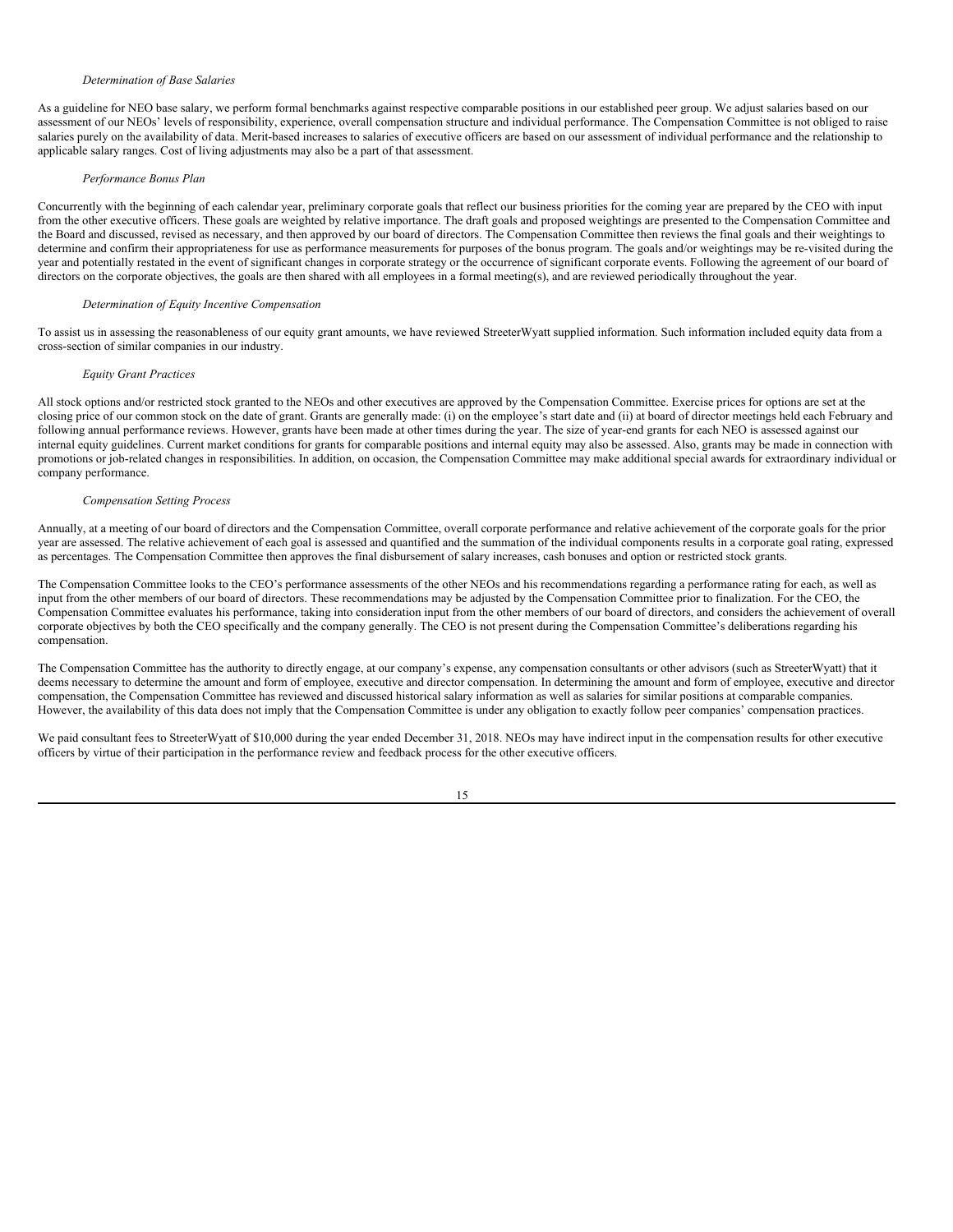# <span id="page-18-0"></span>**DIRECTORS AND EXECUTIVE OFFICERS**

### **Directors And Executive Officers**

The names, positions and ages of our directors and executive officers as of November 15, 2019, are as follows:

| Age | Position                                                                 |
|-----|--------------------------------------------------------------------------|
| 55  | Chairman and Chief Executive Officer                                     |
|     |                                                                          |
| 65  | <b>Chief Medical Officer</b>                                             |
|     |                                                                          |
| 50  | Chief Commercial Officer                                                 |
|     |                                                                          |
| 57  | Chief Scientific Officer                                                 |
|     |                                                                          |
| 34  | Principal Financial Officer (Principal Financial and Accounting Officer) |
|     |                                                                          |
| 65  | Director                                                                 |
|     |                                                                          |
| 64  | Lead Independent Director                                                |
|     |                                                                          |
| 62  | Director                                                                 |
|     |                                                                          |
| 73  | Director                                                                 |
|     |                                                                          |

Subject to the classified board provisions of our charter, all directors hold office until the next annual meeting of stockholders and the election and qualification of their successors. Officers are elected annually by the board of directors and serve at the discretion of the board.

There are no other arrangements or understanding between any of our directors and any other persons pursuant to which they were selected as a director.

### **Background of Executive Officers and Directors**

The principal occupations for the past five years (and, in some instances, for prior years) of each of our directors and executive officers are as follows:

### **Sandesh Seth, MS, MBA, Chairman and CEO**

Mr. Sandesh Seth has been our Chief Executive Officer since June 2017. Mr. Seth has been a Director since March 2012, our Chairman of the Board since October 2013, and served as Executive Chairman from August 2014 to June 2017.

Mr. Seth has 25+ years of experience in investment banking (Laidlaw& Co (UK) Ltd., Cowen & Co.), equity research (Bear Stearns, Commonwealth Associates) and in the pharma industry (Pfizer, Warner-Lambert, SmithKline in strategic planning, business development and R&D project management). Mr. Seth has an MBA in Finance from New York University; an M.S. in the Pharmaceutical Sciences from the University of Oklahoma Health Center and a B.Sc. in Chemistry from Bombay University. He has published several scientific articles and was awarded the University Regents Award for Research Excellence at the University of Oklahoma. Mr. Seth was designated as Regulatory Affairs Certified (R.A.C.) by the Regulatory Affairs Professionals Society which signifies proficiency with U.S. FDA regulations.

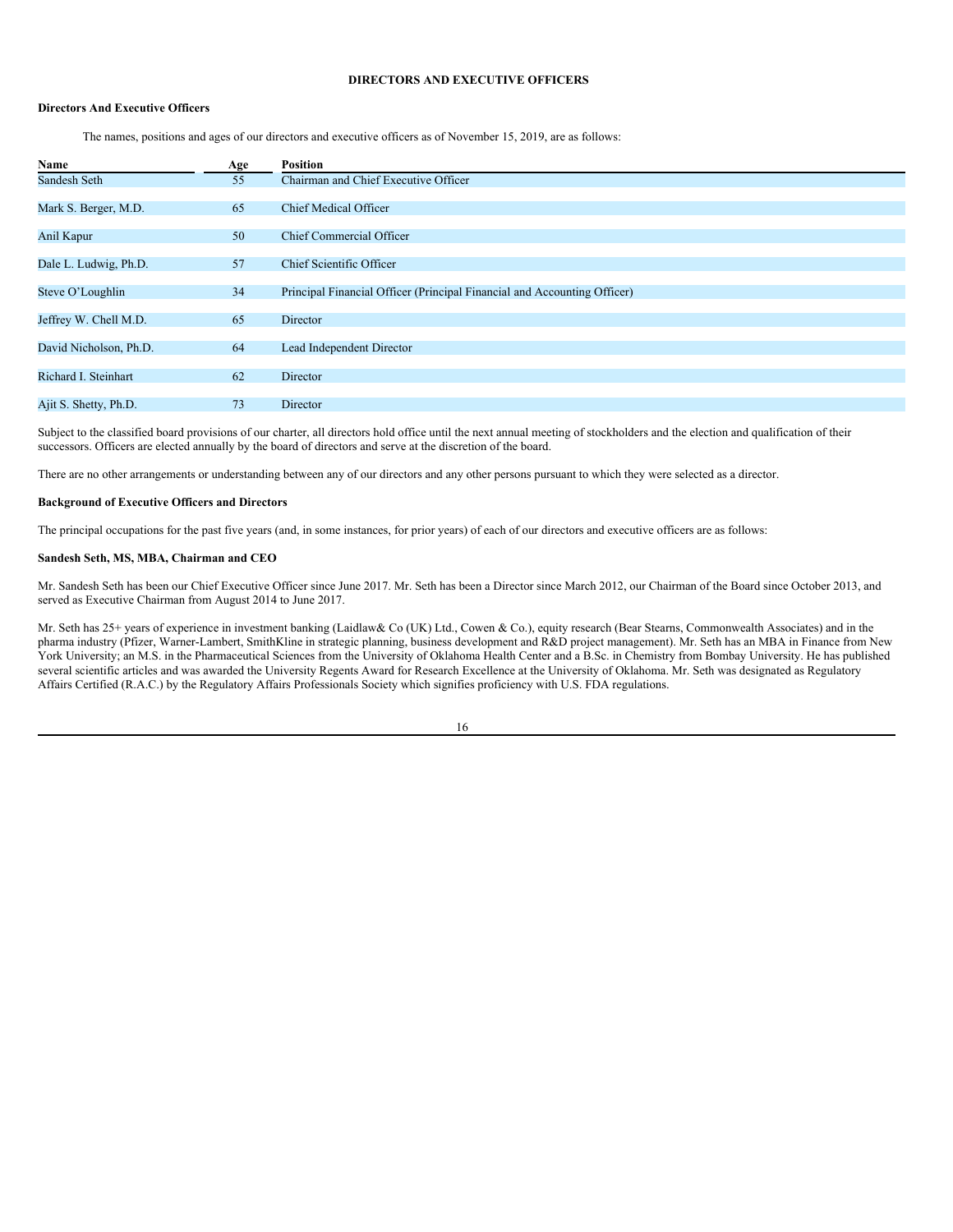That Mr. Seth has served in various business executive-level positions over the course of his career, has significant investment banking experience, has developed significant management, operational and leadership skills and is well accustomed to interfacing with investors, analysts, auditors, C-level executives, and outside advisors, led us to conclude that Mr. Seth should serve as a director.

## **Mark S. Berger, MD., Chief Medical Officer**

Dr. Berger has been our Chief Medical Officer since January 2017. From September 2013 to January 2017 Dr. Berger worked for Kadmon Corporation where he was Senior Vice President, Clinical Research. In this role he was responsible for all clinical aspects of new drug development including designing and managing clinical trials in oncology indications (non-small cell lung cancer and glioblastoma) and non-oncology indications (chronic graft versus host disease and polycystic kidney disease). Dr. Berger joined Kadmon after serving as Chief Medical Officer of Deciphera Pharmaceuticals from June 2011 to September 2013. Prior to Deciphera, Dr. Berger was Vice President for Clinical Development at Gemin X Pharmaceuticals where he led the clinical strategy, design and management of clinical trials for two novel oncology agents including obatoclax, a pan Bcl-2 inhibitor. Based on the results of a randomized Phase 2 clinical trial of obatoclax, Gemin X was acquired by Cephalon in March of 2011 for a total consideration of \$525 million including \$225 million in an upfront cash payment.

Before his work with biotechnology companies, Dr. Berger held key positions in two global pharmaceutical companies. Dr. Berger previously served as Group Director, Medicine Development Centre-Oncology for GlaxoSmithKline. In this position Dr. Berger managed the development of Tykerb (lapatinib) in lung and breast cancer where he designed and led two Phase 2 clinical trials before planning and leading a 399 patient pivotal Phase 3 trial that resulted in the FDA approval of Tykerb in breast cancer. In addition, he managed the Lapatinib Expanded Access Program (LEAP) that enrolled over 4000 patients on a global basis. Dr. Berger began his career in drug development at Wyeth Research where he led the planning and execution of the pivotal Phase 2 trial for Mylotarg, which was the first antibody targeted chemotherapy agent and targeted CD33, similar to Actimab-A. He presented the Mylotarg clinical data at the FDA's Oncology Drug Advisory Committee meeting, after which Mylotarg received accelerated FDA approval for patients with relapsed AML.

Dr. Berger has a B.A. in biology from Wesleyan University and received his M.D. from the University of Virginia School of Medicine. He did his Hematology-Oncology fellowship at the University of Pennsylvania where he was an Assistant Professor of Medicine, and also was a Research Fellow at the Ludwig Institute for Cancer Research and the Imperial Cancer Research Fund, both in London. Dr. Berger is board certified in internal medicine, hematology and medical oncology.

### **Anil Kapur, Chief Commercial Officer**

Mr. Kapur joined Actinium in February 2018 from Bristol-Myers Squibb, where he was the Vice President, Head of Early Assets, Biomarkers & External Innovation within the Worldwide Oncology Commercialization organization and helped advance the company's leading Immuno-Oncology portfolio. Prior to this position, he was the Vice President & Global Head, Oncology Commercial Portfolio & Product Strategy at Baxalta and a member of the Oncology Leadership Team. In this role, Mr. Kapur also led the Joint Strategic Committees responsible for advancing the early Immuno-Oncology partnerships with Symphogen and the allogeneic CAR-T partnership with Precision Bio-Sciences.

Mr. Kapur built a distinguished career spanning 15 years at Johnson & Johnson where in his last role, he served as the Vice President, Commercial Leader for the Hematology Franchise with responsibility for the development and execution of global commercial strategy and launch plans for all Hematology in-market, late-stage development, and early pipeline assets. He is credited with significantly shaping the clinical development plans and successful launch and growth of multiple Oncology blockbuster products including IMBRUVICA®, DARZALEX®, and VELCADE®.

At J&J, he led the IMBRUVICA® Joint Commercial Committee (JCC), established between J&J and Pharmacyclics, and built and led the global team that launched DARZALEX®, the first biologic for Multiple Myeloma. Anil also held leadership roles of increasing complexity and responsibility in US Marketing, US Regional Sales, and within the Asia-Pacific Regional Oncology organization covering 14 markets including Japan, China, Australia and Korea.

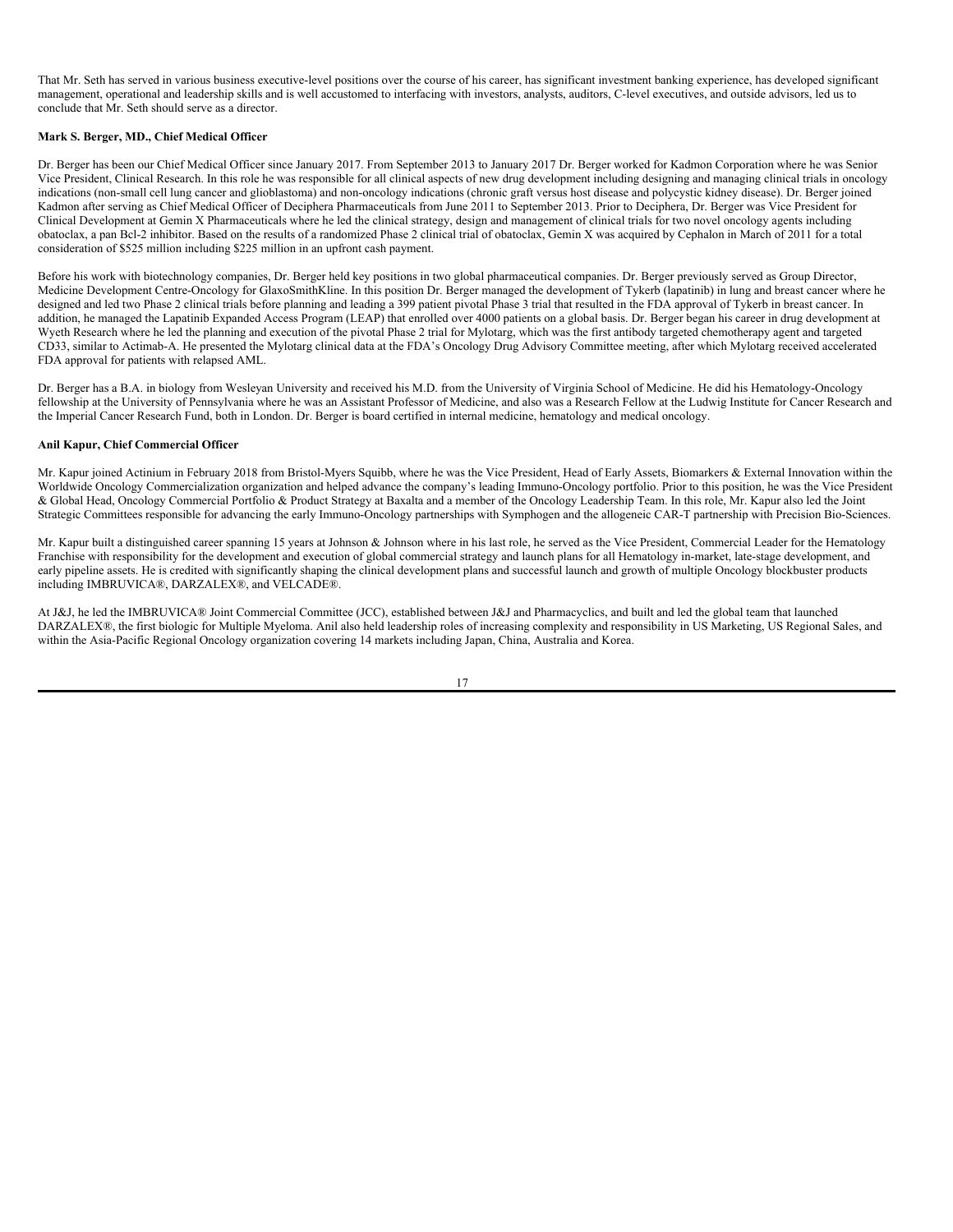Mr. Kapur has an MBA from the Fuqua School of Business at Duke University, a MS in Industrial Engineering from Louisiana Tech University, and a Bachelor of Engineering from the Birla Institute of Technology, India.

## **Dale L. Ludwig, Ph.D., Chief Scientific Officer**

Dr. Ludwig joined Actinium in January 2018. Dr. Ludwig has worked for 20 years in oncology antibody drug discovery and development at Eli Lilly and Company and at ImClone Systems, Inc., until its acquisition by Eli Lilly where he supported the development and successful launch of several biologic oncology drugs including Erbitux®, CyramzaTM, Portrazza®, and LartruvoTM as well as the clinical advancement of 10 additional therapeutic antibodies. Most recently, Dr. Ludwig served Chief Scientific Officer/Vice President of Oncology Discovery Research - Biologics Technology. In this role he was responsible for directing antibody discovery and development for oncology biologics and contributed to key strategic and project advancement efforts. Dr. Ludwig was a member of the Oncology Research Senior Leadership Team and directed the empowered antibody drug discovery programs that included collaborations with Immunogen and Zymeworks.

Prior to the acquisition of Imclone by Eli Lilly and Company, Dr. Ludwig served as Head of Molecular & Cellular Engineering at IMClone Systems Incorporated. In this capacity, Dr. Ludwig served as core team leader for several IND filings and phase 1 advancements for novel antibodies. In addition, he directed and oversaw the full spectrum of drug development including antibody discovery, screening, selection, engineering, optimization, cloning and expression. He was also tasked with establishing meaningful preclinical collaborations with key academic investigators and industry leaders. Post-acquisition he was the research representative to the ImClone-Lilly Transition Team.

Before his work in the biotechnology industry, Dr. Ludwig trained as a postdoctoral associate in the DNA Damage and Repair Group of the Los Alamos National Laboratory and as a postdoctoral fellow in the Department of Molecular Genetics, Biochemistry and Microbiology at the University of Cincinnati College of Medicine. Dr. Ludwig has a B.S. in biology with a concentration in microbiology from James Madison University and received his Ph.D. in Microbiology from East Carolina University.

### **Steve O'Loughlin, Principal Financial Officer**

Steve O'Loughlin has been our Principal Financial Officer since May 2017. Mr. O'Loughlin joined Actinium in October 2015 as Vice President, Finance and Corporate Development, with almost a decade of life sciences industry experience gained from previous positions in investment banking and publicly traded life sciences companies. Prior to Actinium, from June 2015 to October 2015, Mr. O'Loughlin worked at J. Streicher LLC as an investment banker, from August 2012 to June 2015 Mr. O'Loughlin held the position of Vice President, Corporate Finance and Development and was a corporate officer at Protea Biosciences, Inc., a publicly traded life sciences tools company. Previously, From June 2010 to June 2012, Mr. O'Loughlin held corporate development positions with Caliber I.D., a publicly traded diagnostics company. Mr. O'Loughlin previously worked in investment banking at Jesup & Lamont where he focused on the biotechnology and life sciences industries. Mr. O'Loughlin has a B.S. in Business Administration with a concentration in finance from Ramapo College of New Jersey.

## **Jeffrey W. Chell, M.D., Director**

Dr. Chell has been a director of the Company since April 2018. Dr. Chell is also a member of our Audit Committee and Compensation Committee. He has been the Chief Executive Officer Emeritus of the National Marrow Donor Program (NMDP) since 2017 having served as its CEO since 2000. Dr. Chell has led the NMDP through transformational growth as its Be The Match Registry tripled to more than 12 million donors, the number of transplants facilitated has grown five fold to over 6,400 annually, and revenue more than tripled to nearly \$400 million per year. He is also the co-founder and has served as Executive Director of the Center For International Blood & Marrow Transplant Research since 2004, a leading research program in the field contributing over 70 research publications per year in peer-reviewed journals. Dr. Chell also currently serves as chair of CLR Insurance, a captive insurance company domiciled in the Cayman Islands. From 2014 to 2016, Dr. Chell served as co-chair of Bone Marrow Donors Worldwide (BMDW) during its IT transformation project, improving revenues and reducing costs.

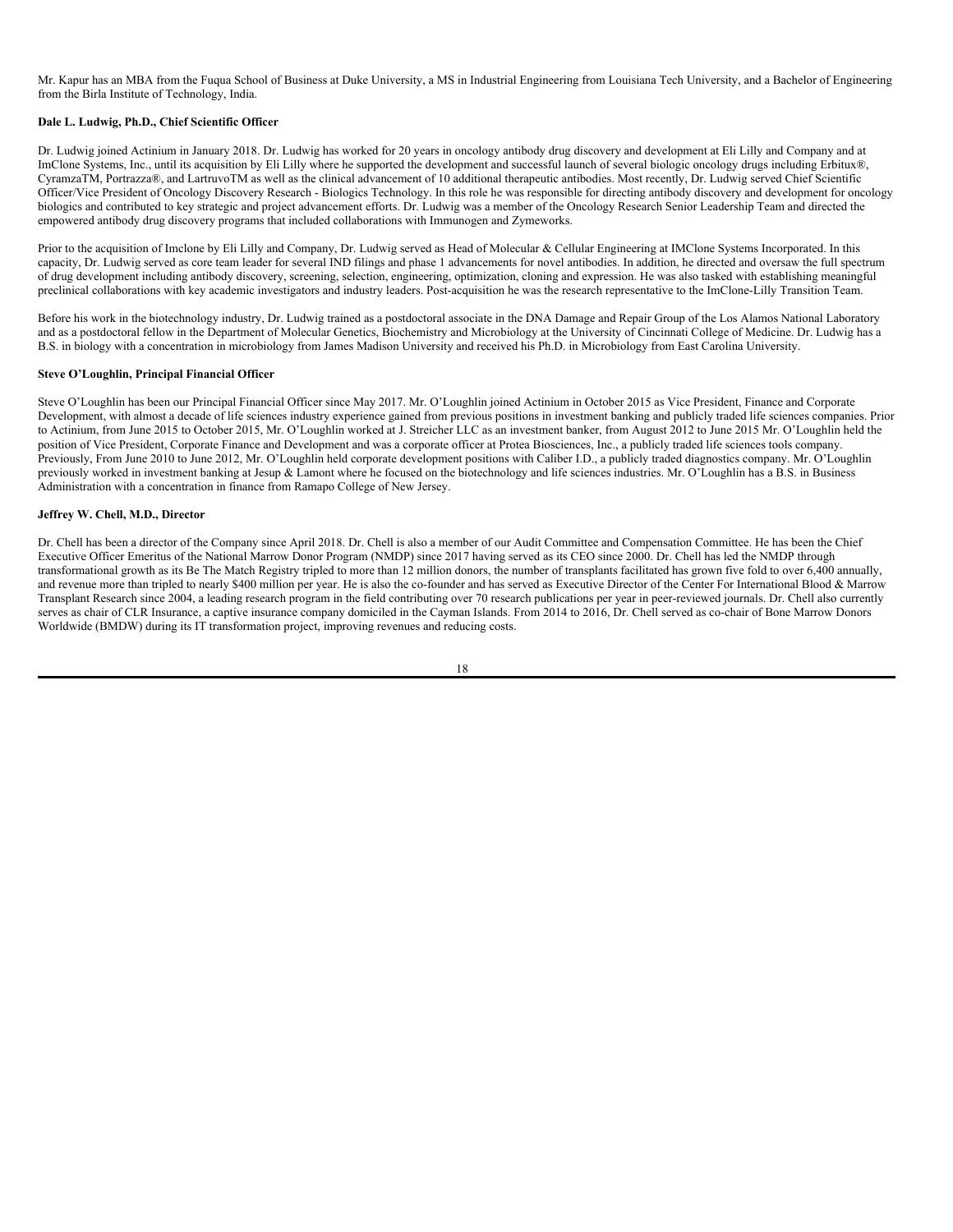Prior to joining the NMDP, he served as President, Allina Medical Clinics, a 450 physician multi-specialty medical group from 1994 to 1999. Prior to that he practiced Internal Medicine in Minneapolis and in the U.S. Air Force Medical Corps.

Dr. Chell received his M.D. from the University of Minnesota and his training in Internal Medicine at the University of Wisconsin, Madison. Dr. Chell is a diplomate of the American Board of Internal Medicine, a member of the American Society of Hematology and a member of the American Society of Blood and Marrow Transplantation.

He has received multiple honors including the 2018 Public Service award of the American Society For Blood and Marrow Transplantation, 2017 Most Admired CEO by the Minneapolis/St. Paul Business Journal, 2010 Healthcare Executive of the Year by the Minneapolis/St, Paul Business Journal, and the 2017 Bone Marrow Foundation Service Award.

## **David Nicholson, Ph.D., Director**

David Nicholson has been a Director of the Company since 2008. Dr. Nicholson is also a member of our Compensation Committee and Corporate Governance Committee. In August 2014, Dr. Nicholson joined Actavis plc and Forest Laboratories, Inc. as Senior Vice President, Actavis Global Brands R&D. From March 2012 to August 2014, Dr. Nicholson was on the Executive Committee of Bayer CropScience as Head of Research & Development responsible for the integration of the company's R&D activities into one global organization. Dr. Nicholson graduated in pharmacology, earning his B.Sc. from the University of Manchester (1975) and his Ph.D. from the University of Wales (1980). Between 1978 and 1988, Dr. Nicholson worked in the pharmaceutical industry for the British company Beecham-Wülfing in Gronau, Germany. The main emphasis of his activities as group leader in a multidisciplinary project group was the development of cardiovascular drugs.

From 1988-2007, Dr. Nicholson held various positions of increasing seniority in the UK, the Netherlands and the USA with Organon, a Business Unit of Akzo Nobel. Ultimately, he became Executive Vice President, Research & Development, and member of the Organon Executive Management Committee. He implemented change programs, leading to maximizing effectiveness in research & development, ensuring customer focus and the establishment of a competitive pipeline of innovative drugs. In 2007, Dr. Nicholson transferred to Schering-Plough, Kenilworth, New Jersey as Senior Vice President, responsible for Global Project Management and Drug Safety. From 2009 to December 2011, he was Vice President Licensing and Knowledge Management at Merck in Rahway, New Jersey, reporting to the President of Merck R&D. As an integration team member, Dr. Nicholson played a role in the strategic mergers of Organon BioSciences, the human and animal health business of Dutch chemical giant Akzo-Nobel, and Schering-Plough in 2007 as well as of Schering-Plough and Merck in 2009.

That Dr. Nicholson brings over 25 years of pharmaceutical experience to our Board, having served in various pharmaceutical research and development executive-level positions over the course of his career, and that Dr. Nicholson has developed significant management and leadership skills relating to the pharmaceutical industry. and is well accustomed to interfacing with investors, analysts, auditors, outside advisors and governmental officials, led us to conclude that Dr. Nicholson should serve as a director.

## **Ajit S. Shetty, Ph.D., Director**

Dr. Shetty has been a Director of the Company since March, 2017. Dr. Shetty is also a member of our, Audit Committee, Compensation Committee, and Chairman of our Corporate Governance Committee. Dr. Shetty joined Janssen Pharmaceutica, Inc. in 1976 ultimately rising to the position of President in 1986 where he led the establishment of Janssen's business in the U.S. From 1999 to 2008 he was Managing Director of Janssen Pharmaceutica, during this time the Janssen Group of companies' global sales grew from \$1 billion to \$8 billion, and from 2004 until 2012 he was Chairman of the Board of Directors. In Dr. Shetty's most recent role at Johnson & Johnson he was head of Enterprise Supply Chain, where he reported to the CEO and was responsible for the transformation and optimization of Johnson & Johnson's supply chain. Dr. Shetty earned a Ph.D. in Metallurgy and B.A. Natural Sciences from Trinity College, Cambridge University and a Master of Business Administration from Carnegie Mellon University. Dr. Shetty has served as a member of Agile Therapeutics, Inc.'s board of directors since February 2016. In 2007, Dr. Shetty was bestowed the title of Baron by King Albert II of Belgium for his exceptional merits. He is a member of the Board of Trustees of Carnegie Mellon University, serves on the Board of Governors for GS1 (Global Standards) in Belgium and formerly served on the Corporate Advisory Board of the John Hopkins Carey Business School. In 2016, Dr. Shetty was named as Chairperson of the Vlaams Instituut voor Biotechnologie (VIB), a Belgium based life sciences research institute focused on translating scientific results into pharmaceutical, agricultural and industrial applications. In addition, he was elected Manager of the Year in 2004 in Flanders and received a Life-Time Achievement Award in India in 2010. We believe Dr. Shetty's qualifications to sit on our Board include his extensive pharmaceutical experience leading commercial and supply chain operations and his significant education background.

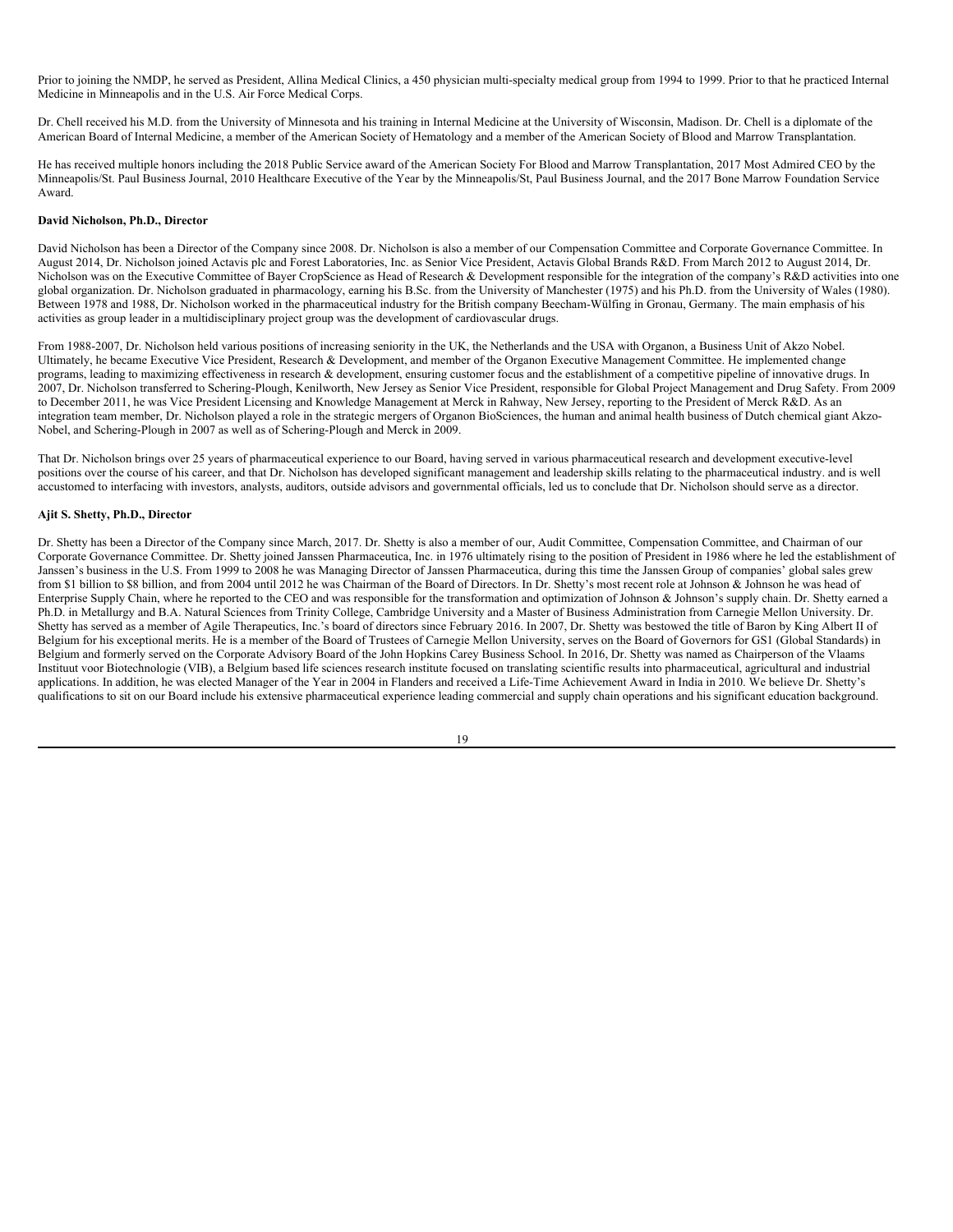That Dr. Shetty has 37 years of leadership and executive experience in the pharmaceutical industry, that he has significant supply chain knowledge and that he has experience conducting business in the U.S. and Europe, led us to conclude that Dr. Shetty should serve as a director.

### **Richard I. Steinhart, Director**

Mr. Steinhart has served as our Director and Chairman of the Audit Committee since November 2013. Mr. Steinhart is also a member of our Corporate Governance Committee. Since October 2017 Mr. Steinhart has been the Chief Financial Officer of BioXcel Therapeutics, Inc. Since March 2014, Mr. Steinhart has been a Member of the Board of Directors of Atossa Genetics, Inc. where he is Chairman of the Audit Committee and a member of the Compensation Committee. Form October 2015 to April 2017, Mr. Steinhart was Vice President and CFO at Remedy Pharmaceuticals, a privately-held, clinical stage pharmaceutical company. From January 2014 through September 2015 Mr. Steinhart had been a financial and strategic consultant to the biotechnology and medical device industries. From April 2006 through December 2013, Mr. Steinhart was employed by MELA Sciences, Inc., as their Vice President, Finance and Chief Financial Officer, Treasurer and Secretary. In April 2012, Mr. Steinhart received a promotion to Sr. Vice President, Finance and Chief Financial Officer. From May 1992 until joining MELA Sciences, Mr. Steinhart was a Managing Director of Forest Street Capital/SAE Ventures, a boutique investment banking, venture capital, and management consulting firm focused on healthcare and technology companies. Prior to Forest Street Capital/SAE Ventures, he was Vice President and Chief Financial Officer of Emisphere Technologies, Inc. Mr. Steinhart's other experience includes seven years at CW Group, Inc., a venture capital firm focused on medical technology and biopharmaceutical companies, where he was a General Partner and Chief Financial Officer. Mr. Steinhart began his career at Price Waterhouse, now known as PricewaterhouseCoopers. He holds BBA and MBA degrees from Pace University and is a Certified Public Accountant (inactive).

That Mr. Steinhart brings nearly 30 years of financial experience to our Board, having served in various financial executive-level positions over the course of his career, and that Mr. Steinhart is a certified public accountant led us to conclude that Mr. Steinhart should serve as a director and chair the audit committee.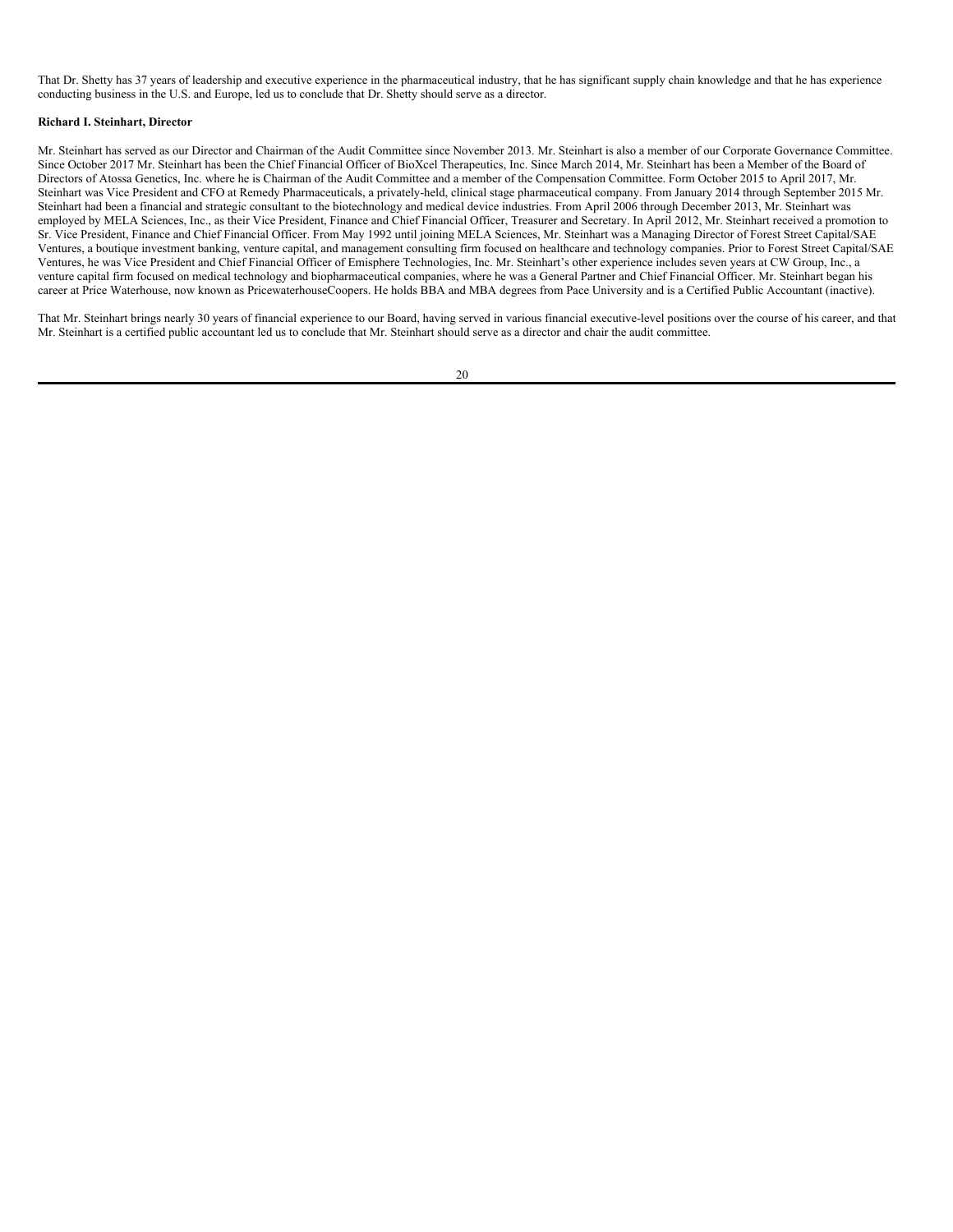### <span id="page-23-0"></span>**EXECUTIVE COMPENSATION**

The following discussion provides compensation information pursuant to SEC rules and may contain statements regarding future individual and Company performance targets and goals. These targets and goals are disclosed in the limited context of the Company's compensation programs and should not be understood to be statements of management's expectations or estimates of results or other guidance. We specifically caution stockholders not to apply these statements to other contexts.

### **Chief Executive Officer's Compensation**

In August 2018, we amended and restated Mr. Seth's, our Chairman and Chief Executive Officer, August 6, 2015 Executive Chairman Agreement (the "Prior CEO Agreement"), as amended. This new agreement sets forth the terms related to his position as Chief Executive Officer and Chairman of the Board of the Company while retaining and adapting material provisions of the Prior CEO Agreement to that of his role of Chief Executive Officer. Mr. Seth is currently paid an annual base salary of \$561,350. The Board reviews the amount of his base salary and performance bonus and determines the appropriate adjustments to each component of his compensation each calendar year, and he may be entitled to a cash bonus in an amount to be determined by the board with a target of 50% of the base salary.

The Chairman and CEO shall also be awarded stock options and/or restricted stock grants at our Board's discretion. Mr. Seth's agreement includes severance benefits, including in the event of a change of control of the Company, and to provide for immediate vesting of options in accordance with our Amended and Restated 2013 Stock Plan. The term of the agreement is until February 21, 2021.

### **Chief Medical Officer Agreement**

In December 2016, the Company and Dr. Mark S. Berger entered into an agreement (the "Berger Employment Agreement"), to employ Dr. Berger as our Chief Medical Officer. Dr. Berger's employment with the Company is on an "at will" basis, meaning that either Dr. Berger or the Company may terminate his employment at any time for any reason or no reason, without further obligation or liability, except as provided in his employment agreement.

Pursuant to the Berger Employment Agreement, Dr. Berger is entitled to the following compensation and benefits:

- Dr. Berger's current annual base salary is \$405,000 per year. Dr. Berger may be entitled to a cash bonus in an amount to be determined by the Board with a target of 30% of the base salary.
- Dr. Berger is also eligible to participate in the Company's benefit plans that are generally provided for executive employees.

## **Principal Financial Officer Compensation**

In August 2018, we amended and restated Mr. O'Loughlin's, our Principal Financial Officer, September 17, 2015 Employment Agreement (the "Prior CFO Agreement"), as amended. This new agreement (the "CFO Employment Agreement") sets forth the terms related to his position as Principal Financial Officer of the Company while retaining and adapting material provisions of the Prior CFO Agreement to that of his role of Principal Financial Officer.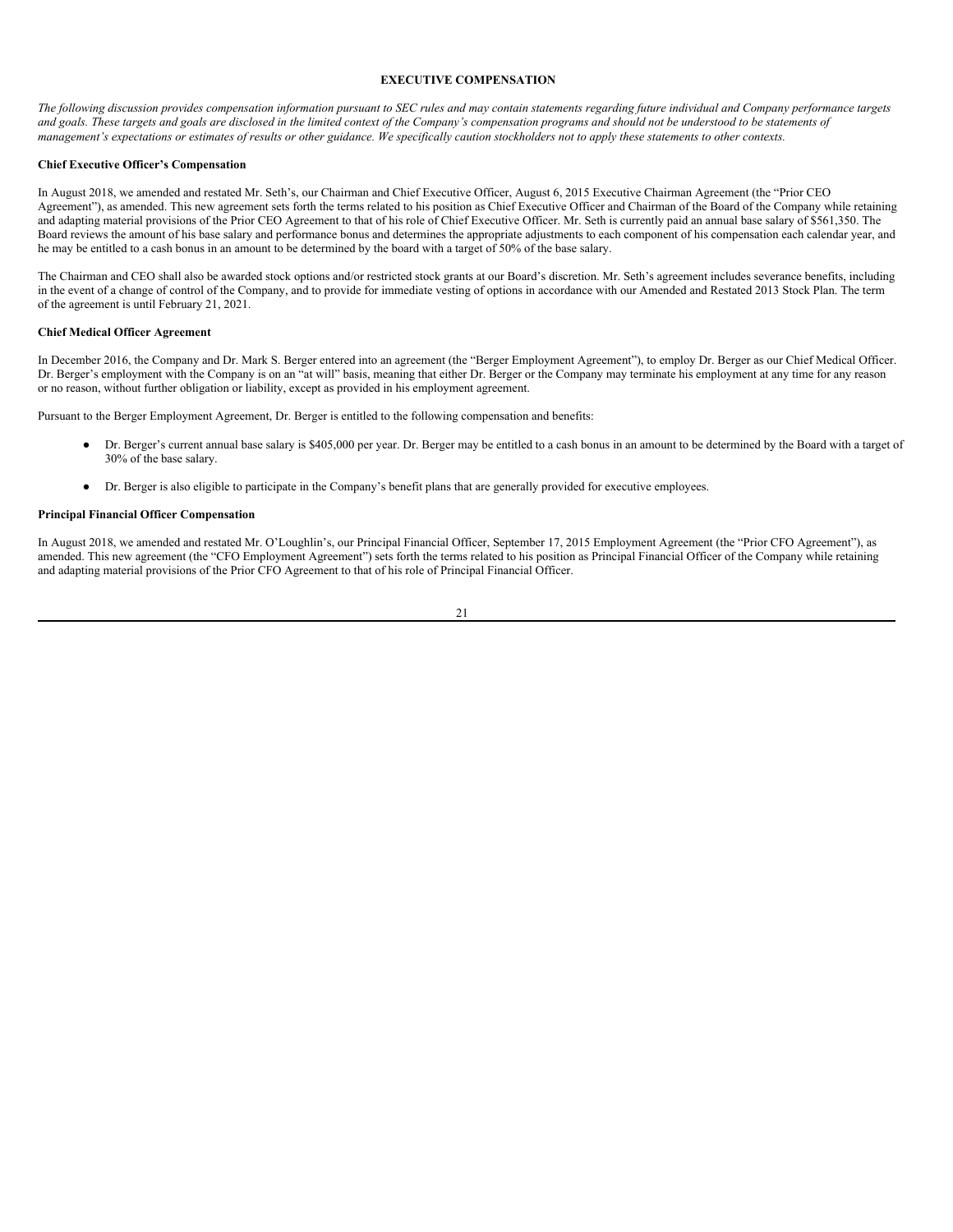Mr. O'Loughlin's employment with the Company is on an "at will" basis, meaning that either Mr. O'Loughlin or the Company may terminate his employment at any time for any reason or no reason, without further obligation or liability, except as provided in his employment agreement. Mr. O'Loughlin is entitled to the following compensation and benefits:

- Mr. O'Loughlin's current annual base salary is \$293,550 per year, and Mr. O'Loughlin may be entitled to a cash bonus in an amount to be determined by the Board with a target of 30% of the base salary.
- From time to time the Board may grant him options or restricted stock to purchase common shares of the Company.
- Mr. O'Loughlin is eligible to receive all standard benefits that Company employees are eligible to receive.

### **Chief Scientific Officer Compensation**

The Company and Dr. Dale Ludwig, effective January 2018, entered into an Offer Letter pursuant to which Dr. Ludwig is the Company's Chief Scientific Officer. Dr. Ludwig's employment with the Company is on an "at will" basis, meaning that either Dr. Ludwig or the Company may terminate his employment at any time for any reason or no reason, without further obligation or liability, except as provided in his employment agreement. Pursuant to the employment agreement. Dr. Ludwig is entitled to the following compensation and benefits:

- Dr. Ludwig's current annual base salary is \$334,750 per year, and Dr. Ludwig may be entitled to a cash bonus in an amount to be determined by the Board with a target of 30% of the base salary.
- From time to time the Board may grant him options or restricted stock to purchase common shares of the Company.
- Dr. Ludwig is eligible to receive all standard benefits that Company employees are eligible to receive.

#### **Chief Commercial Officer Compensation**

In January 2018 the Company and Anil Kapur entered into an Offer Letter pursuant to which Mr. Kapur is the Company's Chief Commercial Officer. Mr. Kapur's employment with the Company is on an "at will" basis, meaning that either Dr. Kapur or the Company may terminate his employment at any time for any reason or no reason, without further obligation or liability, except as provided in his employment agreement. Pursuant to the employment agreement. Pursuant to the employment agreement, Mr. Kapur is entitled to the following compensation and benefits:

- Mr. Kapur's current annual base salary is \$355,000 per year, and he may be entitled to a cash bonus in an amount to be determined by the board with a target of 35% of the base salary.
- From time to time the Board may grant him options or restricted stock to purchase common shares of the Company.
- Mr. Kapur is eligible to receive all standard benefits that Company employees are eligible to receive.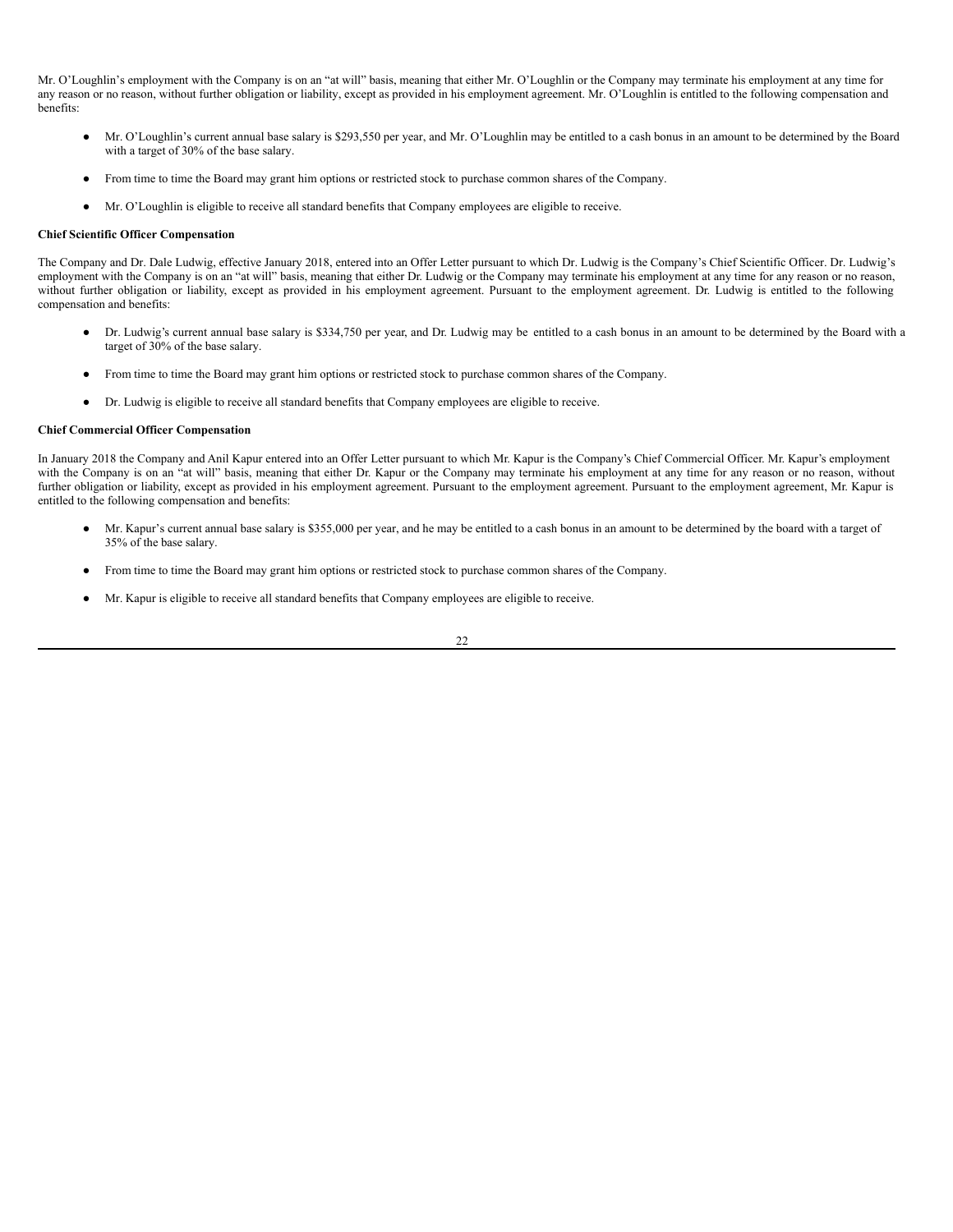## **Summary Compensation Table**

The following table provides information regarding the compensation earned during the fiscal years ended December 31, 2018 and 2017 for our named executive officers.

|                                     |      |              |               |              |                          |               |                          |              | <b>All Other</b>         |               |           |
|-------------------------------------|------|--------------|---------------|--------------|--------------------------|---------------|--------------------------|--------------|--------------------------|---------------|-----------|
| <b>Name/Position</b>                | Year |              | <b>Salary</b> |              | Bonus $(1)$              |               | <b>Option Awards</b>     |              | Compensation             |               | Total     |
| Sandesh Seth (2)                    | 2018 | $\mathbf S$  | 545,000       | S            | 280,000                  | S             | 549,253                  | $\mathbf{s}$ | $\overline{\phantom{a}}$ | $\mathbb{S}$  | 1,374,253 |
|                                     | 2017 | $\mathbf S$  | 306,250       | S            | $\overline{\phantom{a}}$ | S             | $\overline{\phantom{a}}$ | S            | $\sim$                   | S             | 306,250   |
|                                     |      |              |               |              |                          |               |                          |              |                          |               |           |
| Kaushik J. Dave,                    | 2018 |              |               |              |                          |               |                          |              |                          |               |           |
| Former CEO (3)                      | 2017 | $\mathbb{S}$ | 577,942       | -S           | 110,000                  | $\mathbb{S}$  | 244,766                  | $\mathbb{S}$ |                          | $- S$         | 932,708   |
| Mark Berger                         | 2018 | $\mathbb{S}$ | 400,000       | -S           | 75,000                   | <sup>\$</sup> | 137,313                  | S            | $\omega_{\rm{eff}}$      | <sup>\$</sup> | 612,313   |
|                                     |      |              |               |              |                          |               |                          |              |                          |               |           |
|                                     | 2017 | $\mathbf S$  | 343,750       | S            | $\blacksquare$           | \$            | 234,695                  | S            | $\sim 100$               | <sup>S</sup>  | 578,445   |
| Dragan Cicic,                       | 2018 |              |               |              |                          |               |                          |              |                          |               |           |
| Former COO (4)                      | 2017 | $\mathbb{S}$ | 389,125       | <sup>S</sup> | 45,000                   | $\mathbb{S}$  | 73,430                   | <sup>S</sup> |                          | $-$ \$        | 507,555   |
|                                     |      |              |               |              |                          |               |                          |              |                          |               |           |
| Anil Kapur                          | 2018 | $\mathbb{S}$ | 294,402       | <sup>S</sup> | ÷                        | $\mathbf S$   | 211,261                  | $\mathbf S$  | $\Delta \sim 10^4$       | <sup>S</sup>  | 505,663   |
|                                     |      |              |               |              |                          |               |                          |              |                          |               |           |
| Dale Ludwig                         | 2018 | $\mathbb{S}$ | 323,769       | -S           |                          | $-$ \$        | 100,926                  | $\mathbb{S}$ | $-$ \$                   |               | 424,695   |
|                                     |      |              |               |              |                          |               |                          |              |                          |               |           |
| Nitya Ray                           | 2018 | $\mathbb{S}$ | 323,331       | $\mathbf S$  | 35,000                   | <sup>\$</sup> | 41,194                   | <sup>S</sup> | $\omega_{\rm c}$         | <sup>S</sup>  | 399,525   |
| Former Executive Vice President (5) | 2017 | $\mathbf S$  | 177,273       | S            | $\overline{\phantom{a}}$ | S             | 198,896                  | \$           | $\sim$                   | <sup>\$</sup> | 376,169   |
|                                     |      |              |               |              |                          |               |                          |              |                          |               |           |
| Steve O'Loughlin                    | 2018 | $\mathbf S$  | 285,000       | -S           | 75,000                   | <sup>\$</sup> | 145,552                  | \$           | $\sim$                   | <sup>S</sup>  | 505,552   |
|                                     | 2017 | S            | 235,152       | <sup>S</sup> | 50,000                   | \$            | 97,907                   | S            | $\sim$                   | \$            | 383,059   |
|                                     |      |              |               |              |                          |               |                          |              |                          |               |           |

(1) The bonus disclosed in this column relates to performance in the prior year, but was contingent upon board approval, and was paid in the year disclosed.

(2) Mr. Seth was appointed Chief Executive Officer on June 5, 2017. Prior to this, Mr. Seth was Executive Chairman and was paid an annual consulting fee and bonus. In March 2017, Mr. Seth was awarded stock options to purchase 750,000 shares for \$1.39, having an option award value of \$734,301 and in April 2017, Mr. Seth received a bonus as Executive Chairman of \$215,000.

(3) Dr. Dave resigned from the company on May 12, 2017. His 2017 salary includes a severance of \$410,000.

(4) Dr. Cicic resigned from the company on May 12, 2017. His 2017 salary includes a severance of \$283,000.

(5) Dr. Ray resigned from the company on December 21, 2018.

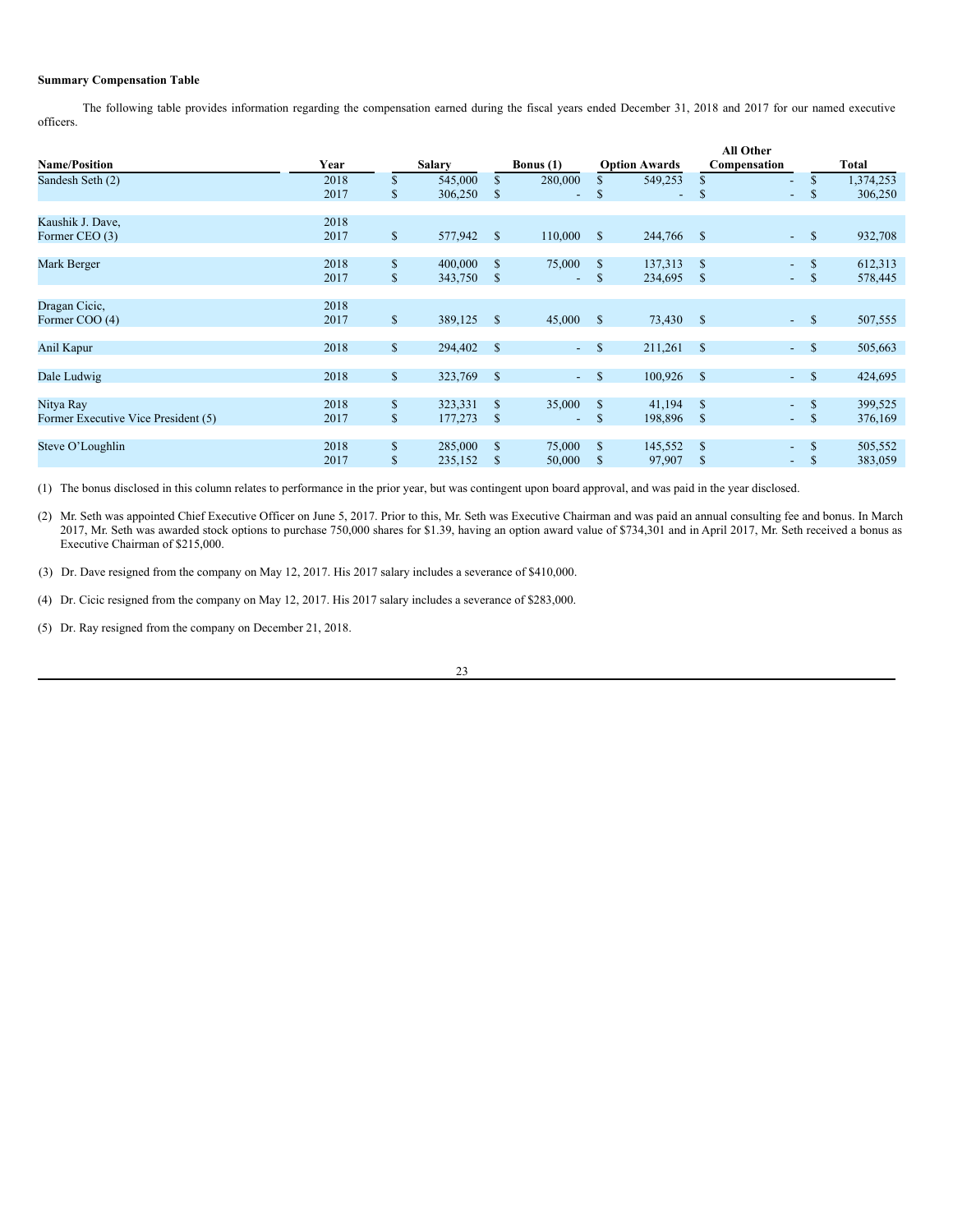# **OUTSTANDING EQUITY AWARDS AT FISCAL YEAR-END - 2018**

The following table sets forth all unexercised options that have been awarded to our named executives by the Company that were outstanding as of December 31, 2018.

|                    |                                                                                                                 |                                                                                                                   | <b>Option Awards</b>                                                                                                                                               | <b>Stock Awards</b>                                |                                            |                                                                                                                              |                                                                                                                                 |                                                                                                                                                                                                |                                                                                                                                                                                                                  |  |
|--------------------|-----------------------------------------------------------------------------------------------------------------|-------------------------------------------------------------------------------------------------------------------|--------------------------------------------------------------------------------------------------------------------------------------------------------------------|----------------------------------------------------|--------------------------------------------|------------------------------------------------------------------------------------------------------------------------------|---------------------------------------------------------------------------------------------------------------------------------|------------------------------------------------------------------------------------------------------------------------------------------------------------------------------------------------|------------------------------------------------------------------------------------------------------------------------------------------------------------------------------------------------------------------|--|
| <b>Name</b><br>(a) | Number of<br><b>Securities</b><br>Underlying<br>Unexercised<br><b>Options</b><br>$($ #)<br>(Exercisable)<br>(b) | Number of<br><b>Securities</b><br>Underlying<br>Unexercised<br><b>Options</b><br>$($ #)<br>(Unexercisable)<br>(c) | <b>Equity</b><br><b>Incentive</b><br>Plan<br>Awards:<br>Number of<br><b>Securities</b><br>Underlying<br>Unexercised<br>Unearned<br><b>Options</b><br>$(\#)$<br>(d) | Option<br><b>Exercise</b><br>Price<br>$(S)$<br>(e) | Option<br><b>Expiration</b><br>Date<br>(f) | Number of<br><b>Shares</b> or<br><b>Units of</b><br><b>Stock That</b><br><b>Have Not</b><br><b>Vested</b><br>$^{(#)}$<br>(g) | <b>Market</b><br>Value of<br><b>Shares</b><br>or Units<br>of Stock<br>That<br><b>Have Not</b><br><b>Vested</b><br>$(\$)$<br>(h) | <b>Equity</b><br>Incentive<br>Plan<br>Awards:<br>Number<br>of<br>Unearned<br>Shares,<br><b>Units or</b><br>Other<br><b>Rights</b><br>That<br><b>Have Not</b><br><b>Vested</b><br>$(\#)$<br>(i) | <b>Equity</b><br>Incentive<br>Plan<br>Awards:<br>Market or<br>Payout<br>Value of<br>Unearned<br>Shares,<br><b>Units or</b><br>Other<br><b>Rights</b><br>That<br><b>Have Not</b><br><b>Vested</b><br>$($)$<br>(i) |  |
| Sandesh Seth       | 24,975                                                                                                          |                                                                                                                   |                                                                                                                                                                    | 1.50                                               | 8/30/2022                                  |                                                                                                                              |                                                                                                                                 |                                                                                                                                                                                                |                                                                                                                                                                                                                  |  |
|                    | 24,975                                                                                                          |                                                                                                                   |                                                                                                                                                                    | 1.50                                               | 12/19/2022                                 |                                                                                                                              |                                                                                                                                 |                                                                                                                                                                                                |                                                                                                                                                                                                                  |  |
|                    | 280,000                                                                                                         |                                                                                                                   |                                                                                                                                                                    | 6.13                                               | 9/23/2024                                  |                                                                                                                              |                                                                                                                                 |                                                                                                                                                                                                |                                                                                                                                                                                                                  |  |
|                    | 138,000                                                                                                         | 12,000                                                                                                            |                                                                                                                                                                    | 3.58                                               | 2/15/2025                                  |                                                                                                                              |                                                                                                                                 |                                                                                                                                                                                                |                                                                                                                                                                                                                  |  |
|                    | 320,000                                                                                                         | 180,000                                                                                                           |                                                                                                                                                                    | 1.99                                               | 4/15/2026                                  |                                                                                                                              |                                                                                                                                 |                                                                                                                                                                                                |                                                                                                                                                                                                                  |  |
|                    | 373,000                                                                                                         | 377,000                                                                                                           |                                                                                                                                                                    | 1.39                                               | 3/14/2027                                  |                                                                                                                              |                                                                                                                                 |                                                                                                                                                                                                |                                                                                                                                                                                                                  |  |
|                    | 100,000                                                                                                         | 900,000                                                                                                           |                                                                                                                                                                    | 0.7829                                             | 7/13/2028                                  |                                                                                                                              |                                                                                                                                 |                                                                                                                                                                                                |                                                                                                                                                                                                                  |  |
| Mark Berger        | 162,500                                                                                                         | 162,500                                                                                                           |                                                                                                                                                                    | 1.04                                               | 1/17/2027                                  |                                                                                                                              |                                                                                                                                 |                                                                                                                                                                                                |                                                                                                                                                                                                                  |  |
|                    | 25,000                                                                                                          | 225,000                                                                                                           |                                                                                                                                                                    | 0.7829                                             | 7/13/2028                                  |                                                                                                                              |                                                                                                                                 |                                                                                                                                                                                                |                                                                                                                                                                                                                  |  |
|                    |                                                                                                                 |                                                                                                                   |                                                                                                                                                                    |                                                    |                                            |                                                                                                                              |                                                                                                                                 |                                                                                                                                                                                                |                                                                                                                                                                                                                  |  |
| Anil Kapur         |                                                                                                                 | 475,000                                                                                                           |                                                                                                                                                                    | 0.6369                                             | 2/06/2028                                  |                                                                                                                              |                                                                                                                                 | $\overline{\phantom{a}}$                                                                                                                                                                       |                                                                                                                                                                                                                  |  |
|                    |                                                                                                                 |                                                                                                                   |                                                                                                                                                                    |                                                    |                                            |                                                                                                                              |                                                                                                                                 |                                                                                                                                                                                                |                                                                                                                                                                                                                  |  |
| Dale Ludwig        |                                                                                                                 | 200,000                                                                                                           |                                                                                                                                                                    | 0.723                                              | 1/08/2028                                  |                                                                                                                              |                                                                                                                                 |                                                                                                                                                                                                |                                                                                                                                                                                                                  |  |
| Nitya Ray          | 100,000                                                                                                         |                                                                                                                   |                                                                                                                                                                    | 1.15                                               | 3/21/2019                                  |                                                                                                                              |                                                                                                                                 |                                                                                                                                                                                                |                                                                                                                                                                                                                  |  |
|                    | 7,500                                                                                                           |                                                                                                                   |                                                                                                                                                                    | 0.7829                                             | 3/21/2019                                  |                                                                                                                              |                                                                                                                                 |                                                                                                                                                                                                |                                                                                                                                                                                                                  |  |
|                    |                                                                                                                 |                                                                                                                   |                                                                                                                                                                    |                                                    |                                            |                                                                                                                              |                                                                                                                                 |                                                                                                                                                                                                |                                                                                                                                                                                                                  |  |
| <b>Steve</b>       |                                                                                                                 |                                                                                                                   |                                                                                                                                                                    |                                                    |                                            |                                                                                                                              |                                                                                                                                 |                                                                                                                                                                                                |                                                                                                                                                                                                                  |  |
| O'Loughlin         | 80,000                                                                                                          | 20,000                                                                                                            |                                                                                                                                                                    | 1.79                                               | 9/28/2025                                  |                                                                                                                              |                                                                                                                                 |                                                                                                                                                                                                |                                                                                                                                                                                                                  |  |
|                    | 32,000                                                                                                          | 18,000                                                                                                            |                                                                                                                                                                    | 1.99                                               | 4/15/2026                                  |                                                                                                                              |                                                                                                                                 |                                                                                                                                                                                                |                                                                                                                                                                                                                  |  |
|                    | 56,500                                                                                                          | 43,500                                                                                                            |                                                                                                                                                                    | 1.39                                               | 3/14/2027                                  |                                                                                                                              |                                                                                                                                 |                                                                                                                                                                                                |                                                                                                                                                                                                                  |  |
|                    | 26,500                                                                                                          | 238,500                                                                                                           |                                                                                                                                                                    | 0.7829                                             | 7/13/2028                                  |                                                                                                                              |                                                                                                                                 |                                                                                                                                                                                                | $\overline{\phantom{a}}$                                                                                                                                                                                         |  |

# **Pension Benefits**

At the present time, we do not sponsor a qualified or non-qualified defined benefit. Our Compensation Committee may elect to adopt qualified or non-qualified benefit plans in the future if it determines that doing so is in our best interest.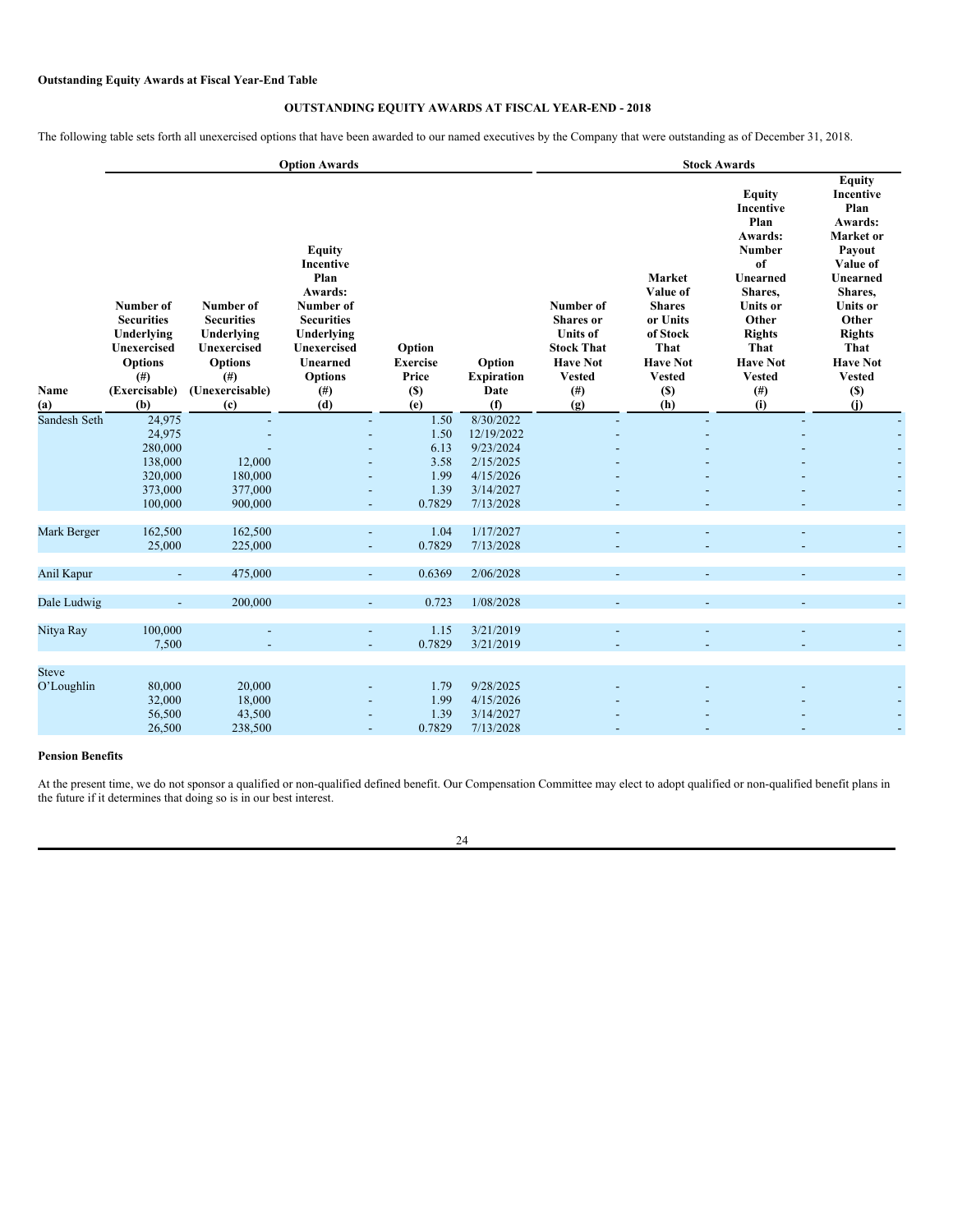#### **Potential Payments Under Severance/Change in Control Arrangements**

The table below sets forth potential payments payable to our Chief Executive Officer in the event of a termination of employment or consulting arrangement, as applicable, under various circumstances. For purposes of calculating the potential payments set forth in the table below, we have assumed that (i) the date of termination was September 30, 2019 and (ii) the stock price was \$0.2300, which was the closing market price of our common stock on September 30, 2019, the last business day of the third quarter.

| Name<br><b>Sandesh Seth</b>    | <b>Termination of</b><br>Employment<br><b>Other Than for</b><br>Cause or<br><b>Resignation for</b><br><b>Good Reason</b><br>(Not in<br><b>Connection with</b><br>a Change in<br>Control).<br><b>(\$)</b> | <b>Termination</b><br>Following a<br>Change in<br><b>Control without</b><br><b>Cause or</b><br>Executive<br><b>Resigns with</b><br><b>Good Reason</b><br><b>(S)</b> |
|--------------------------------|----------------------------------------------------------------------------------------------------------------------------------------------------------------------------------------------------------|---------------------------------------------------------------------------------------------------------------------------------------------------------------------|
| Cash Payment                   | 1,122,700                                                                                                                                                                                                | 1,403,375                                                                                                                                                           |
| <b>Total Cash and Benefits</b> |                                                                                                                                                                                                          |                                                                                                                                                                     |
|                                | 1,122,700                                                                                                                                                                                                | 1,403,375                                                                                                                                                           |

The term "change of control" means:

- (i) the direct or indirect sale, transfer, conveyance or other disposition (other than by way of merger or consolidation), in one or a series of related transactions, of all or substantially all of the properties or assets of the Company and its subsidiaries, taken as a whole, to any "Person" (as that term is used in Section 13(d)(3) of the Exchange Act) that is not an Affiliate;
- (ii) the "Incumbent Directors" (meaning those individuals who, on date the Plan was adopted by the Board (the "Effective Date"), constitute the Board, provided that any individual becoming a Director subsequent to the Effective Date whose election or nomination for election to the Board was approved by a vote of at least two-thirds of the Incumbent Directors then on the Board (either by a specific vote or by approval of the proxy statement of the Company in which such person is named as a nominee for Director without objection to such nomination) shall be an Incumbent Director, and further provided that no individual initially elected or nominated as a director of the Company as a result of an actual or threatened election contest with respect to Directors or as a result of any other actual or threatened solicitation of proxies by or on behalf of any person other than the Board shall be an Incumbent Director) cease for any reason to constitute at least a majority of the Board;
- (iii) the date which is 10 business days prior to the consummation of a complete liquidation or dissolution of the Company;
- (iv) the acquisition by any Person of "Beneficial Ownership" (within the meaning of Rule 13d-3 and Rule 13d-5 under the Exchange Act, except that in calculating the Beneficial Ownership of any particular Person, such Person shall be deemed to have beneficial ownership of all securities that such Person has the right to acquire by conversion or exercise of other securities, whether such right is currently exercisable or is exercisable only after the passage of time) of 50% or more (on a fully diluted basis) of either (A) the then outstanding shares of Common Stock of the Company, taking into account as outstanding for this purpose such Common Stock issuable upon the exercise of options or warrants, the conversion of convertible stock or debt, and the exercise of any similar right to acquire such Common Stock (the "Outstanding Company Common Stock") or (B) the combined voting power of the then outstanding voting securities of the Company entitled to vote generally in the election of directors (the "Outstanding Company Voting Securities"); provided, however, that for purposes of this Plan, the following acquisitions shall not constitute a Change of Control: (I) any acquisition by the Company or any Affiliate, (II) any acquisition by any employee benefit plan sponsored or maintained by the Company or any Affiliate, (III) any acquisition which complies with clauses, (A), (B) and (C) of subsection (v) of this definition, or (IV) in respect of an Award held by a particular Participant, any acquisition by the Participant or any group of persons including the Participant (or any entity controlled by the Participant or any group of persons including the Participant); or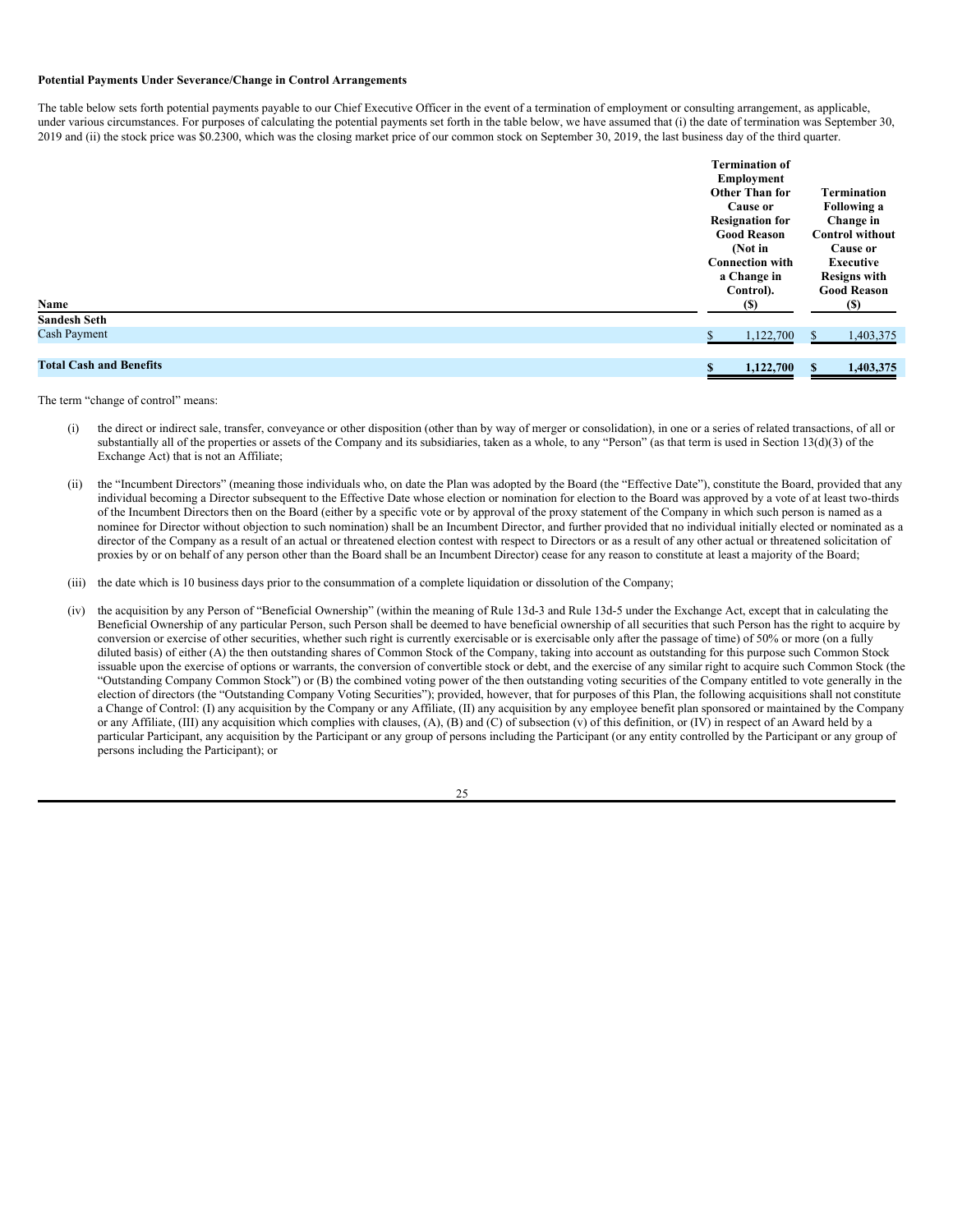(v) the consummation of a reorganization, merger, consolidation, statutory share exchange or similar form of corporate transaction involving the Company that requires the approval of the Company's shareholders, whether for such transaction or the issuance of securities in the transaction (a "Business Combination"), unless immediately following such Business Combination: (A) more than 50% of the total voting power of (I) the entity resulting from such Business Combination (the "Surviving Company"), or (II) if applicable, the ultimate parent entity that directly or indirectly has beneficial ownership of sufficient voting securities eligible to elect a majority of the members of the board of directors (or the analogous governing body) of the Surviving Company (the "Parent Company"), is represented by the Outstanding Company Voting Securities that were outstanding immediately prior to such Business Combination (or, if applicable, is represented by shares into which the Outstanding Company Voting Securities were converted pursuant to such Business Combination), and such voting power among the holders thereof is in substantially the same proportion as the voting power of the Outstanding Company Voting Securities among the holders thereof immediately prior to the Business Combination; (B) no Person (other than any employee benefit plan sponsored or maintained by the Surviving Company or the Parent Company) is or becomes the Beneficial Owner, directly or indirectly, of 50% or more of the total voting power of the outstanding voting securities eligible to elect members of the board of directors of the Parent Company (or the analogous governing body) (or, if there is no Parent Company, the Surviving Company); and (C) at least a majority of the members of the board of directors (or the analogous governing body) of the Parent Company (or, if there is no Parent Company, the Surviving Company) following the consummation of the Business Combination were Board members at the time of the Board's approval of the execution of the initial agreement providing for such Business Combination

The cash component (as opposed to option accelerations) of any change of control payment would be structured as a one-time cash severance payment.

#### <span id="page-28-0"></span>**PRINCIPAL STOCKHOLDERS**

The following table shows the beneficial ownership of our Common Stock as of November 1, 2019 held by (i) each person known to us to be the beneficial owner of more than five percent (5%) of any class of our shares; (ii) each director; (iii) each executive officer; and (iv) all directors and executive officers as a group.

Beneficial ownership is determined in accordance with the rules of the SEC, and generally includes voting power and/or investment power with respect to the securities held. Shares of Common Stock subject to options and warrants currently exercisable or which may become exercisable within 60 days of November 1, 2019, are deemed outstanding and beneficially owned by the person holding such options or warrants for purposes of computing the number of shares and percentage beneficially owned by such person, but are not deemed outstanding for purposes of computing the percentage beneficially owned by any other person. Except as indicated in the footnotes to this table, the persons or entities named have sole voting and investment power with respect to all shares of our Common Stock shown as beneficially owned by them.

The percentages below are based on fully diluted shares of our Common Stock equivalents as of November 1, 2019. Unless otherwise indicated, the principal address of each of the persons below is c/o Actinium Pharmaceuticals, Inc., 275 Madison Ave, 7th floor, New York, NY 10016.

| <b>Executive Officers and Directors</b>                                                                                                                            | Number of<br><b>Shares</b> of<br><b>Common Stock</b><br>and Preferred<br><b>Stock</b><br><b>Beneficially</b><br>Owned | Percentage of<br>Ownership <sup>(a)</sup> |
|--------------------------------------------------------------------------------------------------------------------------------------------------------------------|-----------------------------------------------------------------------------------------------------------------------|-------------------------------------------|
| Sandesh Seth                                                                                                                                                       | 2,361,359(1)                                                                                                          | 1.4%                                      |
| Steve O'Loughlin                                                                                                                                                   | 389,600(2)                                                                                                            | $*9/0$                                    |
| Mark Berger, M.D.                                                                                                                                                  | 398,500(3)                                                                                                            | $*9/0$                                    |
| Anil Kapur                                                                                                                                                         | 308,000(4)                                                                                                            | $*0/0$                                    |
| Dale Ludwig, Ph.D.                                                                                                                                                 | 150,000(5)                                                                                                            | $*0/0$                                    |
| Jeffrey W. Chell, M.D.                                                                                                                                             | 83,500(6)                                                                                                             | $*0/0$                                    |
| David Nicholson, Ph.D.                                                                                                                                             | 303,897(7)                                                                                                            | $*9/0$                                    |
| Ajit S. Shetty, Ph.D.                                                                                                                                              | 125,730(8)                                                                                                            | $*0/0$                                    |
| Richard I. Steinhart                                                                                                                                               | 255,700(9)                                                                                                            | $*0/0$                                    |
| All Directors and Officers as a Group (9 persons)                                                                                                                  | 4,376,286(10)                                                                                                         | 2.6%                                      |
| All other 5% holders                                                                                                                                               |                                                                                                                       |                                           |
| Sabby Volatility Warrant Master Fund, Ltd.<br>c/o Ogier Fiduciary Services (Cayman) Limited<br>89 Nexus Way, Camana Bay<br>Grand Cayman KY1-9007<br>Cayman Islands | 12,987,012                                                                                                            | 7.9%                                      |
| Sabby Management, LLC<br>10 Mountainview Road, Suite 205<br>Upper Saddle River, New Jersey 07458                                                                   |                                                                                                                       |                                           |
| <b>Hal Mintz</b><br>c/o Sabby Management, LLC<br>10 Mountainview Road, Suite 205<br>Upper Saddle River, New Jersey 07458                                           |                                                                                                                       |                                           |
|                                                                                                                                                                    |                                                                                                                       |                                           |
| Michael Bigger<br>175 W. Carver Street<br>Huntington, NY 11743                                                                                                     | 8,321,721                                                                                                             | 5.1%                                      |

less than 1%

(a) Based on 164,701,167 shares of Common Stock outstanding as of November 1, 2019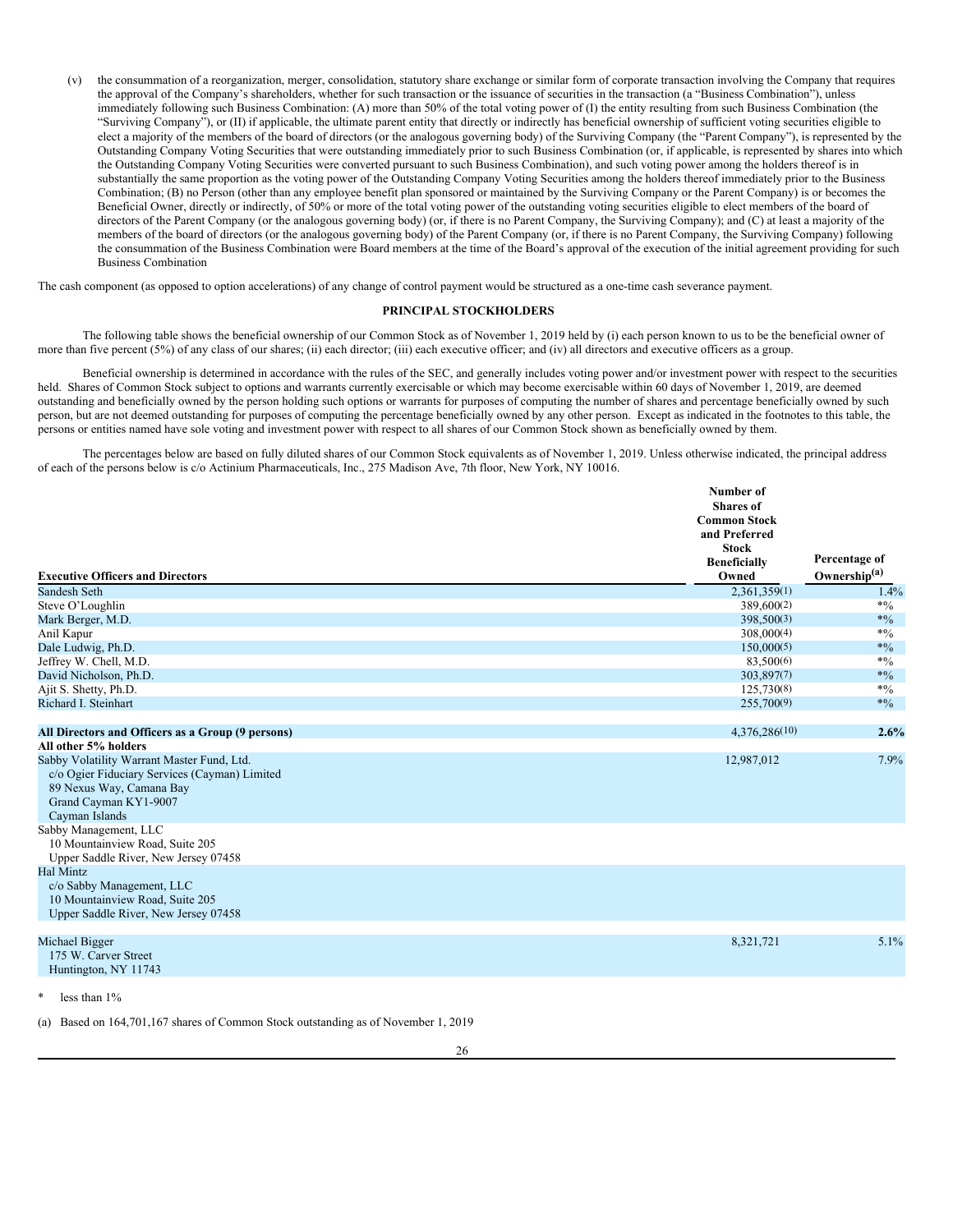- (1) Warrants to purchase an aggregate of 64,747 shares of Common Stock of the Company at an exercise price of \$0.784 per share, exercisable on a cashless basis, warrants to purchase an aggregate of 99,617 of Common Stock of the Company at an exercise price of \$0.784 per share, exercisable on a cashless basis issued to Amrosan, LLC, a partnership in which the majority member interest is owned by the family of Mr. Seth, and warrants to purchase 57,212 shares of Common Stock at an exercise price of \$0.88 per share. Excludes warrants to purchase an aggregate of 375,556 shares of Common Stock of the Company at par value per share, exercisable on a cashless basis issued to Amrosan, LLC as the warrants are not exercisable upon less than 90 days' notice. The holder may waive the 90-day exercise notice requirement by giving 65 days prior notice of such waiver. Excludes 353,023 warrants issued to Carnegie Hill Asset Partners and irrevocable trust linked to Mr. Seth's family and 721,068 warrants issued to Bioche Asset Management, LLC, a partnership in which the majority member interest is owned by the family of Mr. Seth whose terms are the same as those issued to Amrosan LLC. On August 30, 2012 and December 12, 2012, Mr. Seth was granted options to purchase an aggregate of 49,950 shares of Common Stock at an exercise price of \$1.50 per share. On September 13, 2014, Mr. Seth was granted an option to purchase 280,000 shares with an exercise price of \$6.13 per share. On February 18, 2015, Mr. Seth was granted an option to purchase 150,000 shares with an exercise price of \$3.58 per share. On April 15, 2016, Mr. Seth was granted an option to purchase 500,000 shares at an exercise price of \$1.99 per share. On March 14, 2017, Mr. Seth was granted options to purchase an aggregate of 750,000 shares of Common Stock at an exercise price of \$1.39 per share. On July 13, 2018, Mr. Seth was granted an option to purchase 1,000,000 shares at an exercise price of \$0.7829 per share. On July 12, 2019, Mr. Seth was granted an option to purchase 1,500,000 shares at an exercise price of \$0.232 per share. All options are subject to vesting. Within 60 days of November 1, 2019, 1,938,950 options will have vested. Includes 161,458 shares of Common Stock and 39,375 March 2018 Series B Warrants.
- (2) On October 1, 2015, Mr. O'Loughlin was granted 100,000 options with an exercise price of \$1.79 per share. On April 14, 2016, Mr. O'Loughlin was granted options to purchase of 50,000 shares of Common Stock at an exercise price of \$1.99 per share. On March 14, 2017, Mr. O'Loughlin was granted options to purchase 100,000 shares of Common Stock at an exercise price of \$1.39 per share. On July 13, 2018, Mr. O'Loughlin was granted an option to purchase 265,000 shares of Common Stock at an exercise price of \$0.7829 per share. On July 12, 2019, Mr. O'Loughlin was granted an option to purchase 400,000 shares at an exercise price of \$0.232 per share. All options are subject to vesting. Within 60 days of November 1, 2019, 346,600 options will have vested. Includes 35,500 shares of Common Stock and 7,500 March 2018 Series B Warrants.
- (3) On January 17, 2017, Dr. Berger was granted an option to purchase 325,000 shares with an exercise price of \$1.04 per share. On July 13, 2018, Dr. Berger was granted an option to purchase 250,000 shares at an exercise price of \$0.7829 per share. On July 12, 2019, Dr. Berger was granted an option to purchase 400,000 shares at an exercise price of \$0.232 per share. All options are subject to vesting. Within 60 days of November 1, 2019, 365,500 options will have vested. Includes 22,500 shares of Common Stock and 10,500 March 2018 Series B Warrants.
- (4) On February 6, 2018, Mr. Kapur was granted an option to purchase 475,000 shares with an exercise price of \$0.64 per share. On July 12, 2019, Mr. Kapur was granted an option to purchase 400,000 shares at an exercise price of \$0.232 per share. All options are subject to vesting. Within 60 days of November 1, 2019, 268,000 options will have vested. Includes 40,000 shares of Common Stock.
- (5) On January 8, 2018, Dr. Ludwig was granted an option to purchase 200,000 shares with an exercise price of \$0.72 per share. On July 12, 2019, Dr. Ludwig was granted an option to purchase 400,000 shares at an exercise price of \$0.232 per share. All options are subject to vesting. Within 60 days of November 1, 2019, 140,000 options will have vested. Includes 10,000 shares of Common Stock.
- (6) On April 27, 2018, Dr. Chell was granted an option to purchase 75,000 shares with an exercise price of \$0.347 per share. On July 13, 2018, Dr. Chell was granted an option to purchase 75,000 shares at an exercise price of \$0.7829 per share. On July 12, 2019, Dr. Chell was granted an option to purchase 250,000 shares at an exercise price of \$0.232 per share. All options are subject to vesting. Within 60 days of November 1, 2019, 83,5000 options will have vested.
- (7) On February 12, 2012, Dr. Nicholson was granted an option to purchase 49,950 shares of Common Stock at an exercise price of \$0.784 per share and on August 12, 2012 and December 19, 2012, Dr. Nicholson was granted options to purchase an aggregate of 49,950 shares at an exercise price of \$1.50 per share. On February 18, 2015, Dr. Nicholson was granted an option to purchase 25,000 shares with an exercise price of \$3.58 per share. On April 15, 2016, Dr. Nicholson was granted an option to purchase 75,000 shares at an exercise price of \$1.99 per share. On March 14, 2017, Dr. Nicholson was granted an option to purchase 75,000 shares at an exercise price of \$1.39 per share. On July 13, 2018, Dr. Nicholson was granted an option to purchase 75,000 shares at an exercise price of \$0.7829 per share. On July 12, 2019, Dr. Nicholson was granted an option to purchase 250,000 shares at an exercise price of \$0.232 per share. All options are subject to vesting. Within 60 days of November 1, 2019 293,897 options will have vested. Includes 10,000 shares of Common Stock.
- (8) On March 28, 2017, Dr. Shetty was granted an option to purchase 75,000 shares of Common Stock with an exercise price of \$1.58 per share. On July 13, 2018, Dr. Shetty was granted an option to purchase 75,000 shares at an exercise price of \$0.7829 per share. On July 12, 2019, Dr. Shetty was granted an option to purchase 250,000 shares at an exercise price of \$0.232 per share. All options are subject to vesting. Within 60 days of November 1, 2019, 103,000 shares will have vested. Includes 22,730 shares of Common Stock.
- (9) On December 16, 2013 Mr. Steinhart was granted an option to purchase 49,950 shares of Common Stock at an exercise price of \$6.70 per share. On February 18, 2015, Mr. Steinhart was granted an option to purchase 25,000 shares at an exercise price of \$3.58 per share. On April 15, 2016, Mr. Steinhart was granted an option to purchase 75,000 shares at an exercise price of \$1.99 per share. On March 14, 2017, Mr. Steinhart was granted an option to purchase 75,000 shares at an exercise price of \$1.39 per share. On July 13, 2018, Mr Steinhart was granted an option to purchase 75,000 shares at an exercise price of \$0.7829 per share. On July 12, 2019, Mr. Steinhart was granted an option to purchase 250,000 shares at an exercise price of \$0.232 per share. All options are subject to vesting. Within 60 days of November 1, 2019, 240,950 options will have vested. Includes 9,500 shares of Common Stock and 5,250 March 2018 Series B Warrants.

(10) Includes warrants to purchase 284,201 shares of Common Stock, vested options to purchase 3,780,397 shares of Common Stock and 311,688 shares of Common Stock.

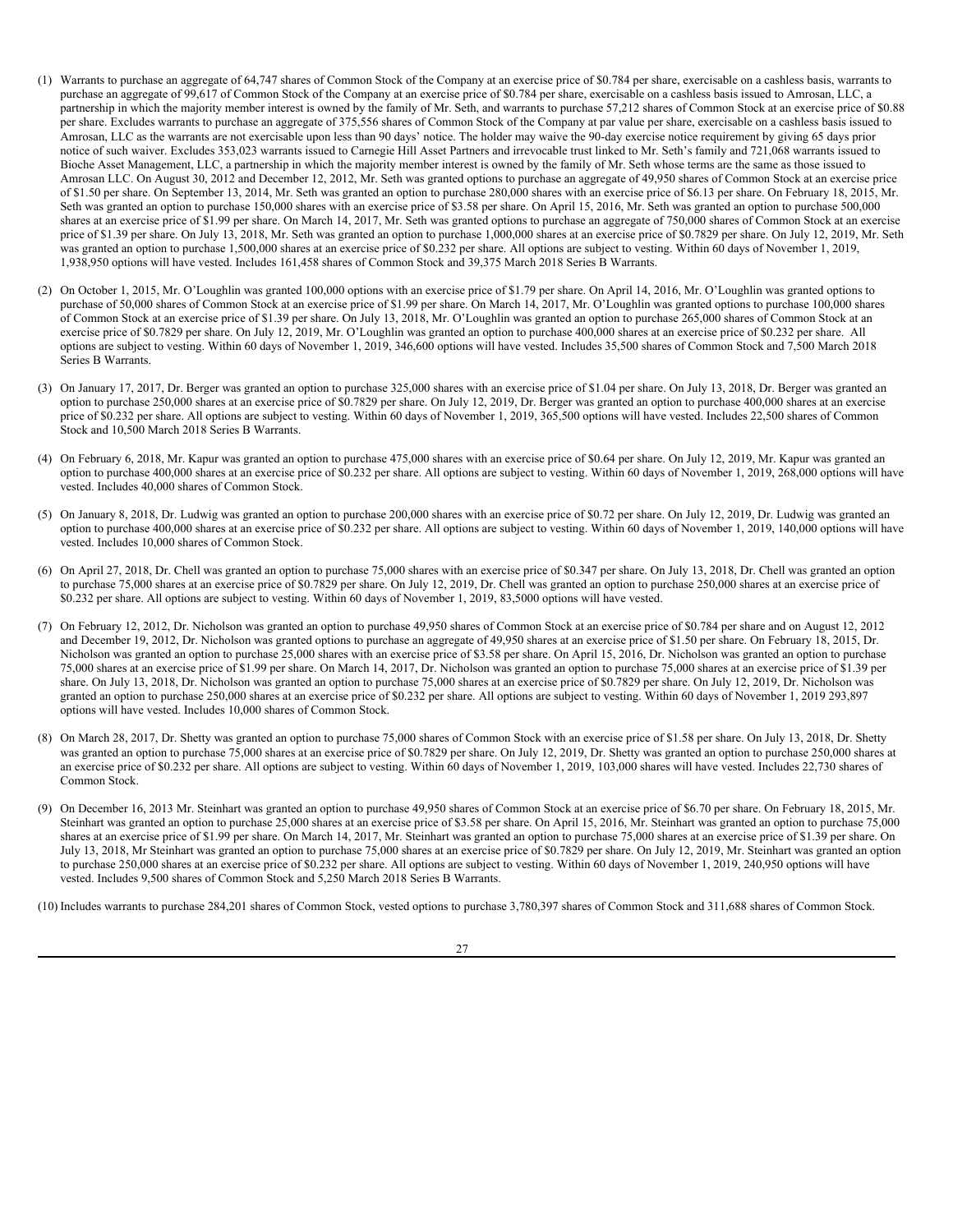## <span id="page-30-0"></span>**CERTAIN RELATIONSHIPS AND RELATED TRANSACTIONS**

The following sets forth a summary of transactions, or any currently proposed transaction, in which the Company was to be a participant and the amount involved exceeded or exceeds \$120,000 and in which any related person had or will have a direct or indirect material interest (other than compensation described under "Executive Compensation"). We believe the terms obtained or consideration that we paid or received, as applicable, in connection with the transactions described below were comparable to terms available or the amounts that would be paid or received, as applicable, in arm's-length transactions.

### **Transactions with Related Persons**

None.

### **Non-Competition Agreements and Indemnity Agreements**

Our executive officers have signed non-competition agreements, which provide that all inventions become the immediate property of our Company and require invention assignments. The agreements provide that the executive officers will hold proprietary information in the strictest confidence and not use the confidential information for any purpose not expressly authorized by us. Our executive officers and directors have also entered into indemnity agreements with us.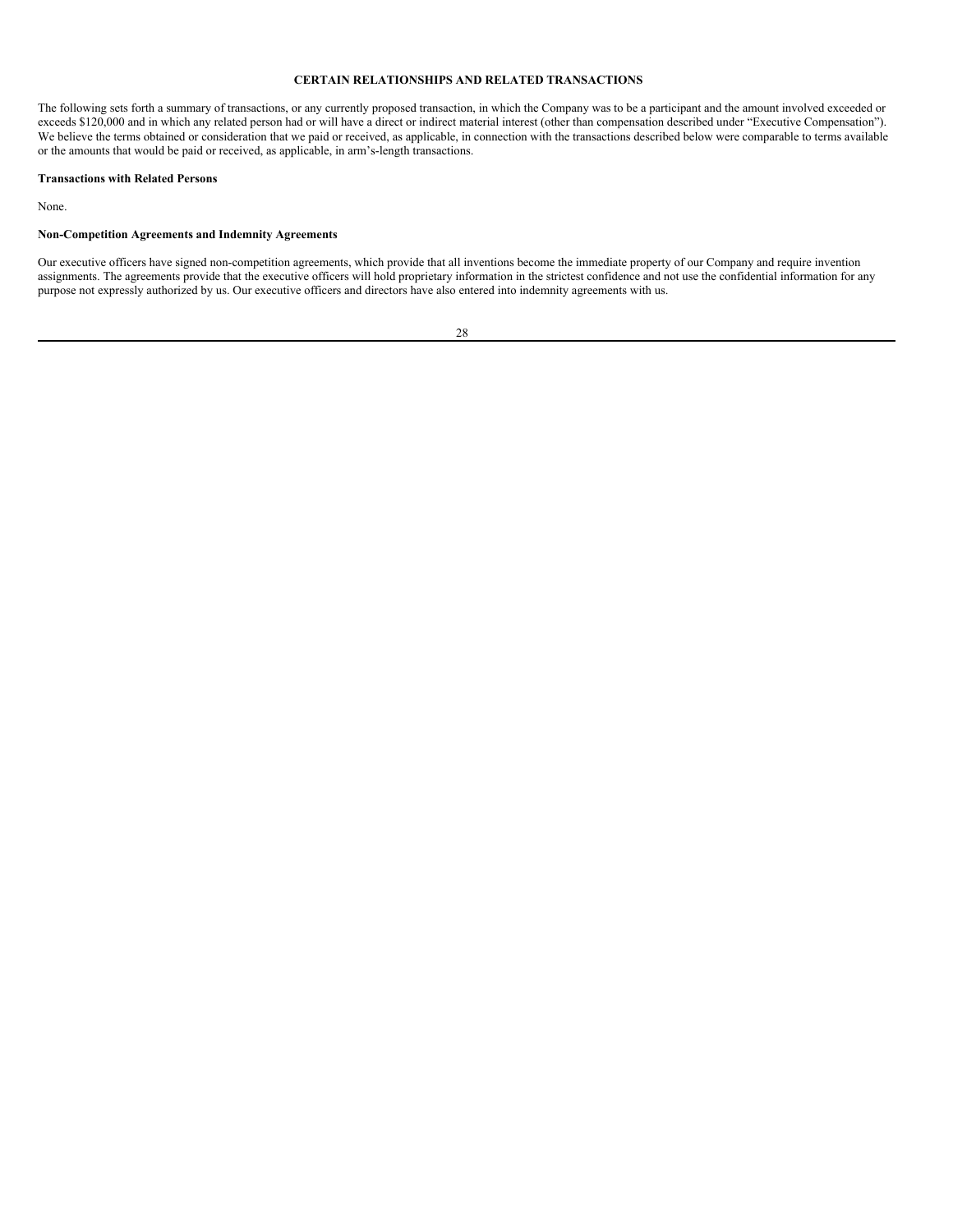# **MATTERS TO BE CONSIDERED AT THE ANNUAL MEETING**

### <span id="page-31-0"></span>**PROPOSAL 1**

## **ELECTION OF DIRECTORS**

### **Nominee for the Board of Directors**

The Company's Certificate of Incorporation (the "Charter") established a classified Board of Directors with three classes of directors. Currently there are five directors divided into three classes designated Class I, Class II, and Class III. The term of office for each Class I director expires at the 2020 Annual Meeting; the term of office for each Class II director expires at the 2021 annual meeting of shareholders; and the term of office for each Class III director expires at the 2019 annual meeting of shareholders. Pursuant to the Charter, the director due for election at the 2019 Annual meeting is Ajit Shetty (Class III).

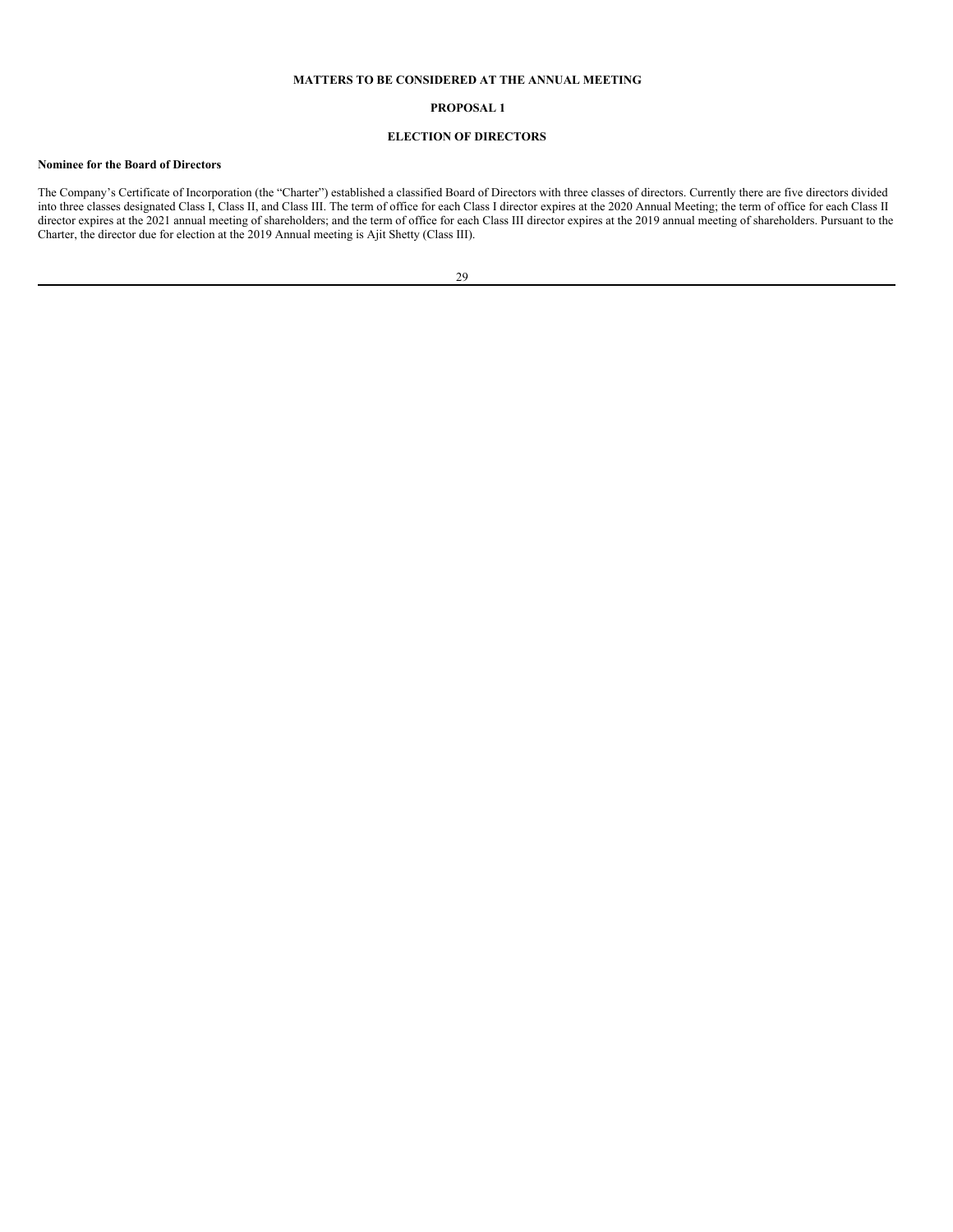The Board of Directors proposes the election of the following individual to serve on its Board of Directors for a term that continues pursuant to the director terms outlined below or until his successor is duly elected. The nominee is current board members Mr. Ajit Shetty. In the event the nominee is unable or unwilling to serve as a director, the individual named as proxy on the proxy card will vote the shares that he represents for election of such other person or persons as the Board of Directors may recommend. The Board of Directors has no reason to believe that the nominee will be unable or unwilling to serve.

The Board of Directors is responsible for supervision of the overall affairs of the company. Following the annual meeting, the Board of Directors will consist of five directors. The term of each director is set forth below or until their successors are duly elected:

| <b>Director</b>     | Class     | Term (from 2019 Annual Meeting, if elected) |
|---------------------|-----------|---------------------------------------------|
| David Nicholson     | Class I   | vears                                       |
| Richard I Steinhart | Class I   | years                                       |
| Jeffrey W. Chell    | Class II  | 2 years                                     |
| Sandesh Seth        | Class II  | 2 years                                     |
| Ajit S. Shetty      | Class III | 3 years                                     |

Directors elected at each annual meeting shall be elected for a 3-year term. The name of the nominee for our Board of Directors and information about him is set forth below. There are no family relationships between any of the executive officers and directors.

The following is information about the nominee, including biographical data for at least the last five years. Should the nominee become unavailable to accept nomination or election as a director, the individual named as proxy on the enclosed proxy card will vote the shares that he represents for the election of such other person as the Board of Directors may recommend.

## **Ajit S. Shetty, Ph.D., Director**

Dr. Shetty has been a Director of the Company since March, 2017. Dr. Shetty is also a member of our, Audit Committee, Compensation Committee, and Chairman of our Corporate Governance Committee. Dr. Shetty joined Janssen Pharmaceutica, Inc. in 1976 ultimately rising to the position of President in 1986 where he led the establishment of Janssen's business in the U.S. From 1999 to 2008 he was Managing Director of Janssen Pharmaceutica, during this time the Janssen Group of companies' global sales grew from \$1 billion to \$8 billion, and from 2004 until 2012 he was Chairman of the Board of Directors. In Dr. Shetty's most recent role at Johnson & Johnson he was head of Enterprise Supply Chain, where he reported to the CEO and was responsible for the transformation and optimization of Johnson & Johnson's supply chain. Dr. Shetty earned a Ph.D. in Metallurgy and B.A. Natural Sciences from Trinity College, Cambridge University and a Master of Business Administration from Carnegie Mellon University. Dr. Shetty has served as a member of Agile Therapeutics, Inc.'s board of directors since February 2016. In 2007, Dr. Shetty was bestowed the title of Baron by King Albert II of Belgium for his exceptional merits. He is a member of the Board of Trustees of Carnegie Mellon University, serves on the Board of Governors for GS1 (Global Standards) in Belgium and formerly served on the Corporate Advisory Board of the John Hopkins Carey Business School. In 2016, Dr. Shetty was named as Chairperson of the Vlaams Instituut voor Biotechnologie (VIB), a Belgium based life sciences research institute focused on translating scientific results into pharmaceutical, agricultural and industrial applications. In addition, he was elected Manager of the Year in 2004 in Flanders and received a Life-Time Achievement Award in India in 2010. We believe Dr. Shetty's qualifications to sit on our Board include his extensive pharmaceutical experience leading commercial and supply chain operations and his significant education background.

That Dr. Shetty has 37 years of leadership and executive experience in the pharmaceutical industry, that he has significant supply chain knowledge and that he has experience conducting business in the U.S. and Europe, led us to conclude that Dr. Shetty should serve as a director.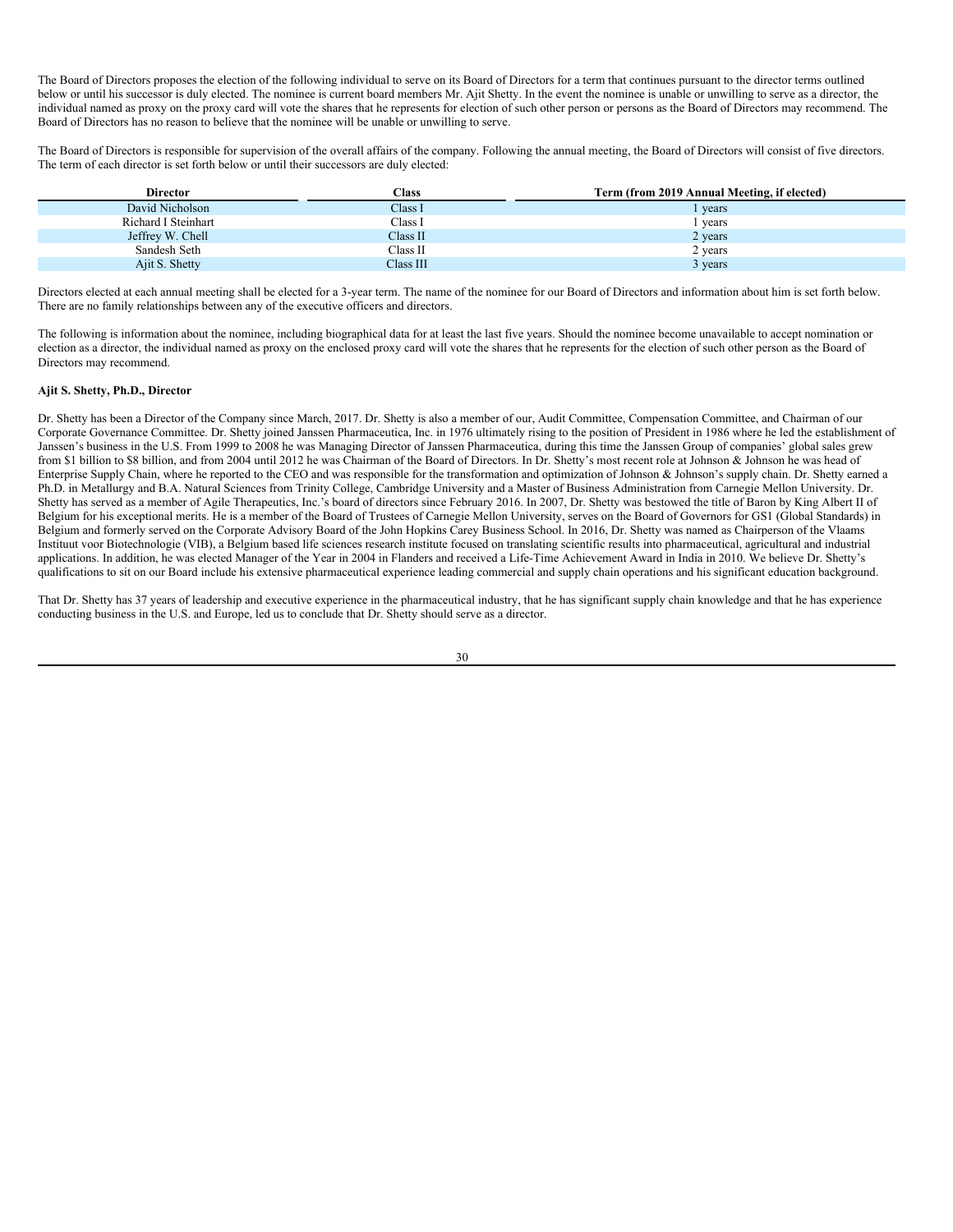# **Vote Required**

Directors are elected by a plurality of the votes cast in person or by proxy at the annual meeting and entitled to vote on the election of directors. "Plurality" means that the nominees receiving the greatest number of affirmative votes will be elected as directors, up to the number of directors to be chosen at the meeting. Broker non-votes will not affect the outcome of the election of directors because brokers do not have discretion to cast votes on this proposal without instruction from the beneficial owner of the shares.

# *THE BOARD OF DIRECTORS RECOMMENDS A VOTE "FOR" ELECTION OF THE DIRECTOR NOMINEE*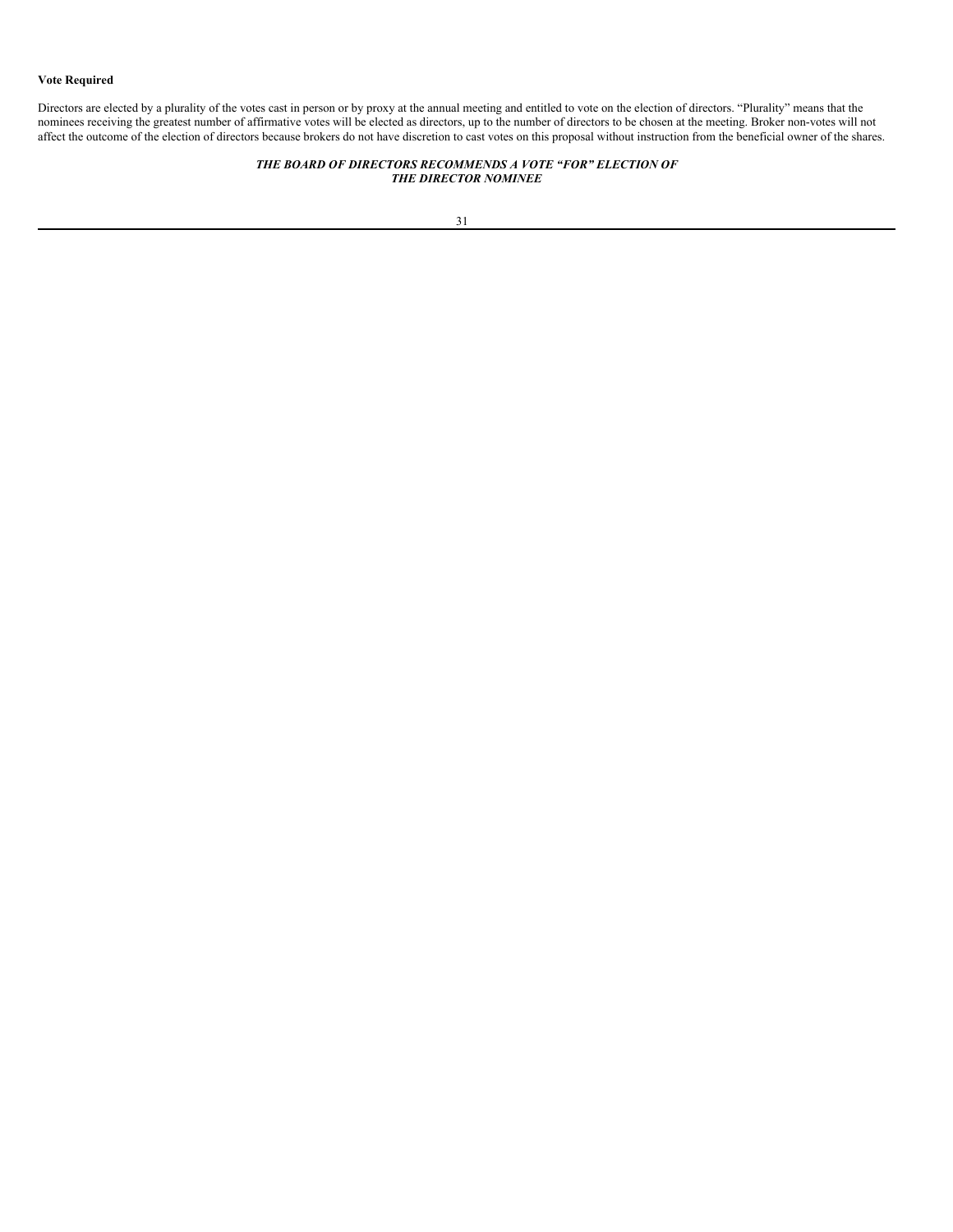## <span id="page-34-0"></span>**PROPOSAL 2**

## **RATIFICATION OF THE APPOINTMENT OF MARCUM LLP**

The audit committee has appointed Marcum LLP as our independent registered public accounting firm to audit the consolidated financial statements of Actinium Pharmaceuticals, Inc. and its subsidiaries for the fiscal year ending December 31, 2019. Representatives of Marcum LLP will be present at the annual meeting and will have an opportunity to make a statement or to respond to appropriate questions from stockholders. Although stockholder ratification of the appointment of our independent auditor is not required by our Bylaws or otherwise, we are submitting the selection of Marcum LLP to our stockholders for ratification to permit stockholders to participate in this important corporate decision. If not ratified, the audit committee will reconsider the selection, although the audit committee will not be required to select a different independent auditor for our company.

### **Vote Required**

The ratification of the appointment of Marcum LLP as our independent registered public accounting firm will be approved if there is a quorum and the votes cast "FOR" the proposal exceeds those cast against the proposal.

### THE BOARD OF DIRECTORS RECOMMENDS A VOTE "FOR" RATIFICATION OF MARCUM LLP AS THE INDEPENDENT REGISTERED ACCOUNTING *FIRM OF ACTINIUM PHARMACEUTICALS, INC.*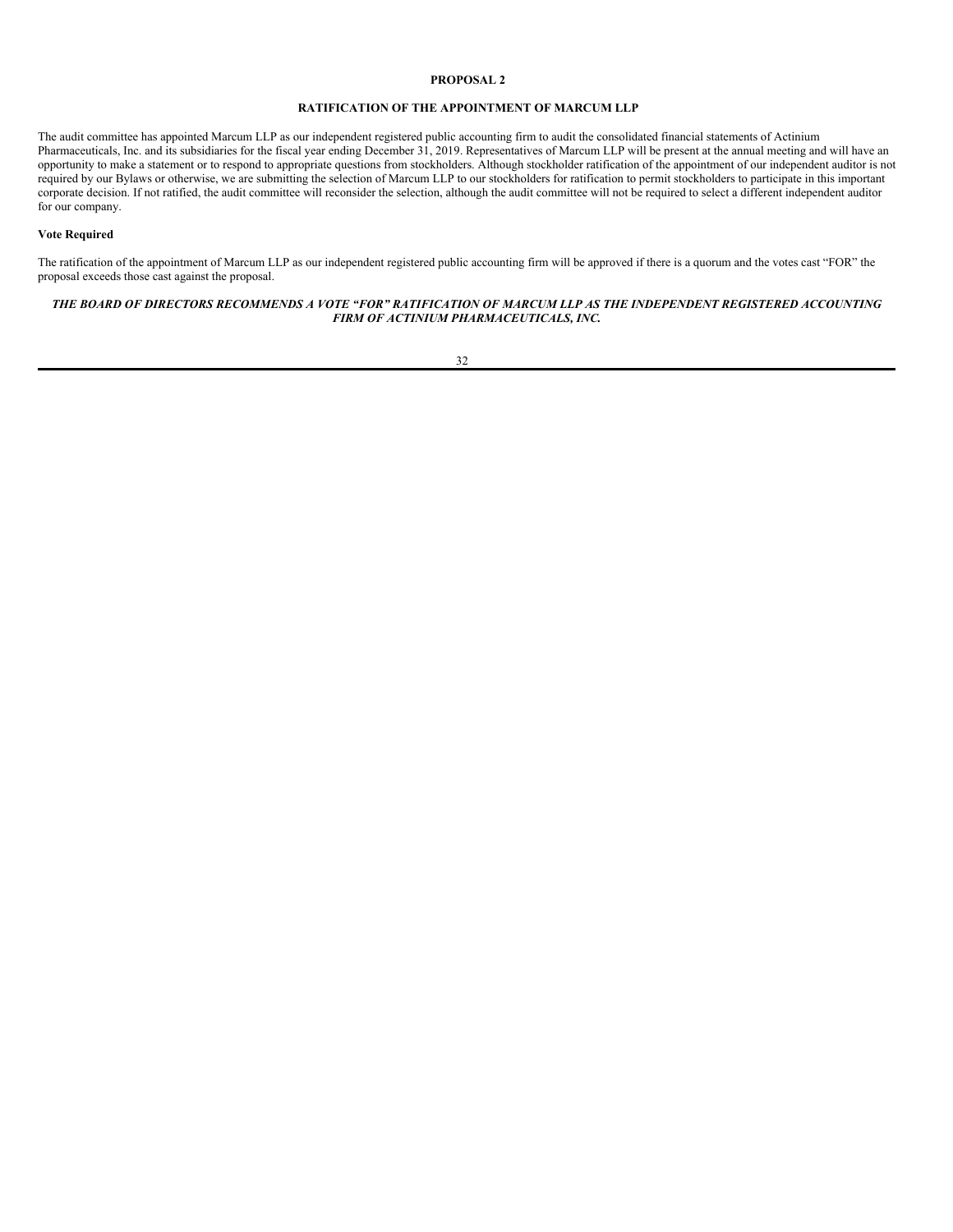### <span id="page-35-0"></span>**PROPOSAL 3**

APPROVAL OF THE ACTINIUM PHARMACEUTICALS, INC. 2019 STOCK PLAN, THAT MAY BE IMPLEMENTED AT THE DISCRETION OF OUR BOARD OF DIRECTORS BEFORE DECEMBER 18, 2020 WITHOUT FURTHER APPROVAL OR AUTHORIZATION OF OUR STOCKHOLDERS, TO ISSUE 10,000,000 SHARES OF COMMON STOCK AVAILABLE FOR ISSUANCE THEREUNDER (OPTIONS AND RESTRICTED STOCK OR OTHER AWARDS) TO ATTRACT AND RETAIN THE BEST AVAILABLE PERSONNEL AND TO SUPPORT PLANNED HIRING EFFORTS AS THE COMPANY GROWS

### **Description of Proposed Stock Plan**

On October 18, 2019, the Board unanimously approved the 2019 Stock Plan (the "Plan"), subject to stockholder approval, that may be implemented at the discretion of our Board of Directors before December 18, 2020 without further approval or authorization of our stockholders, to issue 10,000,000 shares of common stock available for issuance thereunder (Options and Restricted Stock or other awards) to attract and retain the best available personnel and to support planned hiring efforts as the company grows.

The full text of the proposed Plan is set out in $\Delta$ pendix  $\Delta$  to this Proxy Statement. The text of the proposed Plan is subject to modification to include such changes as the Board deems necessary and advisable to affect the number of shares of Common Stock reserved and available for issuance under the Plan. Stockholders are being asked to approve the Plan.

### **Vote Required and Recommendation**

The approval of the Plan will be made upon the affirmative vote of the majority of shares cast on the proposal. Abstentions and broker non-votes will have no direct effect on the outcome of this proposal. If the proposal is not approved by the stockholders, the Plan will not be effective and the proposal will not be implemented.

### **Reasons for the Plan**

### *Existing Plan*

Our Amended and Restated 2013 stock plan (the "2013 Plan") is currently comprised of 22,750,000 shares of Common Stock.

As of September 30, 2019, outstanding awards (consisting of options to purchase shares of common stock) issued under the 2013 Plan totaled 11,931,801 shares of common stock, leaving 11,007,471 shares available for issuance.

#### *Adoption of 2019 Plan*

The purpose of the 2019 Plan is to provide a means through which we may attract and retain key personnel and to provide a means whereby directors, officers, managers, employees, consultants and advisors (and prospective directors, officers, managers, employees, consultants and advisors) can acquire and maintain an equity interest in our Company, or be paid incentive compensation, which may (but need not) be measured by reference to the value of common shares, thereby strengthening their commitment to the welfare of our Company and aligning their interests with those of our stockholders.

Our Board determined to approve a new 2019 plan that will increase the number of shares of common stock reserved and available for issuance by an additional 10 million shares because it believes that the current number is insufficient for the purposes of the 2013 Plan future issuances. The market for quality personnel is competitive, and the ability to obtain and retain competent personnel is of great importance to our business operations.

## **Effects of the 2019 Plan**

As a result of the 2019 Plan, there will be an increase in the total number of shares of common stock reserved for issuance under our stock plans. This will provide us with the ability to grant more awards than are currently available under the 2013 Plan to eligible recipients including employees, directors, consultants and advisors. The issuance in the future of awards under the Plan consisting of full value awards and options to purchase shares of common stock may have the effect of diluting the earnings per share and book value per share, as well as the stock ownership and voting rights, of the holders of the currently outstanding shares of common stock. The effective increase in the number of authorized but unissued shares of common stock which may be issued as awards under the Plan may be construed as having an anti-takeover effect by permitting the issuance of shares to purchasers who might oppose a hostile takeover bid or oppose any efforts to amend or repeal certain provisions of our Certificate of Incorporation or Bylaws. Holders of our common stock have no preemptive or other subscription rights. There are no material differences to the 2019 Plan as compared to our existing 2013 Plan.

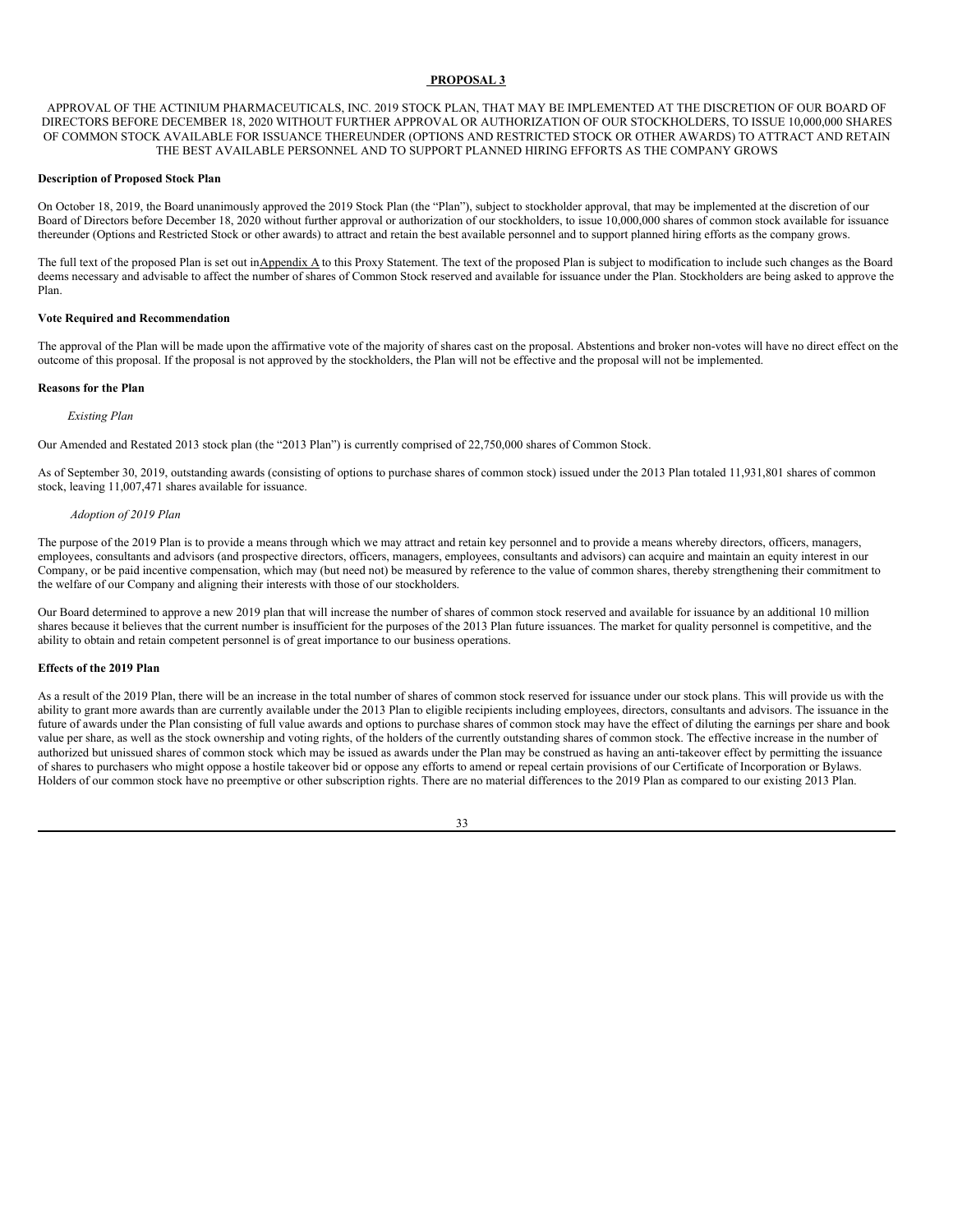#### **Material Terms of the Plan**

*Purpose.* The purposes of the new 2019 Plan is to attract and retain the best available personnel for positions of substantial responsibility, to provide additional incentive to employees, directors and consultants and to promote the success of our business.

*Administration.* The 2019 Plan shall be administered by our Board or a committee, or a combination thereof, as determined by our Board. The Plan may be administered by different administrative bodies with respect to different classes of participants and, if permitted by the applicable laws, the board may authorize one or more officers to make awards under the 2019 Plan.

*Powers of the Administrator.* The specific duties delegated by our Board to the committee, the administrator shall have the authority, in its discretion:

- to determine the fair market value of the common stock, provided that such determination shall be applied consistently with respect to participants under the 2019 Plan;
- to select the employees, directors and consultants to whom 2019 Plan awards may from time to time be granted:
- to determine whether and to what extent 2019 Plan awards are granted;
- to determine the number of shares of common stock to be covered by each award granted;to approve the form(s) of agreement(s) used under the 2019 Plan;
- to determine the terms and conditions, not inconsistent with the terms of the 2019 Plan, of any award granted hereunder, which terms and conditions include but are not limited to the exercise or purchase price, the time or times when awards may be exercised (which may be based on performance criteria), any vesting acceleration or waiver of forfeiture restrictions, any pro-rata adjustment to vesting as a result of a Participant's transitioning from full-to part-time services (or vice versa), and any restriction or limitation regarding any option, optioned stock, stock purchase right or restricted stock, based in each case on such factors as the Administrator, in its sole discretion, shall determine;
- to adjust the vesting of an option held by an employee, director or consultant as a result of a change in the terms or conditions under which such person is providing services to us;
- to construe and interpret the terms of the 2019 Plan and awards granted under the 2019 Plan, which constructions, interpretations and decisions shall be final and binding on all participants; and
- in order to fulfill the purposes of the 2019 Plan and without amending the 2019 Plan, to modify grants of options or stock purchase rights to participants who are foreign nationals or employed outside of the United States in order to recognize differences in local law, tax policies or customs.

*Eligibility.* Nonstatutory Stock Options and Stock Purchase Rights may be granted to employees, directors and consultants. Incentive Stock Options may be granted only to employees, provided that employees of affiliates shall not be eligible to receive Incentive Stock Options. Each option shall be designated in the option agreement as either an Incentive Stock Option or a Nonstatutory Stock Option. To the extent that the aggregate fair market value of shares with respect to which options designated as Incentive Stock Options are exercisable for the first time by any optionee during any calendar year exceeds \$100,000, such excess options shall be treated as Nonstatutory Stock Options.

*Term of Plan.* The 2019 Plan shall become effective upon its adoption by our Board. It shall continue in effect for a term of ten (10) years.

*Term of Option.*The term of each option shall be the term stated in the option agreement; provided that the term shall be no more than ten years from the date of grant thereof or such shorter term as may be provided in the option agreement and provided further that, in the case of an incentive stock option granted to a person who at the time of such grant is a holder of ten percent or more of our outstanding shares, the term of the option shall be five years from the date of grant thereof or such shorter term as may be provided in the option agreement.

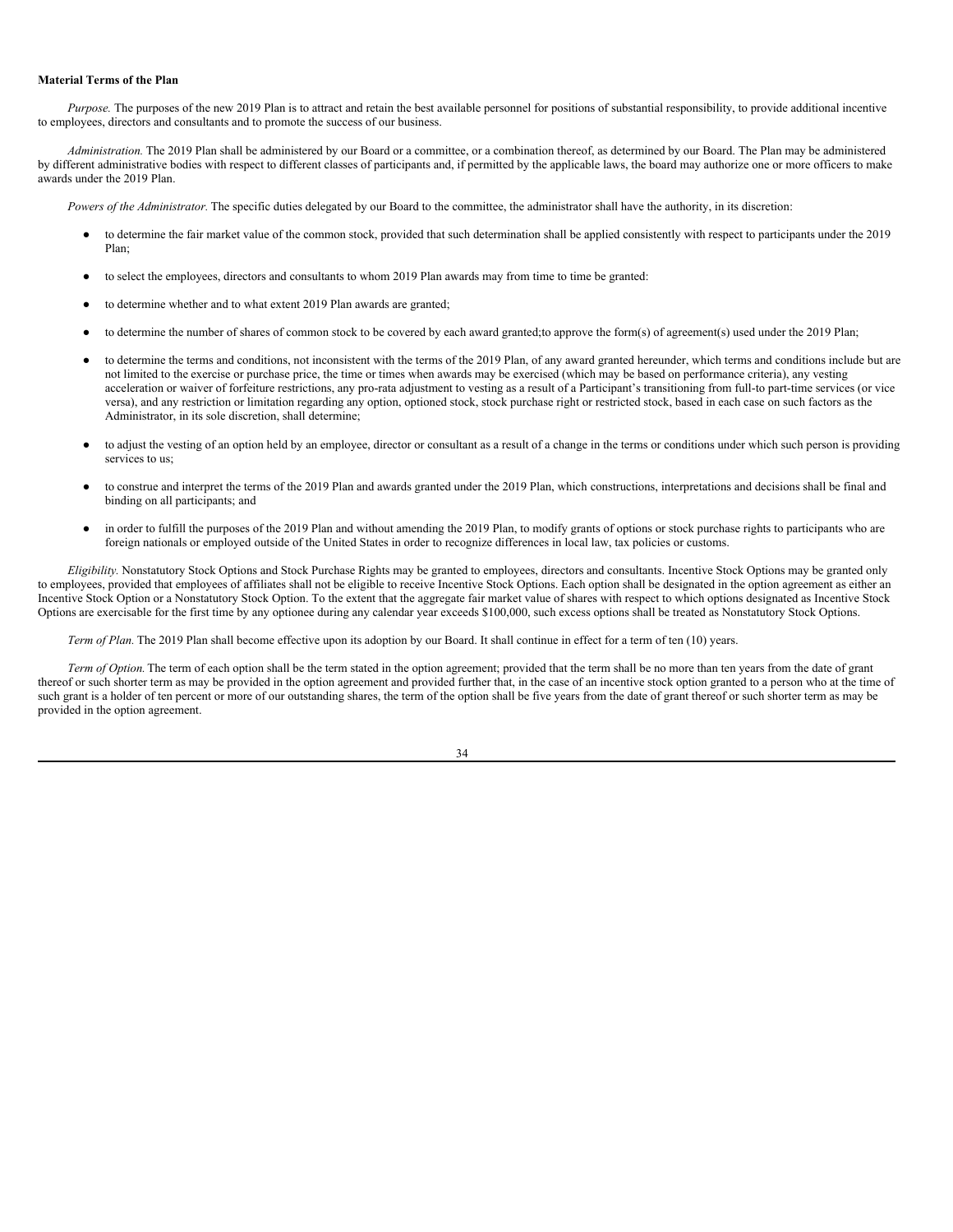*Option Exercise Price and Consideration.* The per share exercise price for the shares to be issued pursuant to exercise of an option shall be such price as is determined by the administrator and set forth in the option agreement, but shall be subject to the following:

In the case of an Incentive Stock Option

- (A) granted to an employee who at the time of grant is a holder of ten percent or more of our outstanding shares, the per share exercise price shall be no less than 110% of the fair market value per share on the date of grant; or
- (B) granted to any other employee, the per share exercise price shall be no less than 100% of the fair market value per share on the date of grant.

In the case of a Nonstatutory Stock Option, the per share exercise price shall be such price as determined by the administrator provided that for any Nonstatutory Stock Option granted on any date on which the common stock is a listed security to an eligible person who is, at the time of the grant of such option, a named executive of the Company, the per share exercise price shall be no less than 100% of the fair market value on the date of grant if such option is intended to qualify as performance-based compensation under Section 162(m) of the Internal Revenue Code.

*Exercise of Option.* Any option granted hereunder shall be exercisable at such times and under such conditions as determined by the administrator, consistent with the term of the 2019 Plan and reflected in the option agreement, including vesting requirements and/or performance criteria with respect to the Company and/or the optionee. The administrator shall have the discretion to determine whether and to what extent the vesting of options shall be tolled during any unpaid leave of absence; provided however that in the absence of such determination, vesting of options shall be tolled during any such leave (unless otherwise required by the Applicable Laws.

Until the issuance of the shares (as evidenced by the appropriate entry on the books of the Company or of a duly authorized transfer agent of the Company), no right to vote or receive dividends or any other rights as a stockholder shall exist with respect to the optioned stock, notwithstanding the exercise of the option.

*Termination of Employment or Consulting Relationship.* Except as otherwise set forth in the plan the administrator shall establish and set forth in the applicable option agreement the terms and conditions upon which an option shall remain exercisable, if at all, following termination of an optionee's continuous service status, which provisions may be waived or modified by the administrator at any time in the Administrator's sole discretion. Unless otherwise provided in the option agreement, to the extent that the optionee is not vested in the optioned stock on the date of termination of his or her continuous service status, or if the optionee (or other person entitled to exercise the option) does not exercise the option to the extent so entitled within the time specified in the option agreement or below (as applicable), the option shall terminate and the optioned stock underlying the unexercised portion of the option shall revert to the Plan. In no event may any option be exercised after the expiration of the option term as set forth in the option agreement.

The following provisions (1) shall apply to the extent an option agreement does not specify the terms and conditions upon which an option shall terminate upon termination of an optionee's continuous service status, and (2) establish the minimum post-termination exercise periods that may be set forth in an option agreement:

- *Termination other than Upon Disability or Death.*In the event of termination of an optionee's continuous service status, such optionee may exercise an option for 30 days following such termination to the extent the optionee was vested in the optioned stock as of the date of such termination.
- *Disability of Optionee*. In the event of termination of an optionee's continuous service status as a result of his or her disability (including a disability within the meaning of Section  $22(e)(3)$  of the Internal Revenue Code), such optionee may exercise an option at any time within twelve months following such termination to the extent the optionee was vested in the optioned stock as of the date of such termination.
- *Death of Optionee*. In the event of the death of an optionee during the period of continuous service status since the date of grant of the option, or within thirty days following termination of optionee's continuous service, the option may be exercised by optionee's estate or by a person who acquired the right to exercise the option by bequest or inheritance at any time within twelve months following the date of death, but only to the extent the optionee was vested in the optioned stock as of the date of death or, if earlier, the date the optionee's continuous service status terminated.
- *Buyout Provisions.* The administrator may at any time offer to buy out for a payment in cash or shares an option previously granted under the Plan based on such terms and conditions as the administrator shall establish and communicate to the optionee at the time that such offer is made.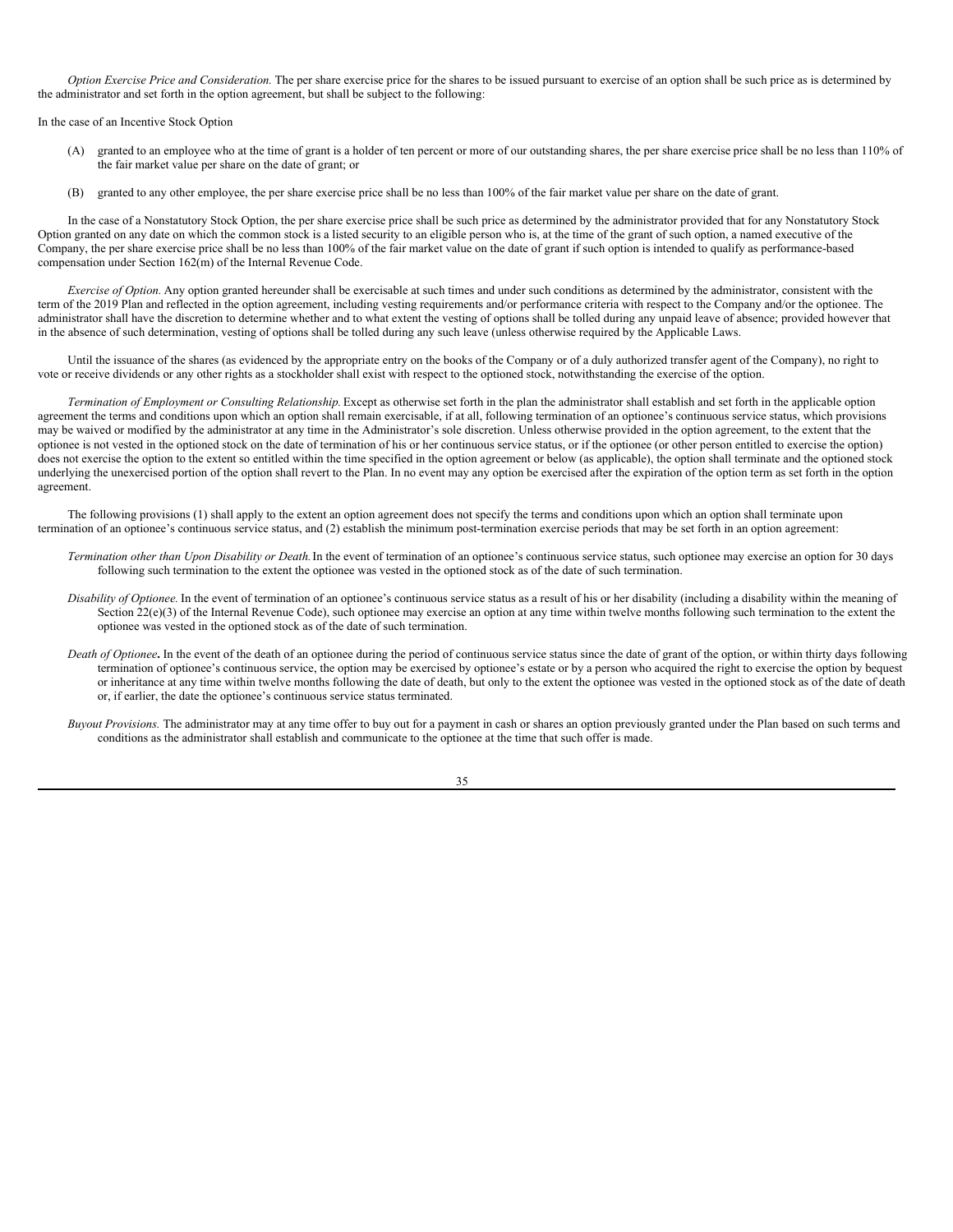*Stock Purchase Rights.* When the administrator determines that it will offer stock purchase rights under the Plan, it shall advise the offeree in writing of the terms, conditions and restrictions related to the offer, including the number of shares that such person shall be entitled to purchase, the price to be paid, and the time within which such person must accept such offer. The offer to purchase shares subject to stock purchase rights shall be accepted by execution of a restricted stock purchase agreement in the form determined by the Administrator.

Unless the administrator determines otherwise, the restricted stock purchase agreement shall grant the Company a repurchase option exercisable upon the voluntary or involuntary termination of the purchaser's employment with the Company for any reason (including death or disability). The purchase price for shares repurchased pursuant to the restricted stock purchase agreement shall be the original purchase price paid by the purchaser and may be paid by cancellation of any indebtedness of the purchaser to the Company. The repurchase option shall lapse at such rate as the administrator may determine.

*Taxes.* As a condition of the exercise of an option or stock purchase right granted under the 2019 Plan, the participant (or in the case of the participant's death, the person exercising the option or stock purchase right) shall make such arrangements as the administrator may require for the satisfaction of any applicable federal, state, local or foreign withholding tax obligations that may arise in connection with the exercise of the option or stock purchase right and the issuance of shares. The Company shall not be required to issue any shares under the Plan until such obligations are satisfied. If permitted by the administrator, in its discretion, a participant may satisfy his or her tax withholding obligations upon exercise of an option or stock purchase right by surrendering to the Company shares that have a fair market value determined as of the applicable tax date equal to the amount required to be withheld.

*Non-Transferability of Options and Stock Purchase Rights*. Except as set forth in the 2019 Plan, options and stock purchase rights may not be sold, pledged, assigned, hypothecated, transferred or disposed of in any manner other than by will or by the laws of descent or distribution. Notwithstanding anything else, prior to the date, if any, on which the common stock becomes a listed security, the administrator may in its discretion grant nonstatutory stock options that may be transferred by instrument to an inter vivos or testamentary trust in which the options are to be passed to beneficiaries upon the death of the trustor (settlor) or by gift to "Immediate Family" (as defined below), on such terms and conditions as the administrator deems appropriate. Following the date, if any, on which the common stock becomes a listed security, the administrator may in its discretion grant transferable nonstatutory stock options pursuant to option agreements specifying the manner in which such nonstatutory stock options are transferable. "Immediate Family" means any child, stepchild, grandchild, parent, stepparent, grandparent, spouse, sibling, mother-in-law, father-in-law, son-in-law, daughter-in-law, brotherin-law, or sister-in-law, and shall include adoptive relationships.

### **Adjustments Upon Changes in Capitalization, Merger or Certain Other Transactions.**

*Change of Control.* In the event of a Change of Control, (i) each outstanding option shall become immediately vested and exercisable, and (ii) any outstanding restricted stock shall become immediately vested and any repurchase option with respect to such restricted stock shall immediately lapse, in each case effective immediately prior to the Change of Control."

*Changes in Capitalization.* Subject to any required action by the stockholders of the Company, the number of shares of common stock covered by each outstanding option or stock purchase right, the number of shares and the number of shares of common stock that have been authorized for issuance under the Plan but as to which no options or stock purchase rights have yet been granted or that have been returned to the Plan upon cancellation or expiration of an option or stock purchase right, as well as the price per share of common stock covered by each such outstanding option or stock purchase right, shall be proportionately adjusted for any increase or decrease in the number of issued shares of common stock resulting from a stock split, reverse stock split, stock dividend, combination, recapitalization or reclassification of the common stock, or any other increase or decrease in the number of issued shares of common stock effected without receipt of consideration by the Company; provided, however, that conversion of any convertible securities of the Company shall not be deemed to have been "effected without receipt of consideration."

*Dissolution or Liquidation.* In the event of the dissolution or liquidation of our Company, each option and stock purchase right will terminate immediately prior to the consummation of such action, unless otherwise determined by the administrator.

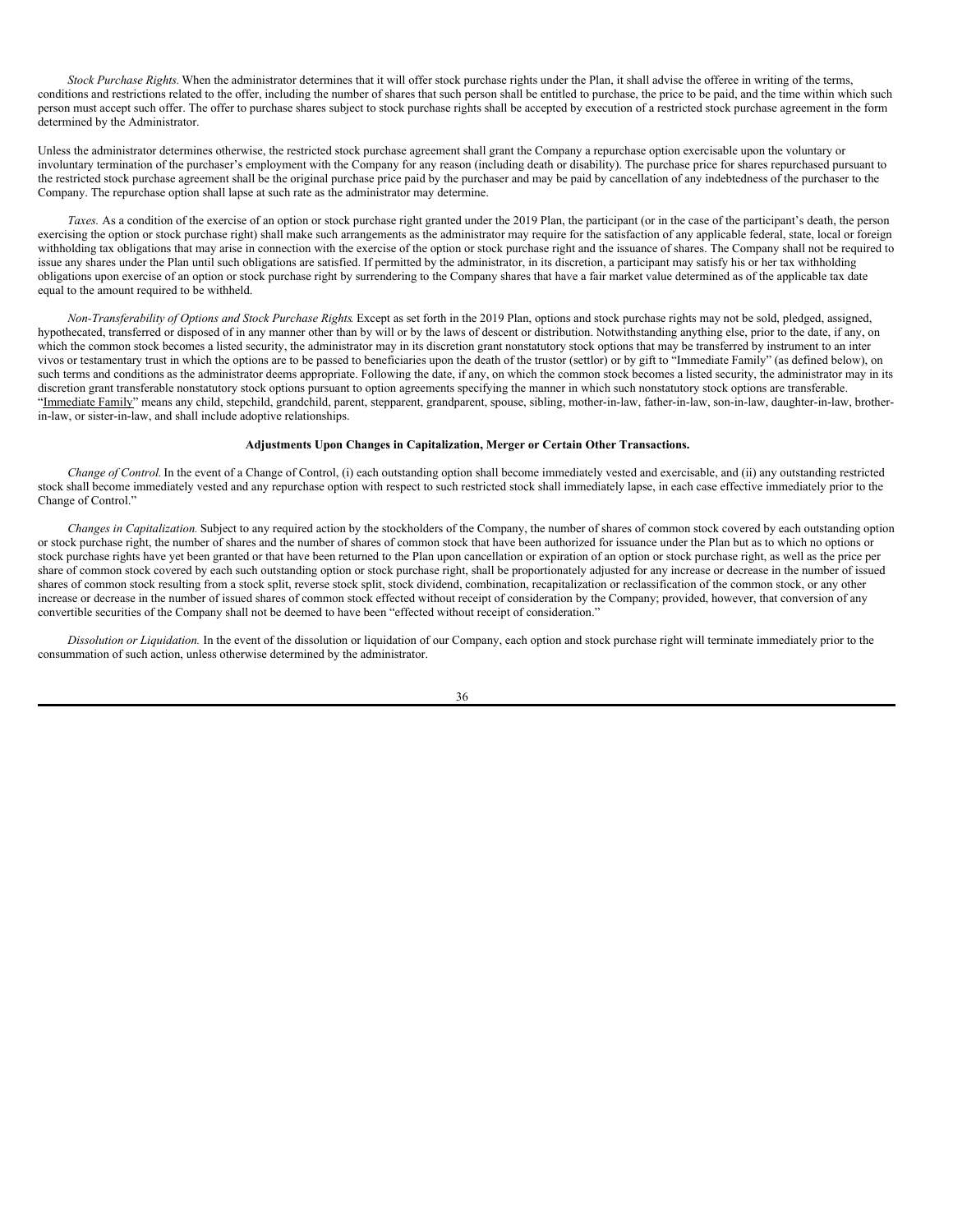*Corporate Transaction.* In the event of a Corporate Transaction, each outstanding option or stock purchase right shall be assumed or an equivalent option or right shall be substituted by such successor corporation or a parent or subsidiary of such successor corporation (the "Successor Corporation"), unless the Successor Corporation does not agree to assume the award or to substitute an equivalent option or right, in which case such option or stock purchase right shall terminate upon the consummation of the transaction in consideration for a cash payment to the participant (on the date of the Corporate Transaction), with respect to each such option, equal to the excess, if any, of the fair market value of the Common Stock subject to such option over the exercise price of such option.

*Amendment and Termination of the 2019 Plan.*The board may at any time amend, alter, suspend or discontinue the Plan, but no amendment, alteration, suspension or discontinuation shall be made that would materially and adversely affect the rights of any optionee or holder of stock purchase rights under any outstanding grant, without his or her consent. No amendment or termination of the 2019 Plan shall materially and adversely affect options or stock purchase rights already granted, unless mutually agreed otherwise between the optionee or holder of the stock purchase rights and the administrator, which agreement must be in writing and signed by the optionee or holder and the Company.

## **Securities Authorized for Issuance Under Equity Compensation Plans As of September 30, 2019**

|                                                            | Number of<br>securities to be<br>issued upon<br>exercise of<br>outstanding<br>options,<br>warrants and | Weighted-<br>average exercise<br>price of<br>outstanding<br>options, warrants | Number of<br>securities<br>remaining<br>available for<br>future |
|------------------------------------------------------------|--------------------------------------------------------------------------------------------------------|-------------------------------------------------------------------------------|-----------------------------------------------------------------|
| <b>Plan category</b>                                       | rights                                                                                                 | and rights                                                                    | issuance                                                        |
|                                                            | (a)                                                                                                    | (b)                                                                           | (c)                                                             |
| Equity compensation plans approved by security holders     | 11,931,801                                                                                             | -S                                                                            | 11,007,471<br>1.14                                              |
| Equity compensation plans not approved by security holders |                                                                                                        |                                                                               |                                                                 |
| Total                                                      | 11,931,801                                                                                             |                                                                               | 1.14<br>11,007,471                                              |

# **Recommendation of the Board of Directors**

## **THE BOARD RECOMMENDS THAT THE STOCKHOLDERS VOTE "FOR" TO APPROVE**

THE ACTINIUM PHARMACEUTICALS, INC. 2019 STOCK PLAN, THAT MAY BE IMPLEMENTED AT THE DISCRETION OF OUR BOARD OF DIRECTORS BEFORE DECEMBER 18, 2020 WITHOUT FURTHER APPROVAL OR AUTHORIZATION OF OUR STOCKHOLDERS, TO ISSUE 10,000,000 OPTIONS AND RESTRICTED STOCK TO ATTRACT AND RETAIN THE BEST AVAILABLE PERSONNEL AND TO SUPPORT PLANNED HIRING EFFORTS AS THE COMPANY GROWS

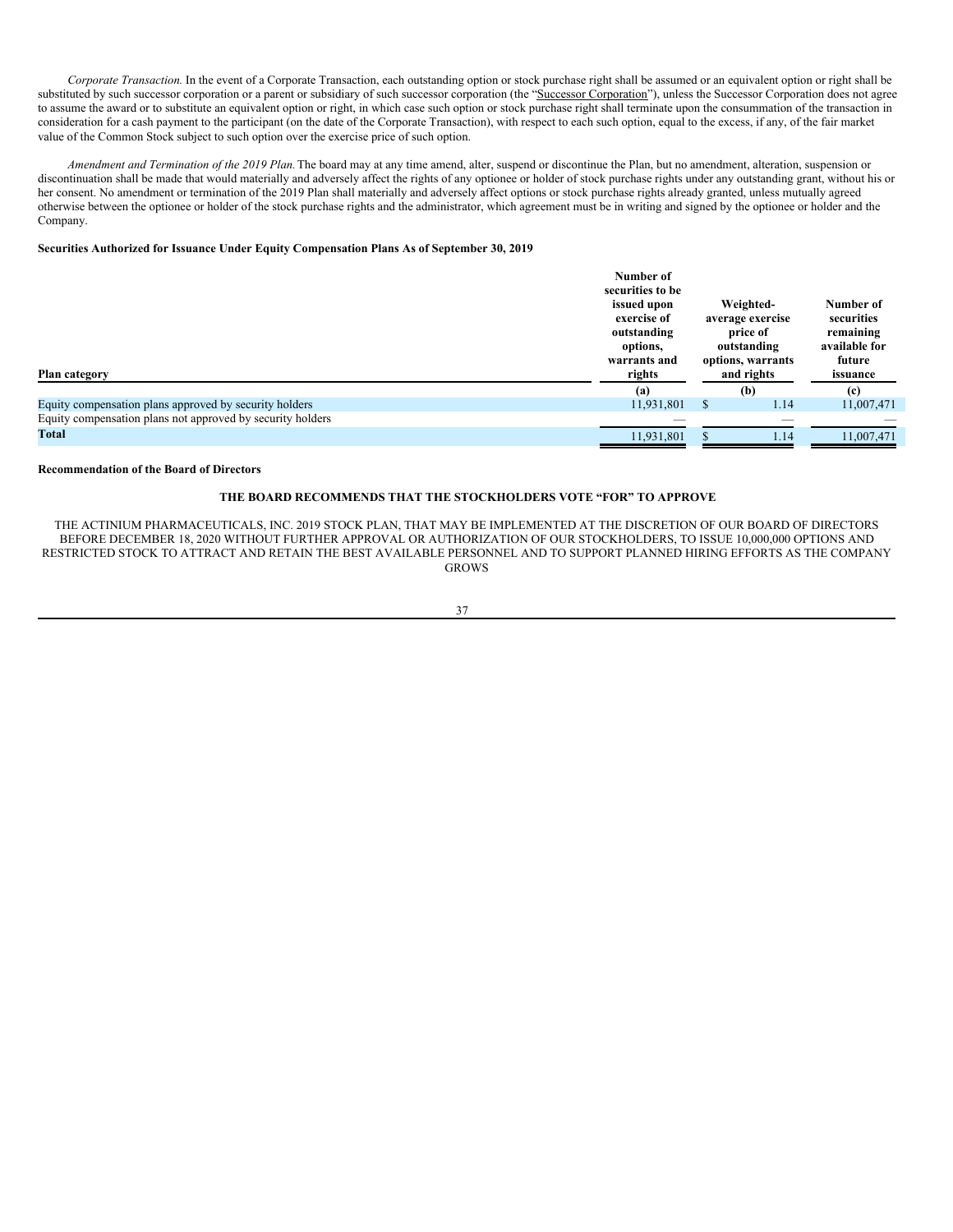### <span id="page-40-0"></span>**PROPOSAL NO. 4**

#### **TO APPROVE AN AMENDMENT TO OUR CERTIFICATE OF INCORPORATION TO EFFECT A REVERSE STOCK SPLIT**

#### **General**

On October 18, 2019, our Board of Directors unanimously approved, subject to stockholder approval, an amendment to our certificate of incorporation to effect a reverse stock split of our outstanding common stock by combining outstanding shares of common stock into a lesser number of outstanding shares of common stock by a ratio of not more than 1-for-75 prior to December 18, 2020, with the exact ratio to be set within this range by our Board of Directors at its sole discretion. The Board of Directors may alternatively elect to abandon such proposed amendment and not effect the reverse stock split authorized by stockholders, in its sole discretion. Upon the effectiveness of the amendment to our certificate of incorporation effecting the reverse stock split, the outstanding shares of our common stock will be reclassified and combined into a lesser number of shares such that one share of our common stock will be issued for a specified number of shares.

If this Proposal No. 4 is approved by our stockholders as proposed, irrespective of whether Proposal No. 5 is approved by our stockholders, our Board of Directors would have the sole discretion to effect the amendment and reverse stock split, and to fix the specific ratio for the reverse stock split, provided that the ratio would be not be more than 1for-75. We believe that enabling our Board of Directors to fix the specific ratio of the reverse stock split within the stated range will provide us with the flexibility to implement the split in a manner designed to maximize the anticipated benefits for our stockholders. The determination of the ratio of the reverse stock split will be based on a number of factors, described further below under the heading "—Criteria to be Used for Decision to Apply the Reverse Stock Split."

The reverse stock split, if approved by our stockholders, would become effective upon the filing of an amendment to our certificate of incorporation with the Secretary of State of the State of Delaware, or at the later time set forth in the amendment. The exact timing of the amendment will be determined by our Board of Directors based on its evaluation as to when such action will be the most advantageous to us and our stockholders. In addition, our Board of Directors reserves the right, notwithstanding stockholder approval and without further action by our stockholders, to abandon the amendment and the reverse stock split if, at any time prior to the effectiveness of the filing of the amendment with the Secretary of State, our Board of Directors, in its sole discretion, determines that it is no longer in our best interest and the best interests of our stockholders to proceed.

To ensure that we are able to maintain compliance with the listing standards of the NYSE AMERICAN exchange we are seeking authorization for the Board of Directors, subject to their discretion, to effect a reverse stock split or alternately abandon such action depending on the stock price. The NYSE AMERICAN listing standards require that an issuers stock not fall below \$0.20 on a 30-day average and include an automatic delisting, which would occur immediately if such stock trades at or below \$0.06 at any time. While our stock is not at these levels, to prevent such an occurrence, we seek approval to amend our certificate of incorporation for our Board of Directors to be authorized to effect a reverse stock split at a ratio not greater than 1-for-75 at its discretion.

The exact ratio is to be set at the discretion of our Board of Directors before December 18, 2020 without further approval or authorization of our stockholders. If the Board of Directors effects the reverse split, they will take into consideration the price of our common stock at that time to determine the exact ratio so that the price of our common stock be above a certain share price threshold such as \$1.00 per share, which is a price level many institutional investors cannot invest below or above \$5.00 per share, which, if below, is considered a "Penny Stock" that precludes many brokerage firms and institutional investors from investing. The Board of Directors may alternatively elect to abandon such proposed amendment and not effect the reverse stock split authorized by stockholders, in its sole discretion;

Other purposes for effecting the reverse stock split is to increase the per share trading price of our common stock so as to:

- broaden the pool of investors that may be interested in investing in our company by attracting new investors who would prefer not to invest in shares that trade at lower share prices;
- make our common stock a more attractive investment to institutional investors:
- better enable us to raise funds to finance planned operations; and
- maintain the listing of the Company's common stock and avoid a delisting of the Company's common stock from the NYSE American in the future.

Our Board of Directors further believes that an increased stock price may encourage investor interest and improve the marketability of our common stock to a broader range of investors, and thus improve liquidity and lower average transaction costs. Because of the trading volatility often associated with low-priced stocks, many brokerage firms and institutional investors have internal policies and practices that either prohibit them from investing in low-priced stocks or tend to discourage individual brokers from recommending low-priced stocks to their customers. Our Board of Directors believes that the anticipated higher market price resulting from a reverse stock split would enable institutional investors and brokerage firms with policies and practices such as those described above to invest in our common stock.

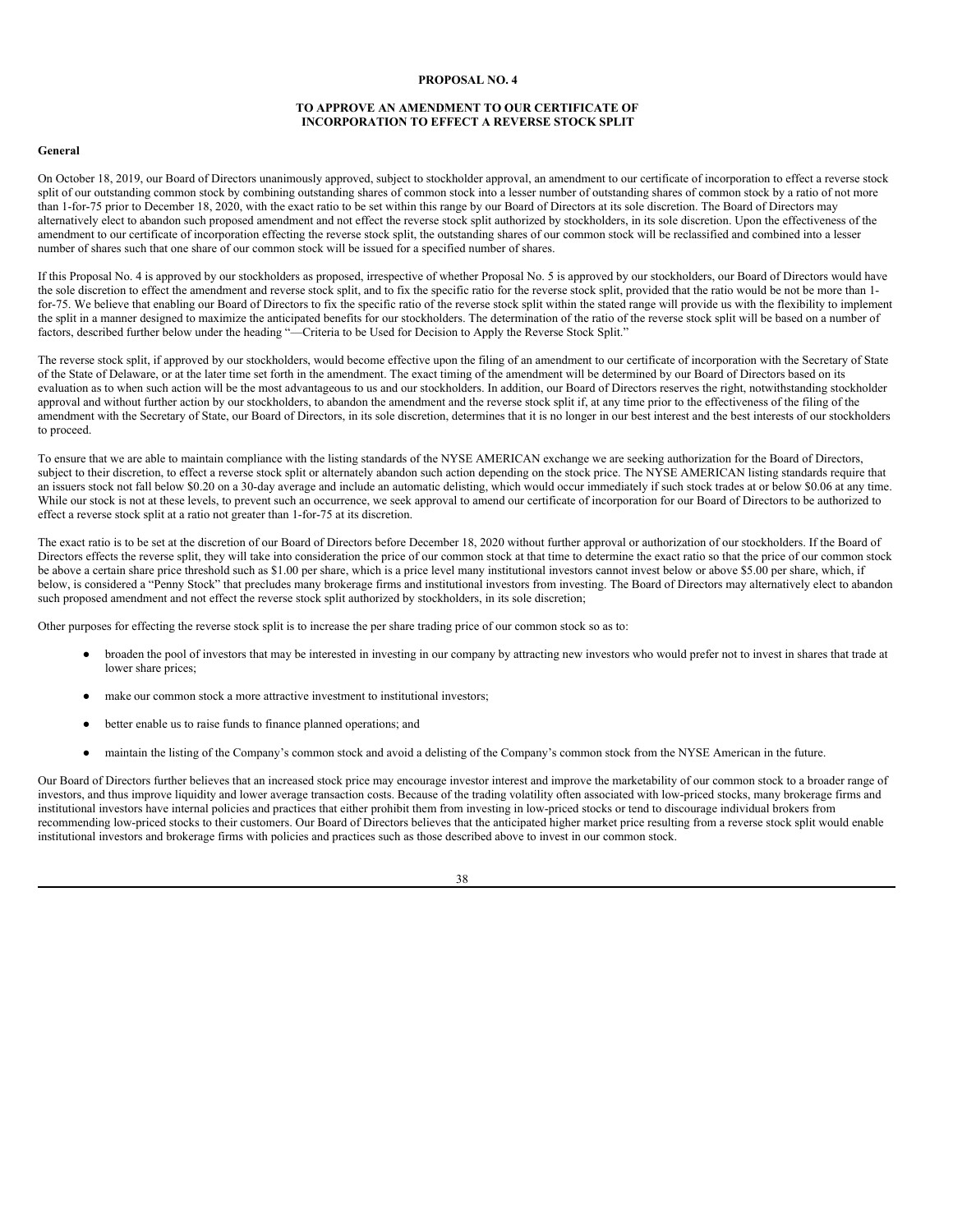At present, other than allowing for granting equity incentives for our employees as described in the 2019 Plan Proposal (Proposal No. 3), our Board of Directors has no immediate plans, arrangements or understandings to issue the additional shares of common stock. However, we desire to have the shares available to provide additional flexibility to use our common stock for business and financial purposes in the future as well to have sufficient shares available to provide appropriate equity incentives for our employees.

In evaluating the reverse stock split, our Board of Directors will take into consideration negative factors associated with reverse stock splits. These factors include the negative perception of reverse stock splits held by many investors, analysts and other stock market participants, as well as the fact that the stock price of some companies that have effected reverse stock splits has subsequently declined back to pre-reverse stock split levels. Our Board of Directors, however, may determine that these potential negative factors are outweighed by the potential benefits, and may believe that by increasing the per share market price of our common stock as a result of the reverse stock split would encourage greater interest in our common stock and enhance the acceptability and marketability of our common stock to the financial community and investing public, as well as promote greater liquidity for our stockholders.

The form of the proposed amendment to our certificate of incorporation to effect the reverse stock split is attached asAppendix B to this proxy statement. Any amendment to our certificate of incorporation to effect the reverse stock split will include the reverse stock split ratio fixed by our Board of Directors, within the range approved by our stockholders.

# **Criteria to be Used for Decision to Apply the Reverse Stock Split**

If our stockholders approve the reverse stock split, our Board of Directors will be authorized to proceed with the reverse stock split. In determining whether to proceed with the reverse stock split and setting the exact amount of split, if any, our Board of Directors will consider a number of factors, including results from our ongoing clinical trials, market conditions, and existing and expected trading prices of our common stock.

#### **Effect of the Reverse Stock Split**

The reverse stock split, if approved and effected, would be effected simultaneously for all outstanding shares of our common stock. The reverse stock split would affect all of our stockholders uniformly and will not affect any stockholder's percentage ownership interest in our company, except to the extent that the reverse stock split results in any of our stockholders owning a fractional share. The reverse stock split would not change the terms of our common stock. After a reverse stock split, all shares of common stock would have the same voting rights and rights to dividends and distributions and will be identical in all other respects to the common stock now authorized, which is not entitled to preemptive or subscription rights, and is not subject to conversion, redemption or sinking fund provisions. The post-reverse stock split common stock would remain fully paid and non-assessable. The reverse stock split would not be intended as, and would not have the effect of, a "going private transaction" covered by Rule 13e-3 of the Exchange Act. Following any reverse stock split, we will continue to be subject to the periodic reporting requirements of the Exchange Act.

As of the effective time of the reverse stock split, if any, we would adjust and proportionately decrease the number of shares of our common stock reserved for issuance upon exercise of, and adjust and proportionately increase the exercise price of, all options and warrants and other rights to acquire our common stock. In addition, as of the effective time of a reverse stock split, we would adjust and proportionately decrease the total number of shares of our common stock that may be the subject of the future grants under our stock plans.

Assuming reverse stock split ratios of 1-for-10, 1-for-50 and 1-for-75, which reflect the low end, middle and high end of the range that our stockholders are being asked to approve, the following table sets forth (i) the number of shares of our common stock that would be issued and outstanding, (ii) the number of shares of our common stock that would be reserved for issuance pursuant to outstanding warrants and options and (iii) the weighted-average exercise price of outstanding options and warrants, each giving effect to the reverse stock split and based on securities outstanding as of November 15, 2019.

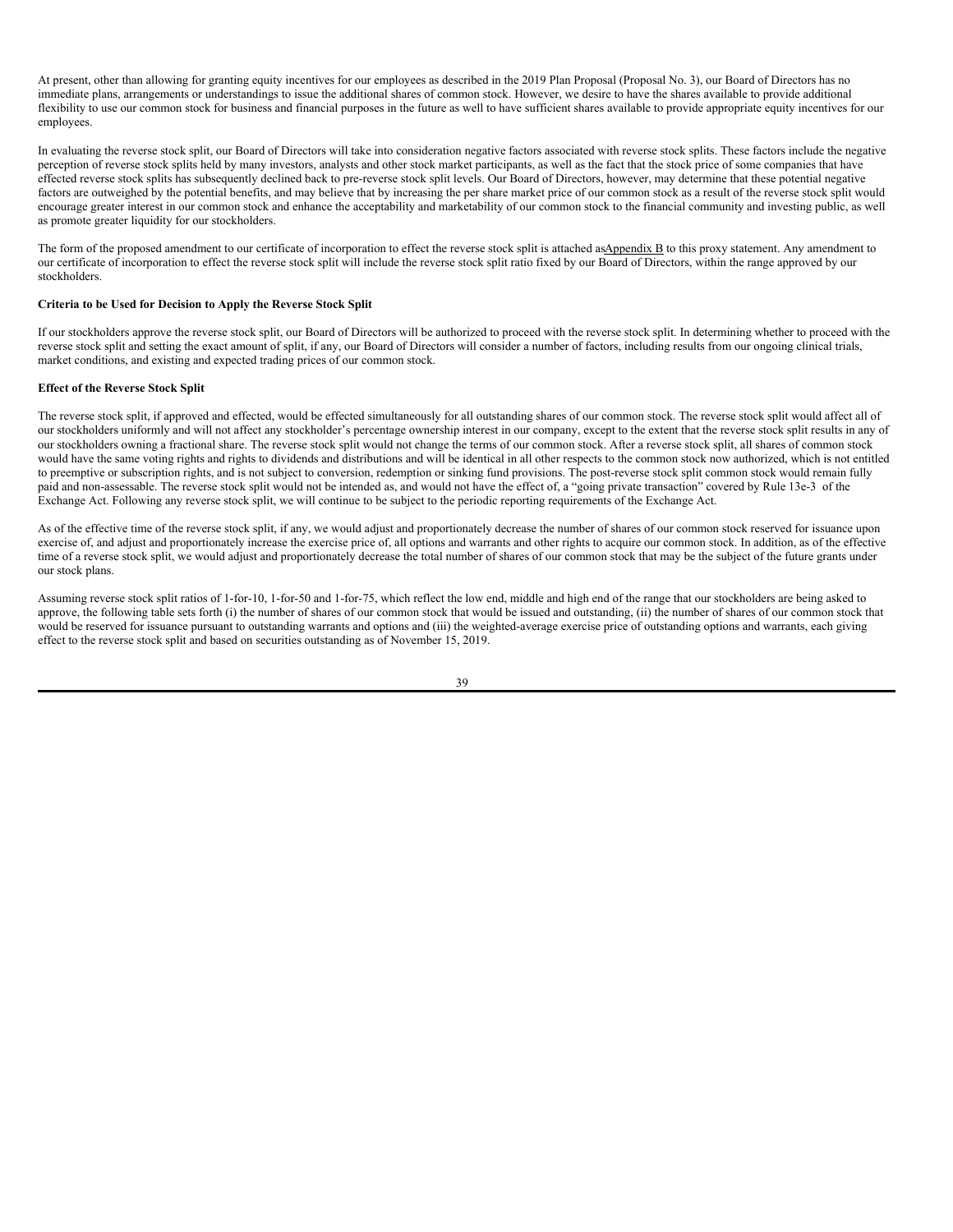|                                                         |   | Number of                                    |  |                                               |  |                                               |  | Reverse               |
|---------------------------------------------------------|---|----------------------------------------------|--|-----------------------------------------------|--|-----------------------------------------------|--|-----------------------|
|                                                         |   | <b>Shares Before</b><br><b>Reverse Stock</b> |  | <b>Reverse Stock</b><br><b>Split Ratio of</b> |  | <b>Reverse Stock</b><br><b>Split Ratio of</b> |  | <b>Stock</b>          |
|                                                         |   |                                              |  |                                               |  |                                               |  | <b>Split Ratio of</b> |
|                                                         |   | Split                                        |  | 1-for-10                                      |  | 1-for-50                                      |  | 1-for-75              |
| Number of Shares of Common Stock Issued and Outstanding |   | 164, 701, 167                                |  | 16,470,116                                    |  | 3.294.023                                     |  | 2,196,015             |
| Number of Shares of Common Stock Reserved for Issuance  |   | 98.267.514                                   |  | 9.826.751                                     |  | .965.350                                      |  | 310,233               |
| Weighted Average Exercise Price of Options.             | S | 1.14                                         |  | 11.40                                         |  | 57.00                                         |  | 85.50                 |
| Weighted Average Exercise Price of Warrants.            |   | 0.69                                         |  | 6.90                                          |  | 34.50                                         |  | 51.75                 |

If this reverse split proposal (Proposal No. 4) is approved and our Board of Directors elects to effect the reverse stock split, the number of outstanding shares of common stock will be reduced in proportion to the ratio of the split chosen by our Board of Directors. Accordingly, if a reverse stock split is effected, the number of authorized but unissued shares of common stock will be proportionally increased.

Additionally, if this reverse split proposal (Proposal No. 4) is approved and our Board of Directors elects to effect the reverse stock split, we would communicate to the public, prior to the effective date of the stock split, additional details regarding the reverse stock split, including the specific ratio selected by our Board of Directors. If the board of directors does not implement the reverse stock split at any time prior to December 18, 2020, the authority granted in this proposal to implement the reverse stock split will terminate.

Our directors and executive officers have no substantial interests, directly or indirectly, in the matters set forth in this proposed amendment, except to the extent of their ownership in shares of our common stock and securities convertible or exercisable for common stock.

### **Certain Risks and Potential Disadvantages Associated with the Reverse Stock Split**

The effect of the reverse stock split upon the market prices for our common stock cannot be accurately predicted, and the history of similar reverse stock split combinations for companies in like circumstances is varied. If the reverse stock split is implemented, the post-split market price of our common stock may be less than the pre-split price multiplied by the reverse stock split ratio.

In addition, a reduction in number of shares outstanding may impair the liquidity for our common stock, which may reduce the value of our common stock. Also, some stockholders may consequently own less than one hundred shares of our common stock. A purchase or sale of less than one hundred shares may result in incrementally higher trading costs through certain brokers, particularly "full service" brokers. Therefore, those stockholders who own less than one hundred shares following the reverse stock split may be required to pay modestly higher transaction costs should they then determine to sell their shares.

## **Procedure for Effecting the Reverse Stock Split and Exchange of Stock Certificates**

If our stockholders approve the proposal to effect the reverse stock split, and if our Board of Directors still believes that a reverse stock split is in the best interests of us and our stockholders, our Board of Directors will determine the ratio of the reverse stock split to be implemented and we will file the certificate of amendment with the Secretary of State of the State of Delaware. As soon as practicable after the effective date of the reverse stock split, stockholders will be notified that the reverse stock split has been effected.

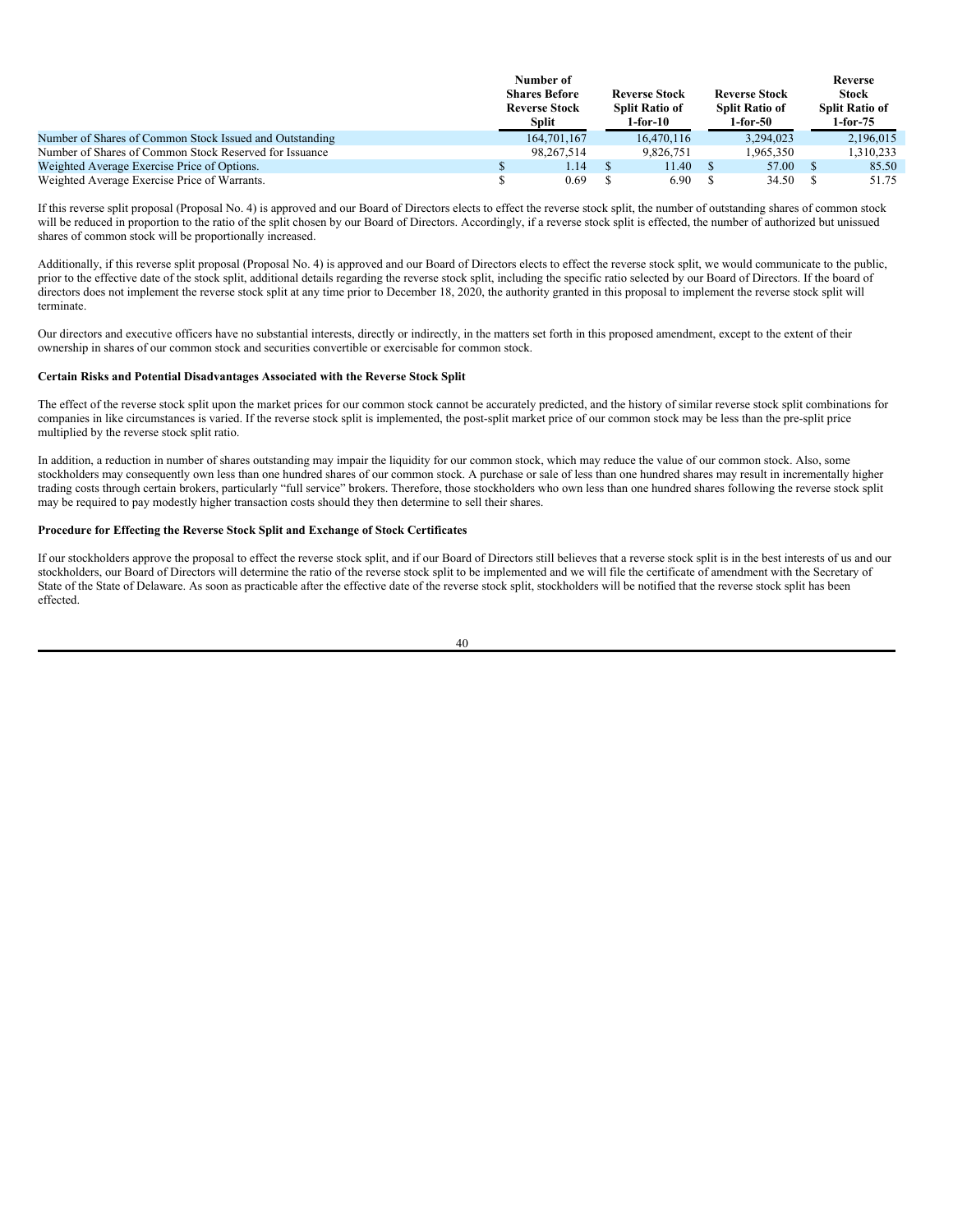*Beneficial Owners of Common Stock.* Upon the implementation of the reverse stock split, we intend to treat shares held by stockholders in "street name" (i.e., through a bank, broker, custodian or other nominee), in the same manner as registered stockholders whose shares are registered in their names. Banks, brokers, custodians or other nominees will be instructed to effect the reverse stock split for their beneficial holders holding our common stock in street name. However, these banks, brokers, custodians or other nominees may have different procedures than registered stockholders for processing the reverse stock split and making payment for fractional shares. If a stockholder holds shares of our common stock with a bank, broker, custodian or other nominee and has any questions in this regard, stockholders are encouraged to contact their bank, broker, custodian or other nominee.

*Registered Holders of Common Stock.* Certain of our registered holders of common stock hold some or all of their shares electronically in book-entry form with our transfer agent, Action Stock Transfer. These stockholders do not hold physical stock certificates evidencing their ownership of our common stock. However, they are provided with a statement reflecting the number of shares of our common stock registered in their accounts. If a stockholder holds registered shares in book-entry form with our transfer agent, no action needs to be taken to receive post-reverse stock split shares or payment in lieu of fractional shares, if applicable. If a stockholder is entitled to post-reverse stock split shares, a transaction statement will automatically be sent to the stockholder's address of record indicating the number of shares of our common stock held following the reverse stock split.

*Holders of Certificated Shares of Common Stock.* As of the date of this proxy statement, certain of our shares of common stock were held in certificated form. Stockholders of record at the time of the reverse stock split who hold shares of our common stock in certificated form will be sent a transmittal letter by the transfer agent after the effective time that will contain the necessary materials and instructions on how a stockholder should surrender his, her or its certificates, if any, representing shares of our common stock to the transfer agent.

### **Fractional Shares**

We will not issue fractional shares in connection with the reverse stock split. Instead, stockholders who otherwise would be entitled to receive fractional shares because they hold a number of shares not evenly divisible by the reverse stock split ratio will be entitled, upon surrender to the exchange agent of certificates representing such shares, to a cash payment in lieu thereof at a price equal to the fraction to which the stockholder would otherwise be entitled multiplied by the closing price of the common stock, as reported on the NYSE American, on the last trading day prior to the effective date of the split. The ownership of a fractional interest will not give the holder thereof any voting, dividend or other rights except to receive payment therefor as described herein.

## **No Appraisal Rights**

No action is proposed herein for which the laws of the State of Delaware, or our certificate of incorporation or bylaws, provide a right to our stockholders to dissent and obtain appraisal of, or payment for, such stockholders' capital stock.

#### **Accounting Consequences**

The reverse stock split will not affect total assets, liabilities or stockholders' equity. However, the per share net income or loss and net book value of the common stock will be retroactively increased for each period because there will be fewer shares of common stock outstanding.

#### **Federal Income Tax Consequences**

The following discussion is a summary of certain U.S. federal income tax consequences of a reverse stock split to us and to stockholders that hold shares of our common stock as capital assets for U.S. federal income tax purposes. This discussion is based upon current U.S. tax law, which is subject to change, possibly with retroactive effect, and differing interpretations. Any such change may cause the U.S. federal income tax consequences of a reverse stock split to vary substantially from the consequences summarized below.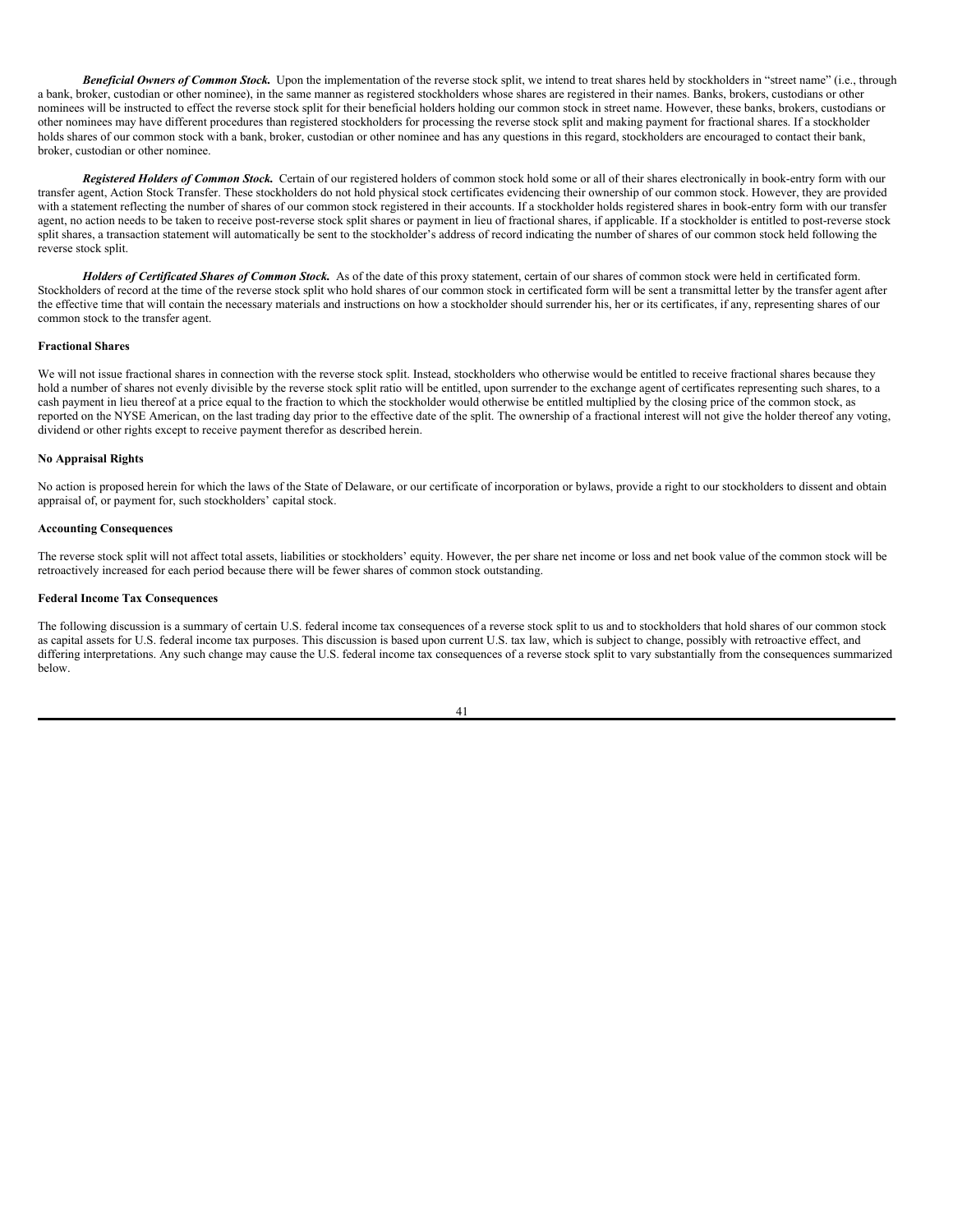This summary does not address all aspects of U.S. federal income taxation that may be relevant to stockholders in light of their particular circumstances or to stockholders who may be subject to special tax treatment under the Internal Revenue Code of 1986, as amended (the "*Code*"), including, without limitation, dealers in securities, commodities or foreign currency, persons who are treated as non-U.S. persons for U.S. federal income tax purposes, certain former citizens or long-term residents of the U.S., insurance companies, tax-exempt organizations, banks, financial institutions, small business investment companies, regulated investment companies, real estate investment trusts, retirement plans, persons whose functional currency is not the U.S. dollar, traders that mark-to-market their securities, persons subject to the alternative minimum tax or Medicare contribution tax on net investment income, persons who hold their shares of our common stock as part of a hedge, straddle, conversion or other risk reduction transaction, persons who hold their shares of our common stock as "qualified small business stock" under Section 1045 and/or 1202 of the Code, or who acquired their shares of our common stock pursuant to the exercise of compensatory stock options, the vesting of previously restricted shares of stock or otherwise as compensation.

The state and local tax consequences of a reverse stock split may vary as to each stockholder, depending on the jurisdiction in which such stockholder resides, and any state or local tax considerations are beyond the scope of this discussion. This discussion should not be considered as tax or investment advice, and the tax consequences of a reverse stock split may not be the same for all stockholders. Stockholders should consult their own tax advisors to understand their individual federal, state, local and foreign tax consequences.

**Tax Consequences to the Company.** We believe that a reverse stock split will constitute a reorganization under Section 368(a)(1)(E) of the Code. Accordingly, we should not recognize taxable income, gain or loss in connection with a reverse stock split. In addition, we do not expect a reverse stock split to affect our ability to utilize our net operating loss carryforwards.

Tax Consequences to Stockholders. Stockholders should not recognize any gain or loss for U.S. federal income tax purposes as a result of a reverse stock split, except to the extent of any cash received in lieu of a fractional share of our common stock. Each stockholder's aggregate tax basis in shares of common stock received in a reverse stock split should equal the stockholder's aggregate tax basis in the shares of common stock exchanged therefor, reduced by the amount of any tax basis allocable to a fractional share for which cash is received. In addition, each stockholder's holding period for the shares of common stock it receives in a reverse stock split should include the stockholder's holding period for the shares of common stock exchanged in the reverse stock split.

In general, a stockholder who receives cash in lieu of a fractional share of common stock pursuant to a reverse stock split should generally recognize capital gain or loss equal to the difference between the amount of cash received and the stockholder's tax basis allocable to the fractional share. Any capital gain or loss will be treated as long term capital gain or loss if the stockholder's holding period in the fractional share is greater than one year as of the effective date of the reverse stock split.

## **Vote Required and Board of Directors Recommendation**

Pursuant to the Delaware General Corporation Law, this proposal must be approved by the affirmative vote of a majority of the outstanding shares of common stock of the Company entitled to vote on the proposal. Abstentions and broker non-votes with respect to this proposal will be counted for purposes of establishing a quorum and, if a quorum is present, will have the same practical effect as a vote against this proposal.

### **OUR BOARD OF DIRECTORS RECOMMENDS THAT STOCKHOLDERS VOTE "***FOR***" THE AMENDMENT TO THE CERTIFICATE OF INCORPORATION TO EFFECT THE REVERSE STOCK SPLIT.**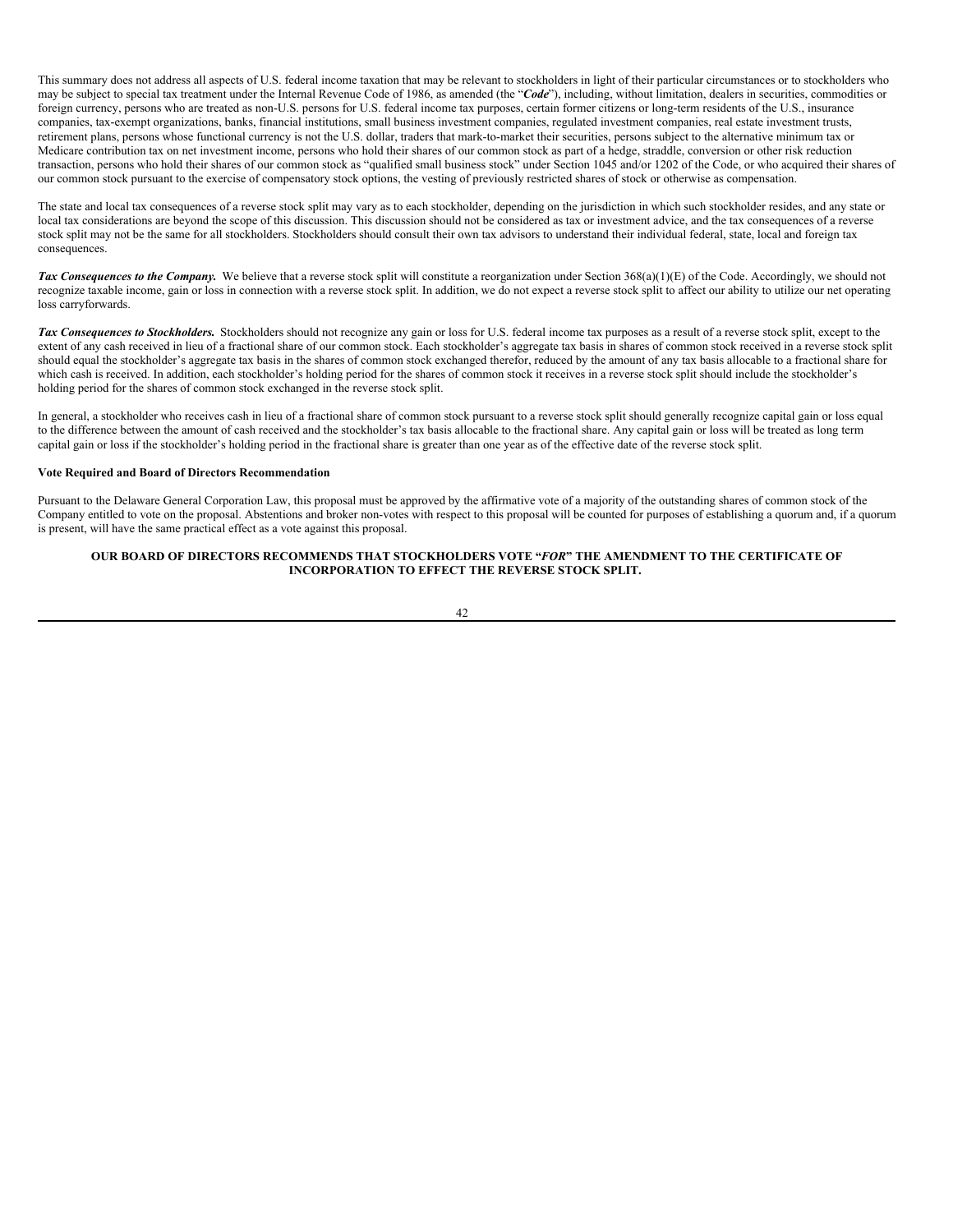## <span id="page-45-0"></span>**PROPOSAL 5**

## TO APPROVE AN AMENDMENT TO OUR CERTIFICATE OF INCORPORATION TO INCREASE THE NUMBER OF SHARES THE CORPORATION IS **AUTHORIZED TO ISSUE TO 1,000,000,000 SHARES OF COMMON STOCK, PAR VALUE \$0.001 PER SHARE**

Shareholders are being asked to approve an amendment to the Company's Certificate of Incorporation (the "Certificate") to increase the number of authorized shares of Company common stock from six hundred million shares (600,000,000) to one billion shares (1,000,000,000). At its meeting held on October 18, 2019, the Board of Directors approved this amendment, subject to shareholder approval, and directed that this amendment be submitted to a vote of the Company's shareholders at this Annual Meeting of Shareholders. The Board has determined that this amendment is in the best interests of the Company and its shareholders and recommends approval by the shareholders.

The Certificate currently authorizes the issuance of (i) up to 600,000,000 shares of Company common stock, each with a par value of \$0.001 per share, and (ii) up to 50,000,000 shares of Company preferred stock, each with a par value of \$0.001 per share. As of the close of business on November 1, 2019, 164,701,167 shares of common stock were outstanding and no shares of preferred stock were outstanding. In addition, as of the close of business on November 1, 2019, the Company had 11,931,801 shares of common stock subject to outstanding stock options and 252,598 shares reserved subject to the vesting of restricted stock, leaving 11,007,471 shares reserved for issuance pursuant to future grants under the Company's current stock incentive plans. The Company also had 86,335,713 shares reserved subject to the exercise of outstanding warrants. This means that as of November 1, 2019, the Company had just 325,771,250 shares of common stock available for corporate purposes, including, among other things, the issuance of shares for potential financings.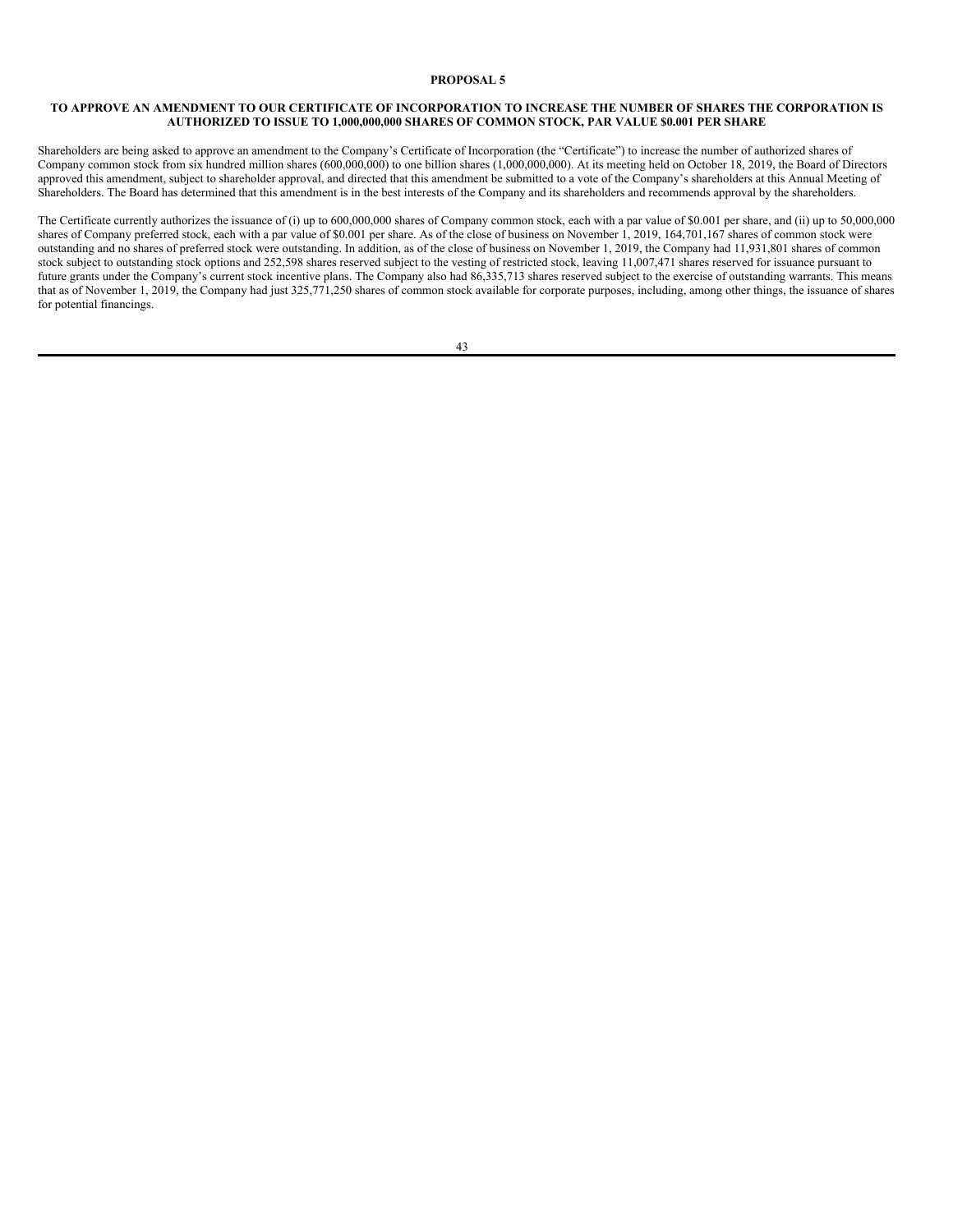#### **Purpose of Amendment**

The Board believes it is in the best interest of our Company to increase the number of authorized shares of common stock in order to give us greater flexibility in considering and planning for future potential business needs.

We have no current plan, commitment, arrangement, understanding or agreement regarding the issuance of the additional shares of common stock resulting from the proposed increase in authorized shares. The additional shares of common stock will be available for issuance by our Board for various corporate purposes, including but not limited to, stock splits, stock dividends, grants under employee stock plans, financings, potential strategic transactions, including mergers, acquisitions, strategic partnerships, joint ventures, divestitures, and business combinations, as well as other general corporate transactions.

Having this additional authorized common stock available for future use will allow us to issue additional shares of common stock without the expense and delay of arranging a special meeting of shareholders.

#### **Possible Effects of the Amendment and Additional Anti-takeover Consideration**

If the amendment to the Certificate is approved, the additional authorized shares would be available for issuance at the discretion of our Board and without further shareholder approval, except as may be required by law. The additional shares of authorized common stock would have the same rights and privileges as the shares of common stock currently issued and outstanding. There are currently no shares of preferred stock outstanding. The adoption of the amendment would not have any immediate dilutive effect on the proportionate voting power or other rights of existing shareholders. Shares of common stock issued otherwise than for a stock split may decrease existing shareholders' percentage equity ownership and, depending on the price at which they are issued, could be dilutive to the voting rights of existing shareholders and have a negative effect on the market price of the common stock. Current shareholders have no preemptive or similar rights.

We cannot provide assurances that any such transactions will be consummated on favorable terms or at all, that they will enhance shareholder value or that they will not adversely affect our business or the trading price of our stock.

We have not proposed the increase in the number of authorized shares of common stock with the intention of using the additional authorized shares for anti-takeover purposes, but we would be able to use the additional shares to oppose a hostile takeover attempt or delay or prevent changes in control or management. For example, without further shareholder approval, our Board could sell shares of common stock in a private transaction to purchasers who would oppose a takeover or favor our current Board. Although this proposal to increase the authorized number of shares of common stock has been prompted by business and financial considerations and not by the threat of any known or threatened hostile takeover attempt, shareholders should be aware that approval of this proposal could facilitate future efforts by us to oppose changes in control of our Company and perpetuate our management, including transactions in which the shareholders might otherwise receive a premium for their shares over then current market prices.

If our shareholders approve the increase in the number of authorized shares of common stock to 1,000,000,000, the Board will have authority to file with the Secretary of State of Delaware an amendment to our Certificate, effectively increasing our authorized shares by an additional 400,000,000 shares of common stock. Upon approval and following such filing with the Secretary of State of the State of Delaware, the amendment will become effective on the date it is filed. The amendment proposed by us to the Article FOURTH of our Certificate is attached to this proxy statement as Appendix C.

Neither Delaware law, our Certificate, nor our by-laws provides for appraisal or other similar rights for dissenting shareholders in connection with this proposal. Accordingly, our shareholders will have no right to dissent and obtain payment for their shares.

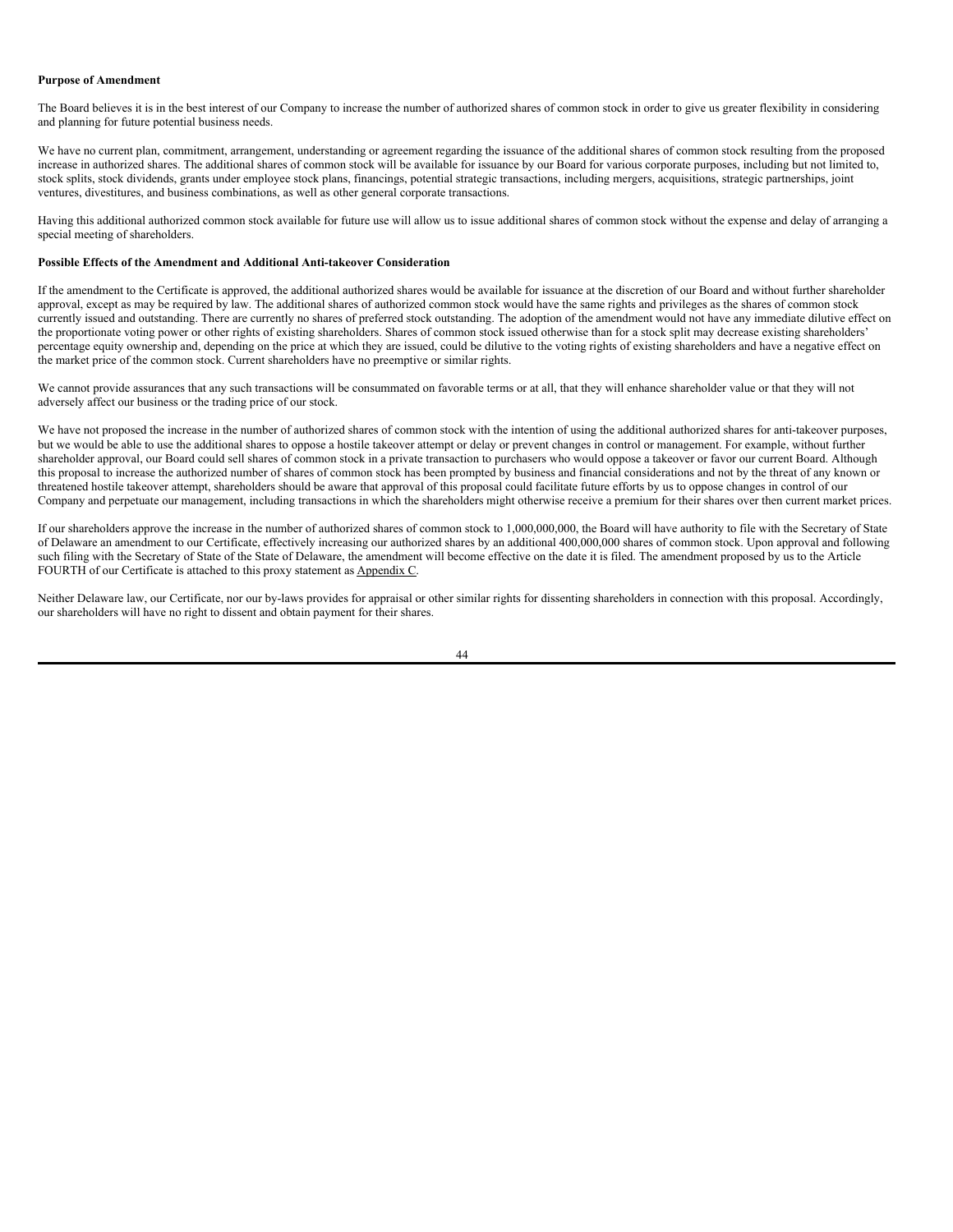### THE BOARD OF DIRECTORS UNANIMOUSLY RECOMMENDS A VOTE FOR THE AMENDMENT OF THE COMPANY'S CERTIFICATE OF INCORPORATION *TO INCREASE THE NUMBER OF AUTHORIZED SHARES.*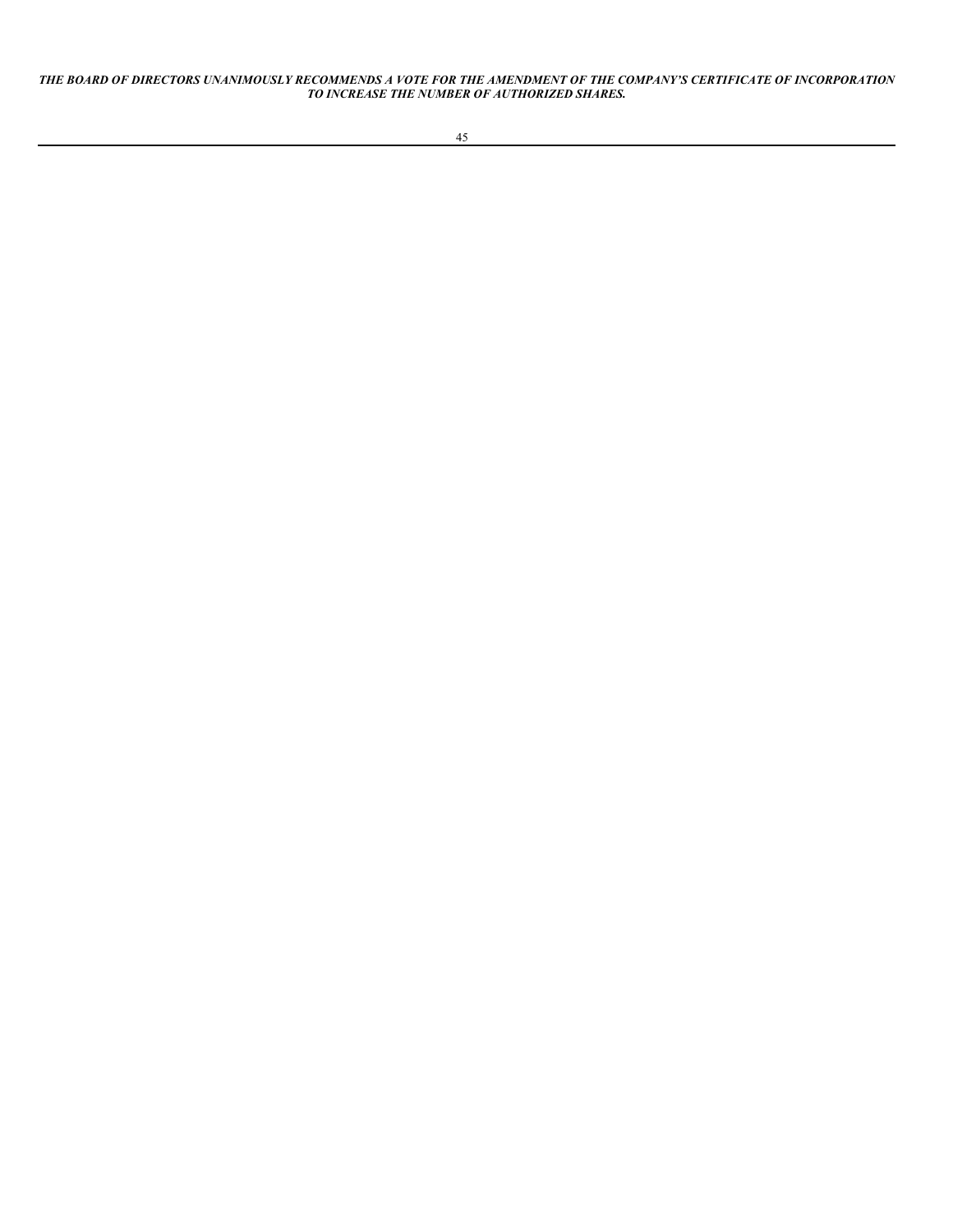## <span id="page-48-0"></span>**PROPOSAL 6**

### **ADVISORY VOTE ON OUR 2018 EXECUTIVE COMPENSATION**

The Dodd-Frank Wall Street Reform and Consumer Protection Act of 2010 requires public companies to provide stockholders with periodic advisory (non-binding) votes on executive compensation, also referred to as "say-on-pay" proposals.

Our executive compensation programs are designed to attract, motivate and retain our executive officers, who are critical to our success. Under these programs, our executive officers are rewarded for the achievement of annual, long-term and strategic goals, and corporate goals. Please read the "Executive Compensation" section beginning on page 21 for additional details about our executive compensation programs, including information about the fiscal year 2018 compensation of our CEO; Principal Financial Officer, Chief Medical Officer, Chief Scientific Officer, and Chief Commercial Officer (collectively, the "Named Executive Officers").

We are asking our stockholders to indicate their support for our Named Executive Officers' compensation as described in this Proxy Statement. This proposal gives our stockholders the opportunity to express their views on our Named Executive Officers' compensation. This vote is not intended to address any specific item of compensation, but rather to address the overall compensation of our Named Executive Officers and the philosophy, policy and practices as described in this Proxy Statement. Accordingly, we will ask our stockholders to vote "FOR" the following resolution at the 2018 Annual Meeting:

### "RESOLVED, that the compensation paid to the Company's Named Executive Officers for the fiscal year ended December 31, 2018, as disclosed pursuant to Item 402 of Regulation S-K, including the Compensation Discussion and Analysis, compensation tables and narrative discussion, is hereby approved."

Pursuant to the Exchange Act and the rules promulgated thereunder, this vote will not be binding on the Board or the Compensation Committee and may not be construed as overruling a decision by the Board or the Compensation Committee, creating or implying any change to the fiduciary duties of the Board or the Compensation Committee or any additional fiduciary duty by the Board or the Compensation Committee or restricting or limiting the ability of stockholders to make proposals for inclusion in proxy materials related to executive compensation. The Board and the Compensation Committee, however, may in their discretion take into account the outcome of the vote when considering future executive compensation arrangements.

### **Required Vote**

In voting to approve the above resolution, stockholders may vote for the resolution, against the resolution or abstain from voting. This matter will be decided by the affirmative vote of a majority of the votes cast at the Meeting. Abstentions and broker non-votes will have no direct effect on the outcome of this proposal.

## THE BOARD RECOMMENDS A VOTE "FOR" APPROVAL OF THE COMPENSATION OF THE COMPANY'S NAMED EXECUTIVE OFFICERS AS **DISCLOSED IN THIS PROXY STATEMENT.**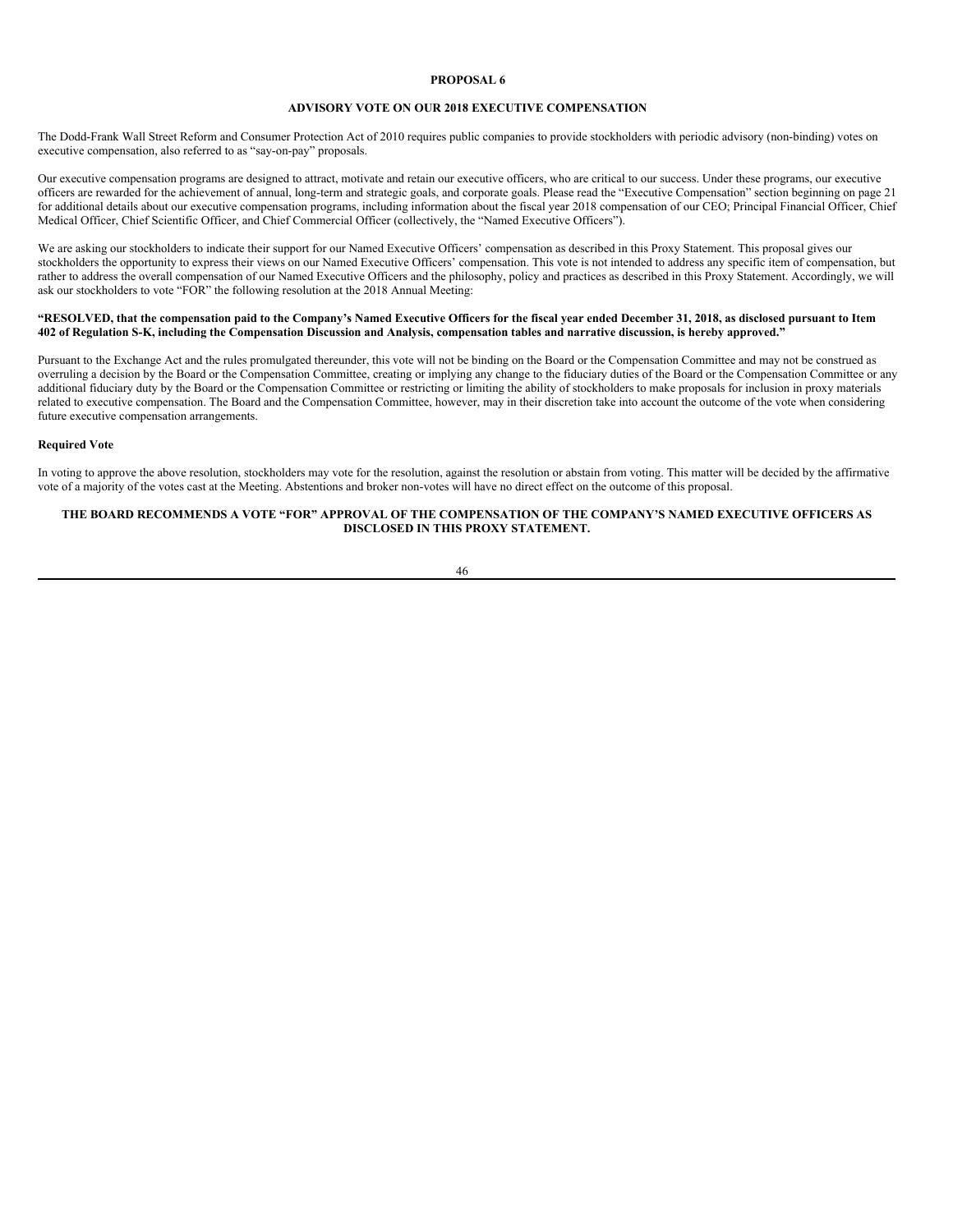## <span id="page-49-0"></span>**PROPOSAL 7**

### ADVISORY VOTE TO DETERMINE THE FREQUENCY OF FUTURE ADVISORY VOTES ON THE COMPENSATION OF THE NAMED EXECUTIVE **OFFICERS**

Under Section 14A of the Exchange Act, our stockholders are also allowed to vote, on a non-binding, advisory basis, for their preference as to how frequently we should seek future advisory votes on the compensation of our named executive officers as disclosed in accordance with the compensation disclosure rules of the SEC, which we refer to as an advisory vote to approve executive compensation. By voting with respect to this proposal, stockholders may indicate whether they would prefer that we conduct future advisory votes on executive compensation every one, two, or three years. Stockholders also may, if they wish, abstain from casting a vote on this proposal.

After careful consideration, the Board of Directors believes that submitting the advisory vote to approve executive compensation every three years is appropriate for the Company and its stockholders at this time. The Board of Directors believes that an advisory vote at this frequency will provide stockholders with sufficient time to evaluate the effectiveness of our overall compensation philosophy, policies and practices in the context of our long-term business results for the corresponding period. An advisory vote that occurs every three years will also permit the Company's stockholders to observe and evaluate the impact of any changes to its executive compensation policies and practices that have occurred since the last advisory vote to approve executive compensation. The Board of Directors is therefore recommending that stockholders vote for holding the advisory vote to approve executive compensation every three years.

The Company recognizes that the stockholders may have different views as to the best approach for the Company, and therefore we look forward to hearing from our stockholders as to their preference on the frequency of advisory votes to approve executive compensation.

This vote is advisory and not binding on the Company the Compensation Committee or our Board of Directors in any way. The Compensation Committee and the Board of Directors will take into account the outcome of the vote, however, when considering the frequency of future advisory votes to approve executive compensation. The Compensation Committee and the Board of Directors may decide that it is in the best interests of our stockholders and the Company to hold an advisory vote to approve executive compensation more or less frequently than the frequency selected by our stockholders.

The proxy card provides stockholders with the opportunity to choose among four options (holding the vote every one, two or three years, or abstaining) and, therefore, stockholders will not be voting to approve or disapprove the recommendation of the Board of Directors.

### **Effects of Advisory Vote**

This vote is advisory and not binding on the Company, the Compensation Committee or our Board of Directors in any way. The Compensation Committee and the Board of Directors will take into account the outcome of the vote, however, when considering the frequency of future advisory votes to approve executive compensation. The Compensation Committee and the Board of the Directors may decide that it is in the best interests of our stockholders and the Company to hold an advisory vote to approve executive compensation more or less frequently than the frequency selected by our stockholders.

The proxy card provides stockholders with the opportunity to choose among four options (holding the vote every one, two or three years, or abstaining) and, therefore, stockholders will not be voting to approve or disapprove the recommendation of the Board of Directors.

#### **Vote Required**

The advisory vote to determine the frequency of future advisory votes on the compensation of named executive officers requires a quorum to be present and the affirmative vote of the holders of the majority of the votes cast by the holders of the Company's common stock at the annual meeting. This is a non-binding advisory vote.

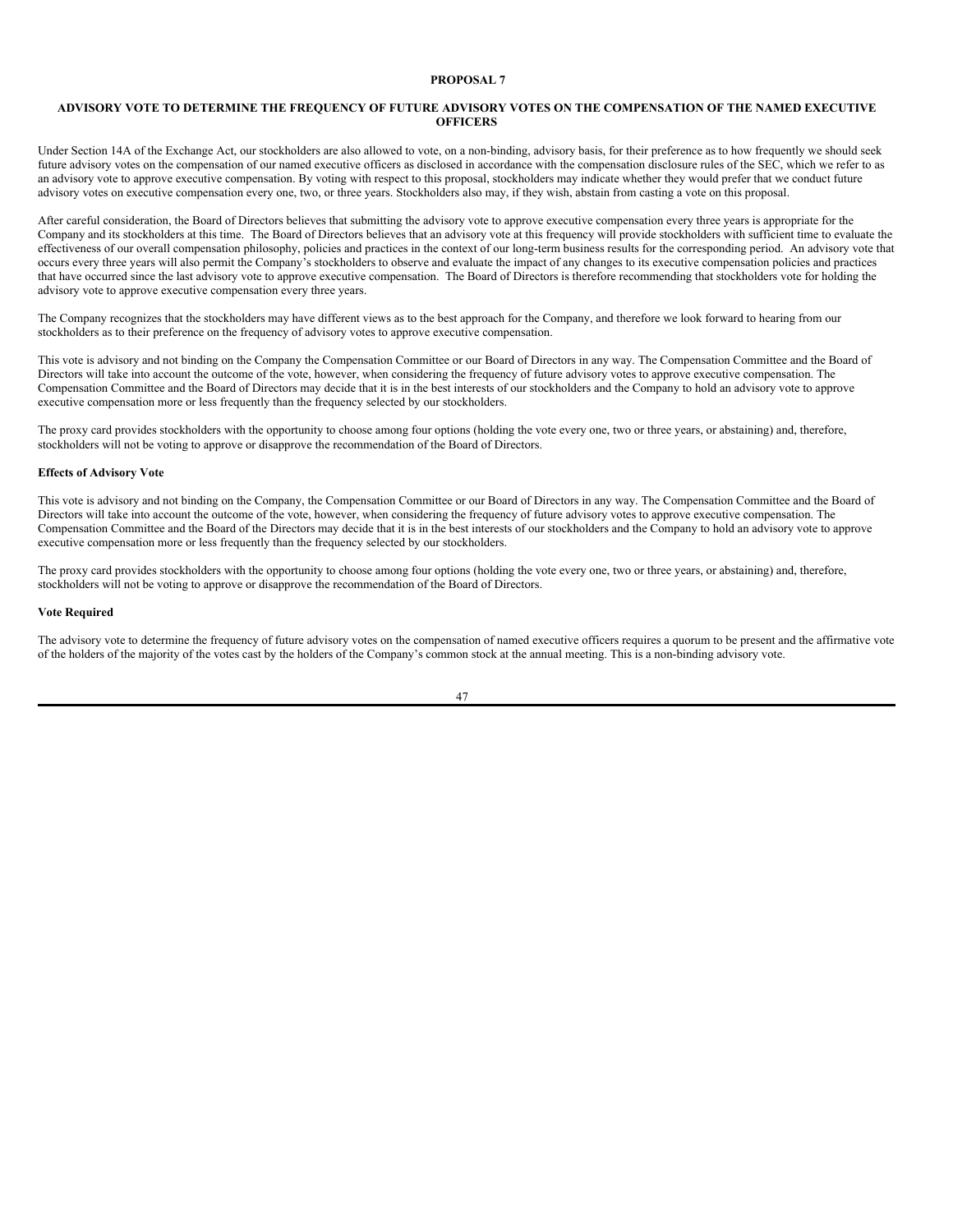## *THE BOARD OF DIRECTORS RECOMMENDS A VOTE OF "THREE YEARS" AS THE FREQUENCY FOR FUTURE ADVISORY VOTES TO APPROVE THE COMPENSATION OF THE NAMED EXECUTIVE OFFICERS.*

# <span id="page-50-0"></span>**OTHER MATTERS**

As of the date hereof, there are no other matters that we intend to present, or have reason to believe others will present, at the annual meeting. If, however, other matters properly come before the annual meeting, the accompanying proxy authorizes the person named as proxy or his substitute to vote on such matters as he determines appropriate.

# <span id="page-50-1"></span>**ANNUAL REPORT ON FORM 10-K**

As required, we filed our 2018 Form 10-K, as amended, with the SEC. Stockholders may obtain, free of charge, a copy of the 2018 Form 10-K by writing to us at Actinium Pharmaceuticals, Inc., 275 Madison Avenue, 7<sup>th</sup> Floor, New York NY 10016, Attention: Principal Financial Officer, or from our website, www.actiniumpharma.com under the heading "Investor Relations" and the subheading "Company Financial Reports."

# <span id="page-50-2"></span>**HOUSEHOLDING OF PROXY MATERIALS**

SEC rules concerning the delivery of annual disclosure documents allow us or your broker to send a single Notice or, if applicable, a single set of our proxy materials to any household at which two or more of our stockholders reside, if we or your broker believe that the stockholders are members of the same family. This practice, referred to as "householding," benefits both you and us. It reduces the volume of duplicate information received at your household and helps us to reduce our expenses. The rule applies to our Notices, annual reports, proxy statements and information statements. Once you receive notice from your broker or from us that communications to your address will be "householded," the practice will continue until you are otherwise notified or until you revoke your consent to the practice. Stockholders who participate in householding will continue to have access to and utilize separate proxy voting instructions.

If your household received a single Notice or, if applicable, a single set of proxy materials this year, but you would prefer to receive your own copy, please contact Alliance Advisors, by calling their toll free number, 1-877-777-2857.

If you do not wish to participate in "householding" and would like to receive your own Notice or, if applicable, set of our annual disclosure documents in future years, follow the instructions described below. Conversely, if you share an address with another holder of our Common Stock or Preferred Stock and together both of you would like to receive only a single Notice or, if applicable, set of our annual disclosure documents, follow these instructions:

- If your shares are registered in your own name, please contact Alliance Advisors, and inform them of your request by calling them at 1-877-777-2857 or writing them at 200 Broadacres Drive, 3rd Fl., Bloomfield, NJ 07003
- If a broker, bank or other nominee holds your shares, please contact the broker, bank or other nominee directly and inform them of your request. Be sure to include your name, the name of your brokerage firm and your account number.

# <span id="page-50-3"></span>**ELECTRONIC DELIVERY OF COMPANY STOCKHOLDER COMMUNICATIONS**

Most stockholders can elect to view future proxy statements and annual reports over the Internet instead of receiving paper copies in the mail.

You can choose this option and save the cost of producing and mailing these documents by:

following the instructions provided on your Notice or proxy card;

following the instructions provided when you submit a proxy to vote over the Internet; or

going to *www.AALvote.com/atnm.com* and following the instructions provided.

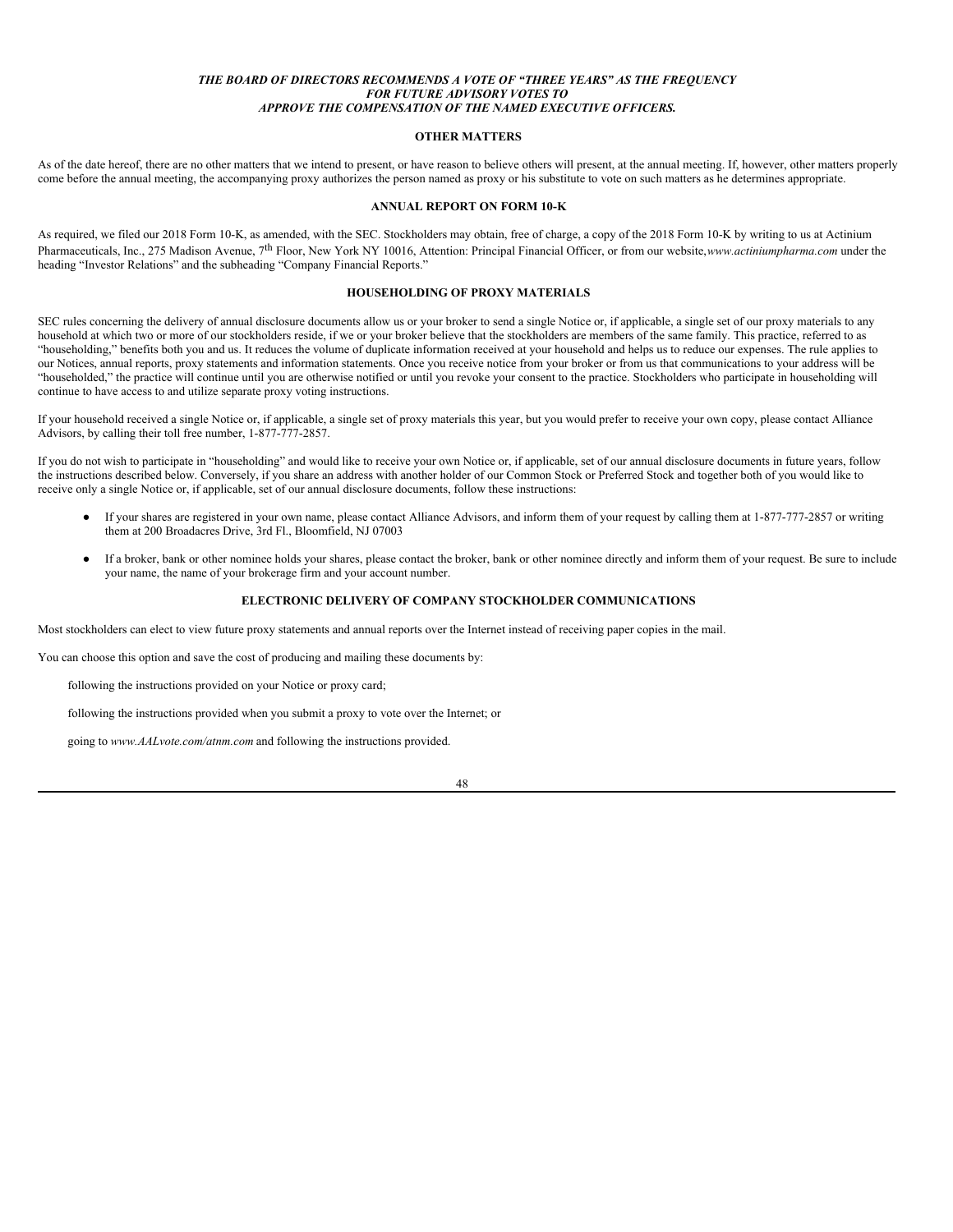# <span id="page-51-0"></span>**IMPORTANT NOTICE REGARDING THE AVAILABILITY OF PROXY MATERIALS FOR THE STOCKHOLDER MEETING TO BE HELD ON DECEMBER 18, 2019**

This proxy statement and our 2018 Form 10-K to stockholders are available for viewing, printing and downloading at http://www.viewproxy.com/actinium pharma/2018 or by email at: requests@viewproxy.com. To view these materials, please have your control number available that appears on your Notice or proxy card. On this website, you can also elect to receive future distributions of our proxy statements and annual reports to stockholders by electronic delivery.

Additionally, you can find a copy of our Annual Report on Form 10-K, which includes our financial statements, for the fiscal year ended December 31, 2018 on the website of the Securities and Exchange Commission, or the SEC, at *www.sec.gov*, or in the "SEC Filings" section of the "Investors & Media" section of our website at *ww*w.ac*tiniumpharma.com.* You may also obtain a printed copy of our Annual Report on Form 10-K, including our financial statements, free of charge, from us by sending a written request to: Actinium Pharmaceuticals, Inc., 275 Madison Avenue, 7<sup>th</sup> Floor, New York, NY 10016, attention: Principal Financial Officer. Exhibits will be provided upon written request and payment of an appropriate processing fee.

# <span id="page-51-1"></span>**PROPOSALS OF STOCKHOLDERS**

Stockholders may present proposals intended for inclusion in our proxy statement for our 2019 Annual Meeting of Stockholders provided that such proposals are received by the Secretary of the Company in accordance with the time schedules set forth in, and otherwise in compliance with, applicable SEC regulations, and the Company's Amended and Restated Bylaws, as applicable. Proposals submitted not in accordance with such regulations will be deemed untimely or otherwise deficient; however, the Company will have discretionary authority to include such proposals in the 2018 Proxy Statement.

## <span id="page-51-2"></span>**WHERE YOU CAN FIND MORE INFORMATION**

This proxy statement refers to certain documents that are not presented herein or delivered herewith. Such documents are available to any person, including any beneficial owner of our shares, to whom this proxy statement is delivered upon oral or written request, without charge. Requests for such documents should be directed to Principal Financial Officer, Actinium Pharmaceuticals, Inc., 275 Madison Avenue, 7<sup>th</sup> Floor, New York, NY 10016, (646) 677-3875. Please note that additional information can be obtained from our website at *www.actiniumpharma.com*.

We file annual and special reports and other information with the SEC. Certain of our SEC filings are available over the Internet at the SEC's web site at *ttp://www.sec.gov*. You may also read and copy any document we file with the SEC at its public reference facilities:

> Public Reference Room Office 100 F Street, N.E. Room 1580 Washington, D.C. 20549

You may also obtain copies of the documents at prescribed rates by writing to the Public Reference Section of the SEC at 100 F Street, N.E., Room 1580, Washington, D.C. 20549. Callers in the United States can also call 1-202-551-8090 for further information on the operations of the public reference facilities.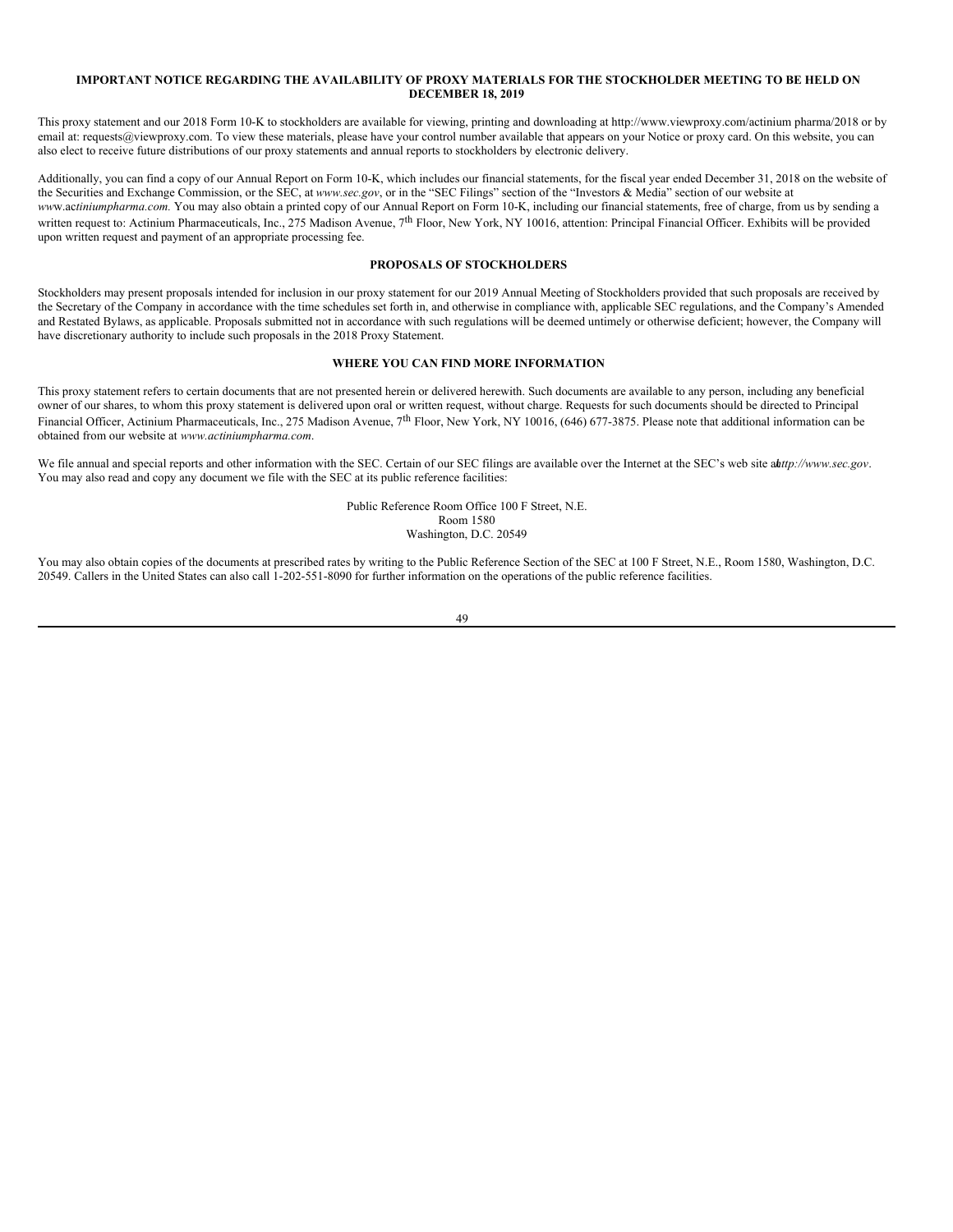**[ 2 0 1 9 S t o c k P l a n ]**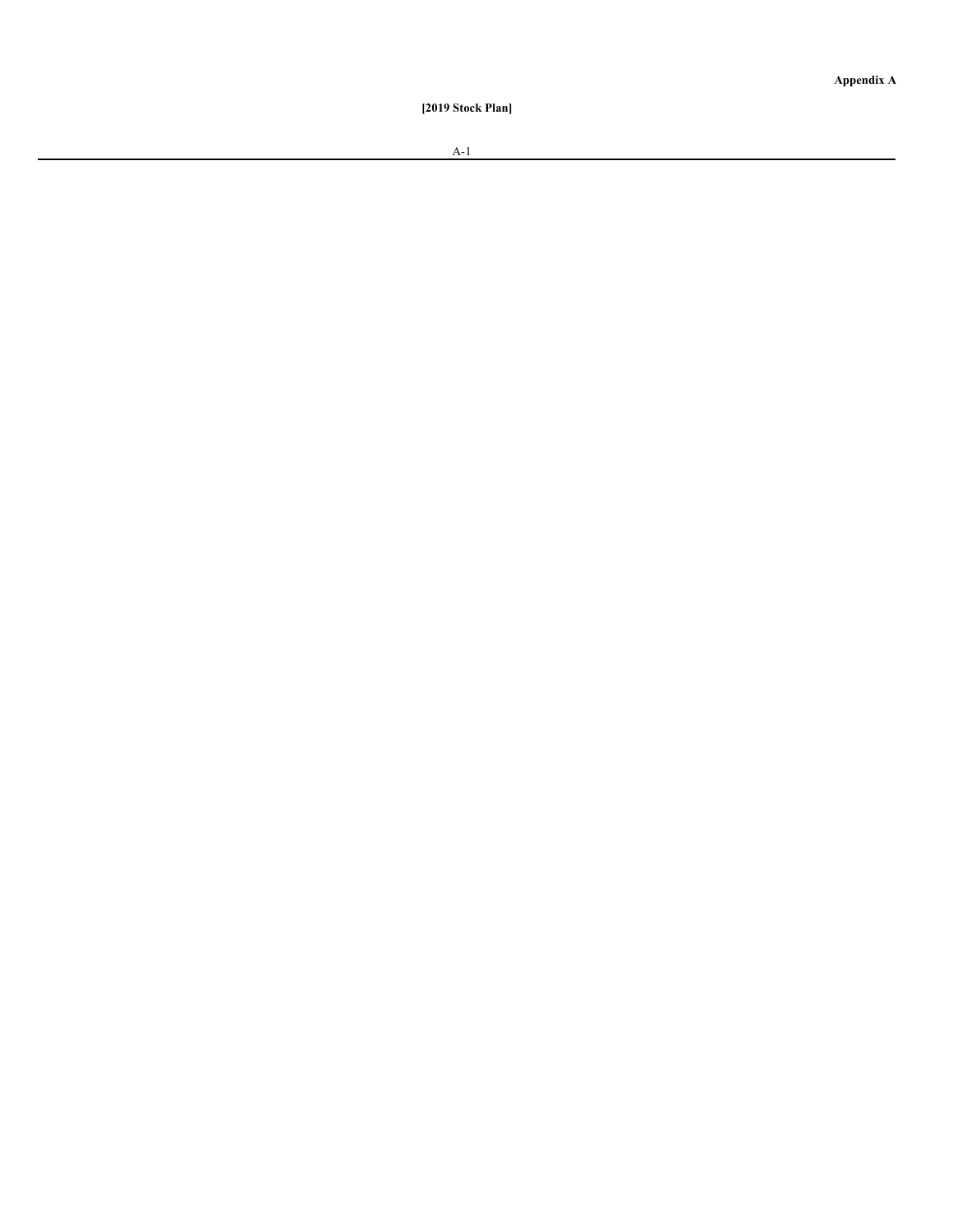#### **ACTINIUM PHARMACEUTICALS, INC. CERTIFICATE OF AMENDMENT TO THE CERTIFICATE OF INCORPORATION**

Actinium Pharmaceuticals, Inc. (the "*Corporation*"), a corporation duly organized and existing under the General Corporation Law of the State of Delaware (the "DGCL"), does hereby certify that:

- 1. The name of the corporation is Actinium Pharmaceuticals, Inc..
- 2. The following two paragraphs are hereby added to precede the first paragraph of Article Fourth of the Certificate of Incorporation of the Corporation (the "*Certificate*"):

"Contingent and effective upon the filing of this Certificate of Amendment to the Restated Certificate of Incorporation (the "Certificate of Amendment"), each [ ] ([ ]) shares of the Corporation's Common Stock, par value \$0.001 per share (the "Common Stock"), issued and outstanding prior to the Effective Time shall, automatically and without any action on the part of the respective holders thereof, be combined and converted into one (1) share of Common Stock, par value \$0.001 per share, of the Corporation (the "Reverse Split"). No fractional share shall be issued in connection with the foregoing combination of the shares pursuant to the Reverse Split. The Corporation will pay in cash the fair value of such fractional shares, without interest and as determined in good faith by the Board of Directors of the Corporation when those entitled to receive such fractional shares are determined.

The Reverse Split shall occur automatically without any further action by the holders of Common Stock, and whether or not the certificates representing such shares have been surrendered to the Corporation; provided, however, that the Corporation shall not be obligated to issue certificates evidencing the shares of Common Stock issuable as a result of the Reverse Split unless the existing certificates evidencing the applicable shares of stock prior to the Reverse Split are either delivered to the Corporation, or the holder notifies the Corporation that such certificates have been lost, stolen or destroyed, and executes an agreement satisfactory to the Corporation to indemnify the Corporation from any loss incurred by it in connection with such certificates."

- 3. The foregoing amendments to the Certificate have been duly approved by the Corporation's Board of Directors in accordance with Section 242 of the DGCL.
- 4. The foregoing amendments to the Certificate have been duly approved by the Corporation's stockholders in accordance with Sections 211 and 242 of the DGCL.
- 5. This Certificate of Amendment shall be effective upon filing.

IN WITNESS WHEREOF, the Corporation has caused this Certificate of Amendment to be signed by its President on this [ ] day of [ ].

# **ACTINIUM PHARMACEUTICALS, INC.**

By:

Name:

B-1